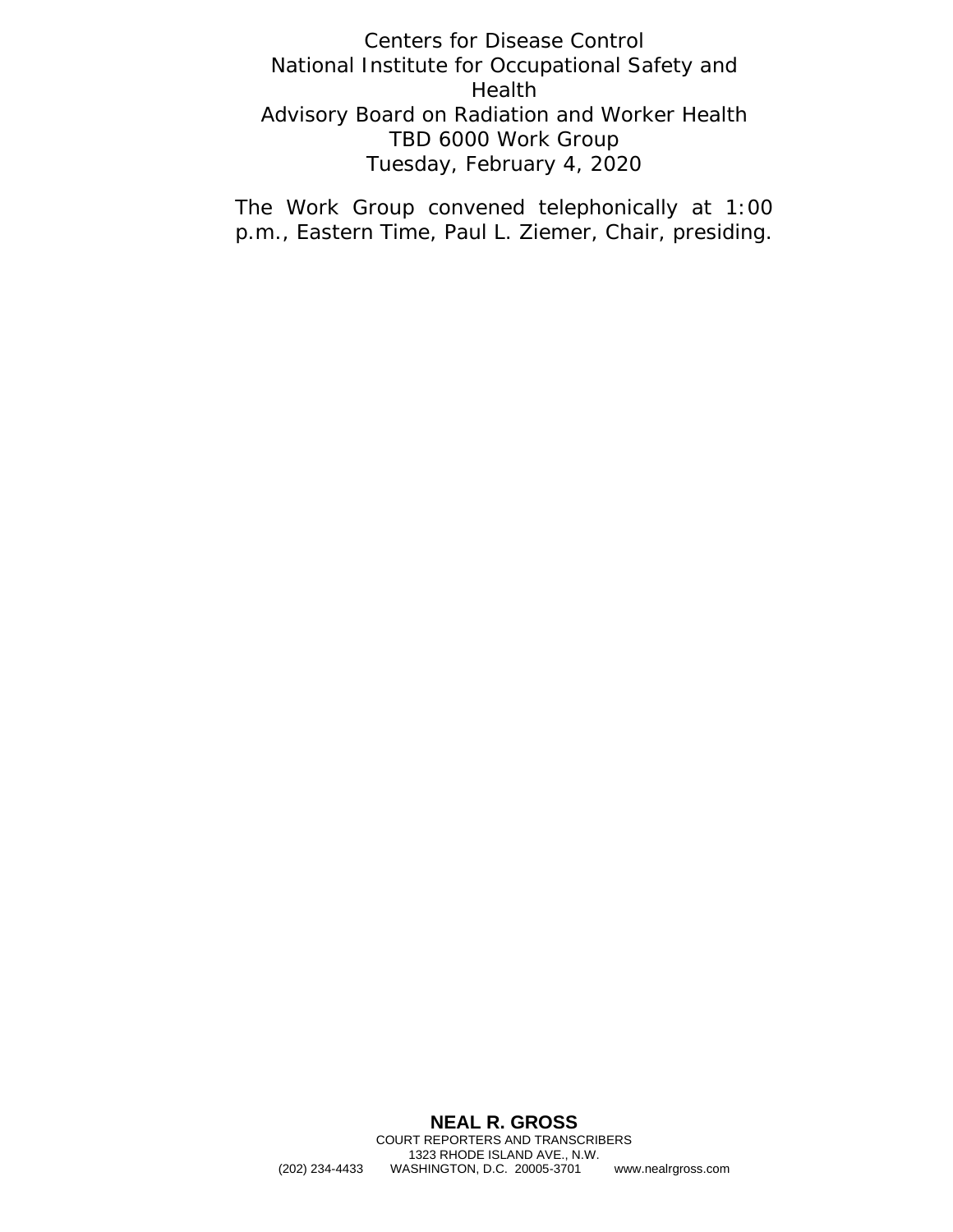Present:

Paul L. Ziemer, Chair Henry Anderson, Member Josie Beach, Member

Also Present:

Ted Katz, Designated Federal Official Nancy Adams, NIOSH Contractor Dave Allen, DCAS Nancy Chalmers, DCAS Eva DuPuis-Nouille, DCAS Rose Gogliotti, SC&A Cheryl Kirkwood, ORAU Team Megan Lobaugh, NIOSH John Mauro, SC&A Pat McCloskey, ORAU Team Robert Morris, ORAU Team John Palastro Mutty Sharfi, ORAU Team Hugh Stephens John Stiver, SC&A Tim Taulbee, DCAS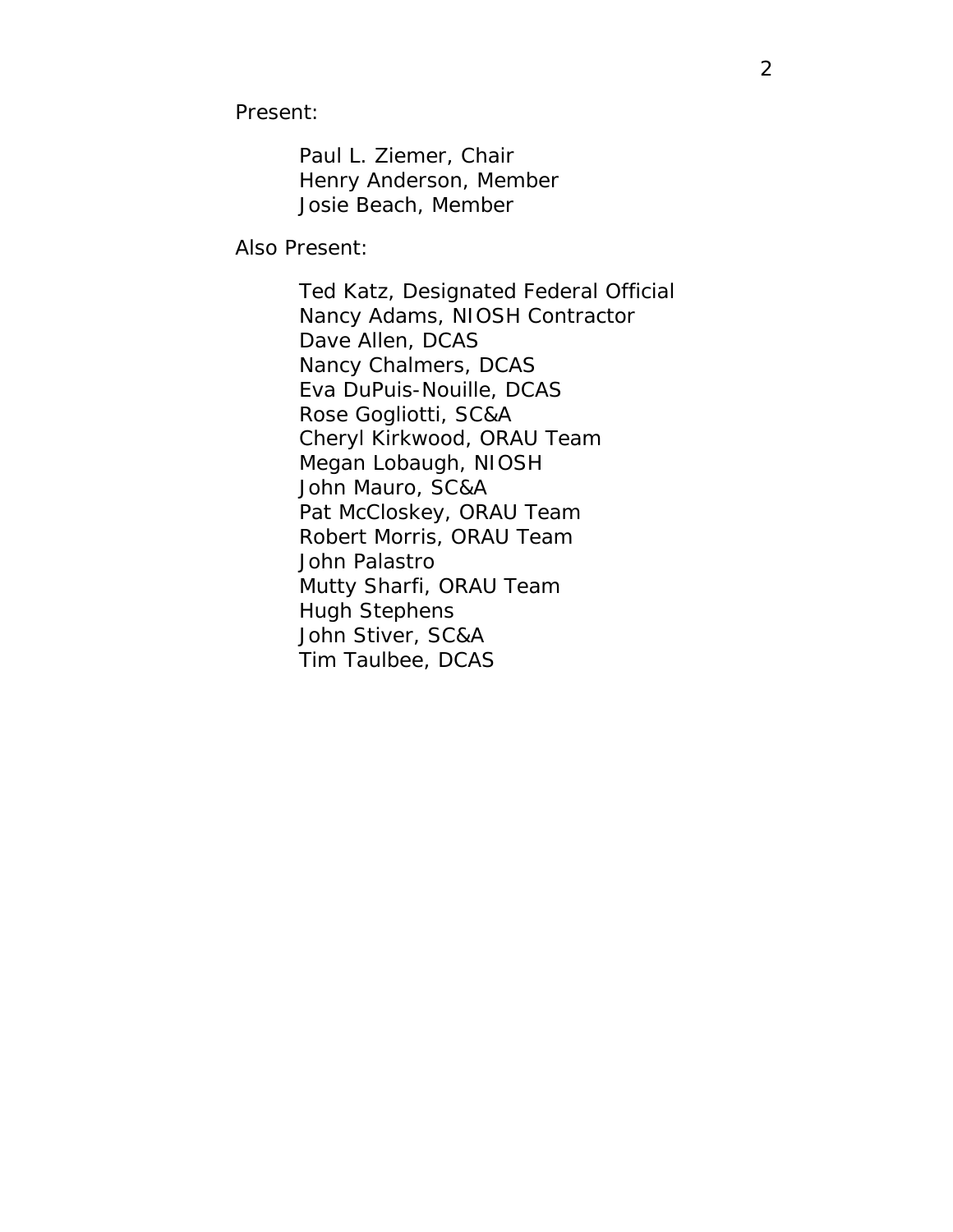# **Contents**

| Centers for Disease Control National Institute for<br>Occupational Safety and Health Advisory Board on<br>Radiation and Worker Health TBD 6000 Work Group |    |
|-----------------------------------------------------------------------------------------------------------------------------------------------------------|----|
| Tuesday, February 4, 2020                                                                                                                                 |    |
| Welcome and Introductions                                                                                                                                 |    |
| Review of the NIOSH responses for the<br>Superior Steel Co. Special Exposure Cohort<br>(SEC-00247) Issues Matrix                                          | 6  |
| <b>Petitioner Comments/Questions</b>                                                                                                                      | 50 |
| Path Forward                                                                                                                                              | 54 |
| Adjourn                                                                                                                                                   |    |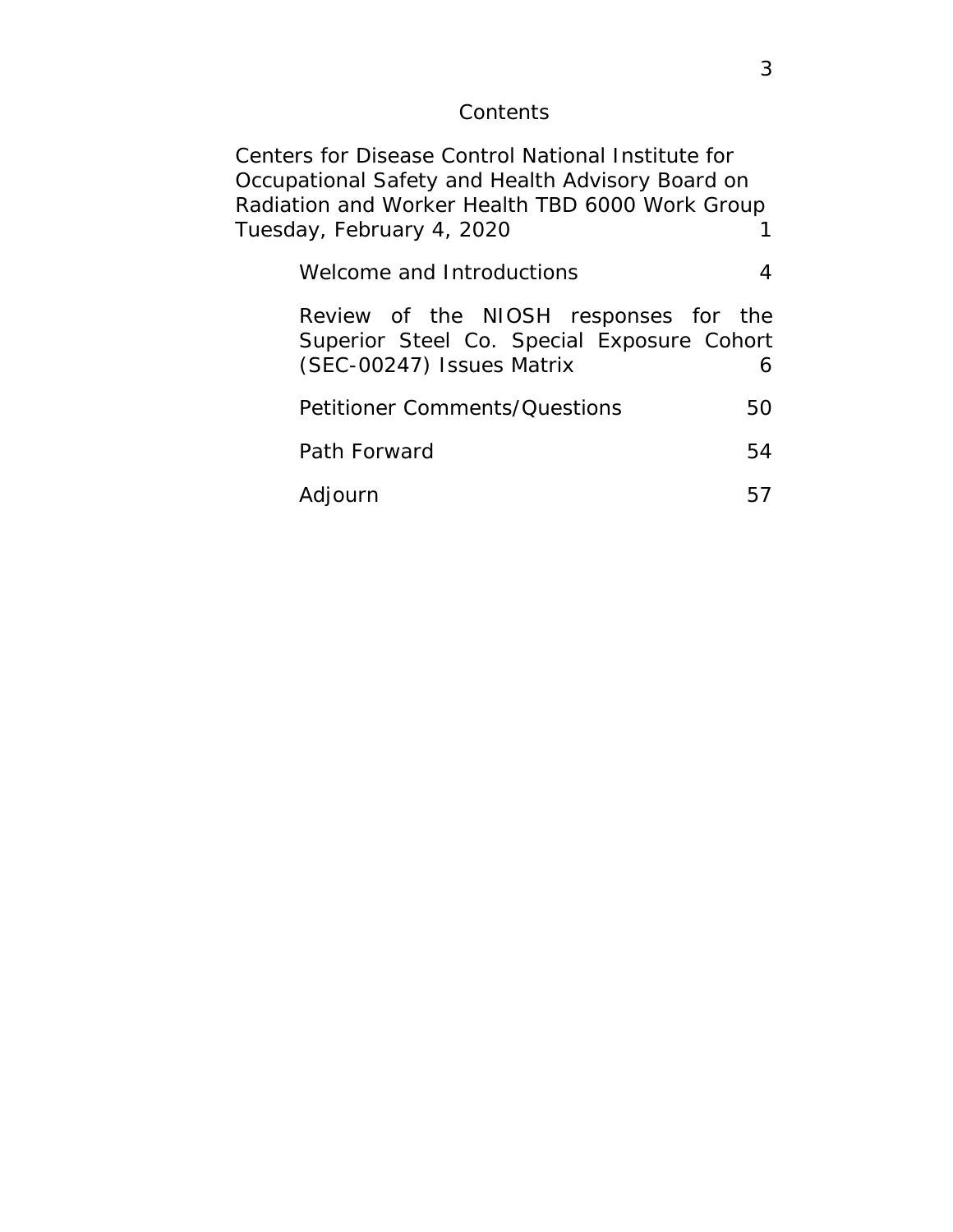#### **Proceedings**

 $(1:01 \text{ p.m.})$ 

### Welcome and Introductions

<span id="page-3-0"></span>Mr. Katz: Welcome, this is the Advisory Board on Radiation Worker Health, it's the TBD-600 Work Group, and today we are addressing just one item, Superior Steel SEC petition, 1952 to 1957.

And it's a pretty simple agenda, it's posted on the NIOSH website. We have an opportunity a little later for petitioner comments and questions, which is optional by all means.

So, we'll get around to that a little later but first, we have staff presentations, discussion, and Work Group interaction with the Staff on the status of issues, discussions, and resolution on how the work is going.

So, there's what we call a finding matrix, issue resolution matrix that is, I believe, posted on the NIOSH website along with the agenda so that folks can follow along with what the issues are, and those are described very summary form there.

The discussion should flesh that out so everybody can understand them.

So, we're going to do roll call and let me just say this preliminary note about how this Work Group is going to go a little bit.

I have some health issues that may require that I interrupt this call because I have to be present at all times while the Work Group is meeting, so at times I may have to just break the call for a bit and I will just tell everybody to sort of hold on and we'll just break the five or ten minutes and come back.

I apologize for that, there's not much I can do. And as a matter of fact, there's a couple staff people who have their own health issues and so I've asked that we at least have a break every hour.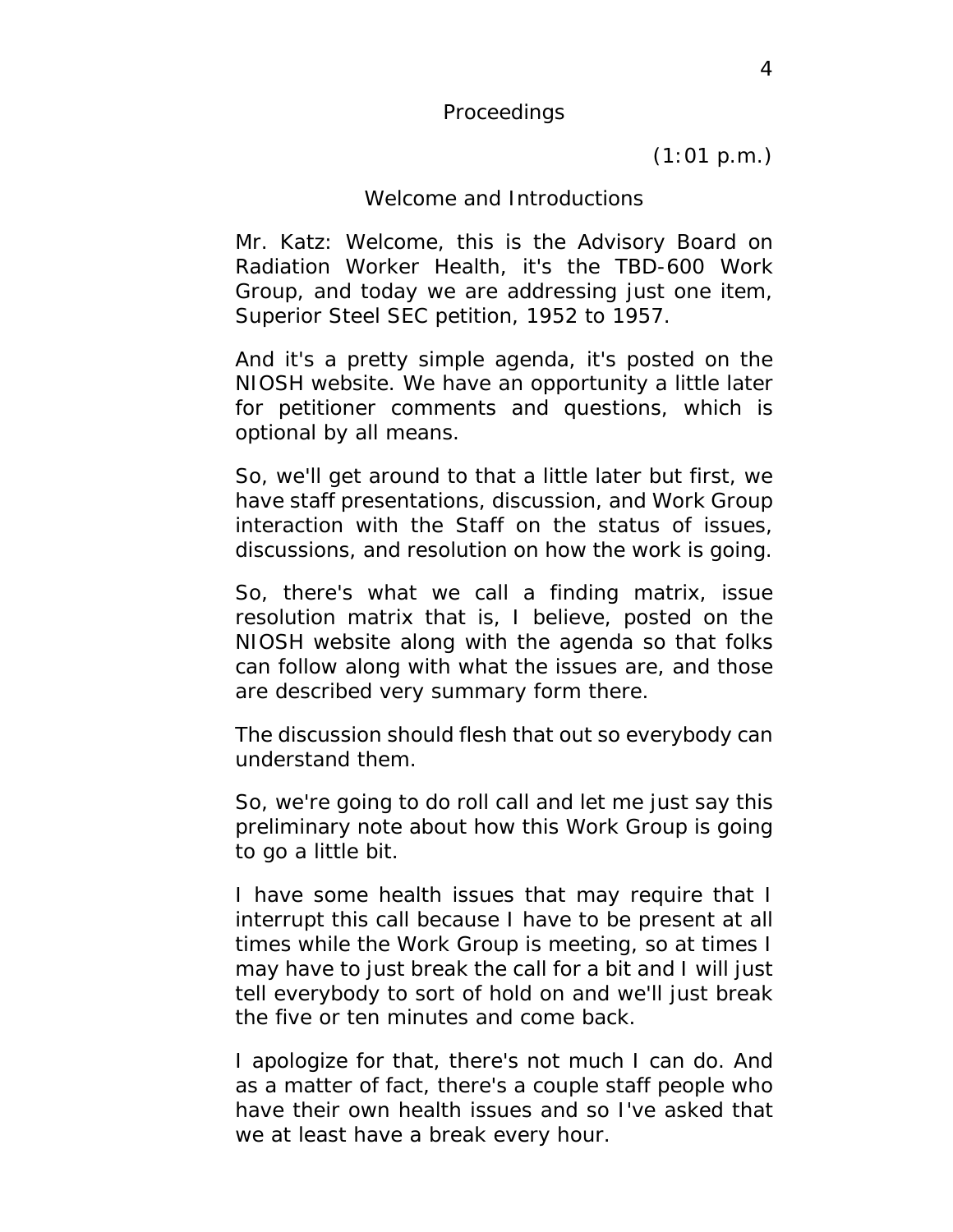I really don't have a sense for how long this Work Group meeting will go anyway, but should it go on for long we'll have a break every hour at the minimum, but we may need to break in a more ad hoc fashion as I may require it or as someone else may require it.

So, just be aware, and I apologize particularly to the petitioners for this if this does occur, but there's nothing I can do about it. So, having said that, then, let me just do roll call.

Since this is a specific site, speak to conflict of interest. Board Members by definition don't have a conflict with this site so that's covered.

And we have two of the Board Members on the line already, my Chair, Dr. Paul Ziemer and one of the Members, Josie Beach. They're longstanding Members of this Work Group and we'll have a third Member, Dr. Henry Anderson, shortly I'm sure.

(Roll Call.)

All right then, we'll proceed. We have two of our Work Group Members and that's good enough, and hopefully they'll join us at some point. Last thing to note, since we have a number of people who are used to coming to Work Group meetings, please, everybody, mute your phones.

The only time you should be off mute is when you're actually speaking to the group and to mute your phone, if you don't have a mute button, press \*6. That'll mute your phone for this conference line, and to come off of mute you just press \*6 again.

And also, please, nobody put this call on hold at any point. Hang up and dial back in if you need to but don't put it on hold because whatever background music your hold button produces, we'll get it for everything else and no one else will be able to conduct their business and we'll have to cut your line.

So, if you'll do that for me that would be great and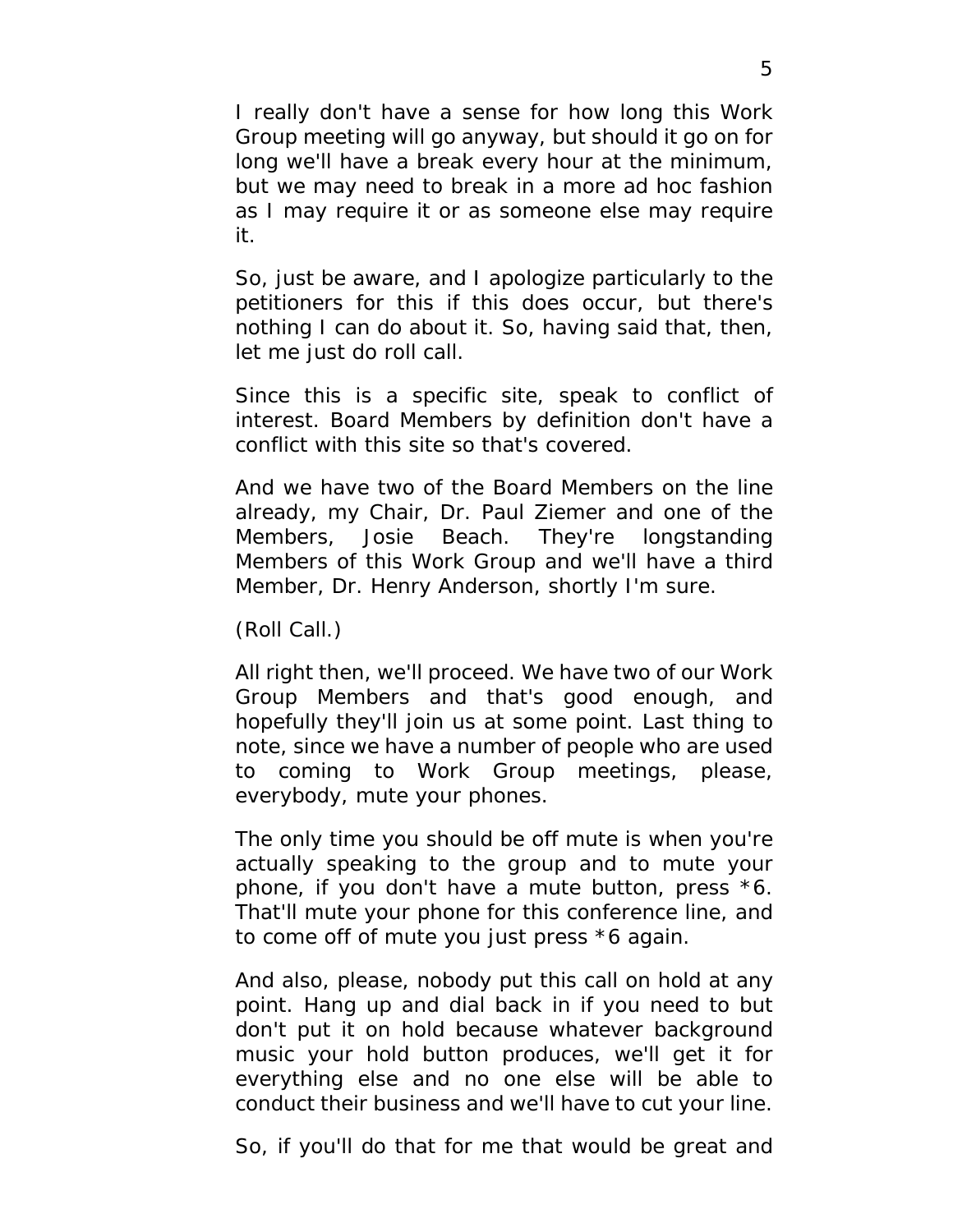the meeting is yours, Paul.

## <span id="page-5-0"></span>Review of the NIOSH responses for the Superior Steel Co. Special Exposure Cohort (SEC-00247) Issues Matrix

Chair Ziemer: Okay, thank you, Ted. I'm sorry to hear about the health issues but we'll see how far along we can get here.

I want to start out just by giving a brief overview of the timeline here on Superior Steel in terms of the documents that we have before us, just a reminder. The SEC petition that this is revolving around is SEC-00247.

That petition was originally received May 1 in 2018. It qualified July 19th of 2018. NIOSH issued their Evaluation Report on November 16, 2018. And the Class that was actually evaluated was all members of Superior Steel who worked from January 1, 1952 through December 31, 1957.

The NIOSH determination, or the Evaluation Report, which is based on the evaluation of workplace monitoring records and air monitoring records, NIOSH reached the conclusion that they could estimate doses with sufficient accuracy.

They issued their Evaluation Report on June 10, 2019. I'm sorry, that was the SC&A evaluation that was issued in June of 2019. The evaluation by SC&A had two findings and four observations.

NIOSH prepared responses to the SC&A review of the Evaluation Report and NIOSH's responses were issued on October 24th of this past year, 2019. And it's the NIOSH responses to the SC&A review that we have before us.

You should have a copy of the findings matrix that spells out the SC&A findings as well as the NIOSH responses, and those we want to go through today.

And I think probably our best approach here would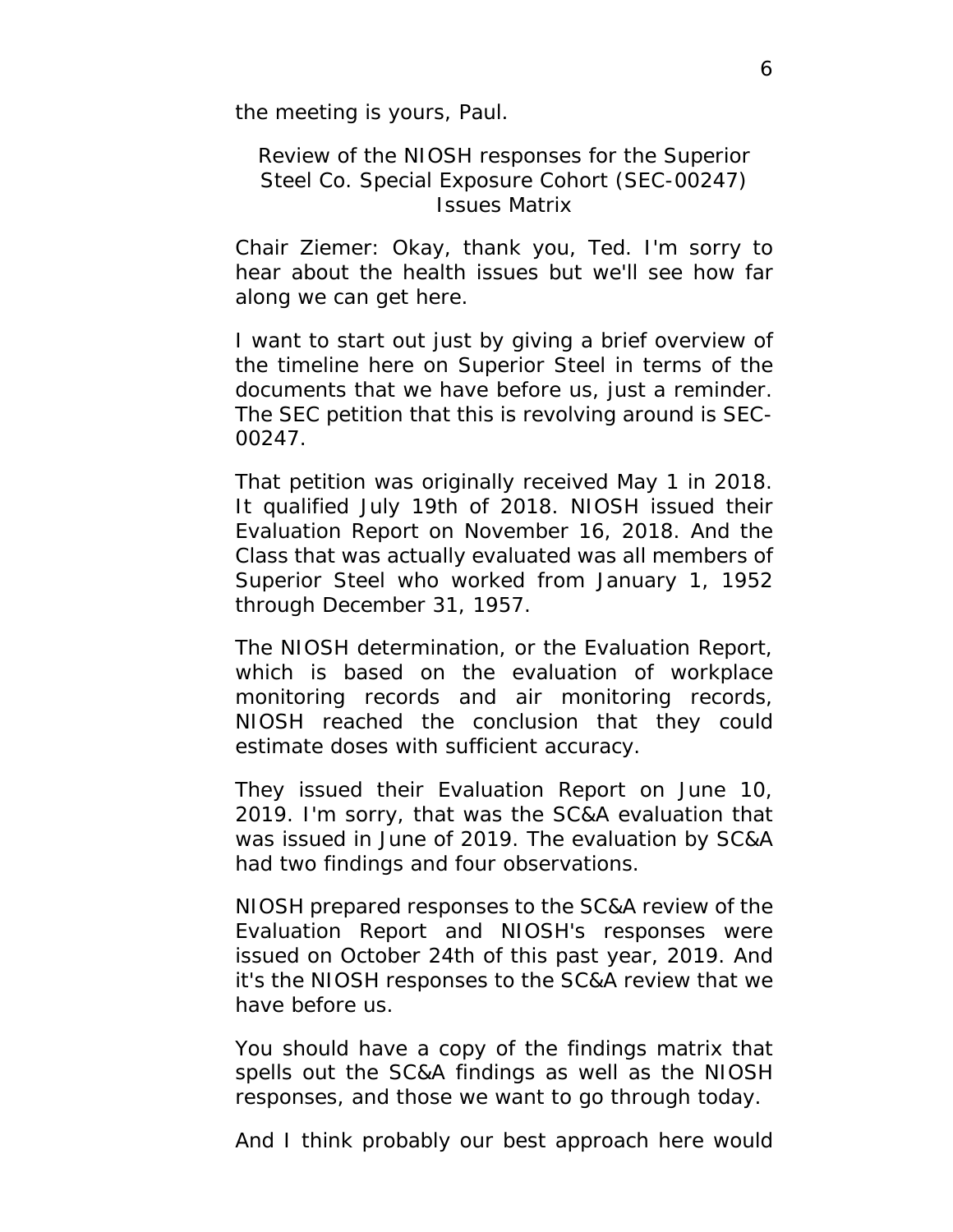be for NIOSH, rather, to go ahead and give their responses. I think you've all had the SC&A review for well over six months now, and we can go back and look at specifics on the review if we need to.

But I think a good way to do this would be to start with the responses, which means that NIOSH has to, in a sense, tell us what it is they're responding to.

Am I correct in assuming, Rose, that you would lead that discussion?

Ms. Gogliotti: I certainly can. I know that Megan put together a PowerPoint presentation.

Chair Ziemer: Okay, well, whoever plans to do it, that's fine. I think, Rose, you wrote the original review, did you not?

Ms. Gogliotti: Correct.

Chair Ziemer: For SC&A? Yes, if Megan needs to lead it, that's great too. Whatever you guys want.

Dr. Lobaugh: This is Megan. I can lead it.

I have a presentation and I'll ask you, Dr. Ziemer, if you'd like me -- the presentation starts with an overview of Superior Steel again and then the ER before we get into the responses, if you'd like me to cover that as well?

Chair Ziemer: That would be great if we have that, that's great, thank you.

Dr. Lobaugh: Okay. So, I'm going to show this on the Skype, I'm going to show my PowerPoint on Skype for those of you who are online.

Ms. Gogliotti: It's posted on the website if you're not online.

Dr. Lobaugh: Yes, it is posted on the website as well.

Mr. Katz: For the petitioners, so I just understand, the Skype is not available for the public for this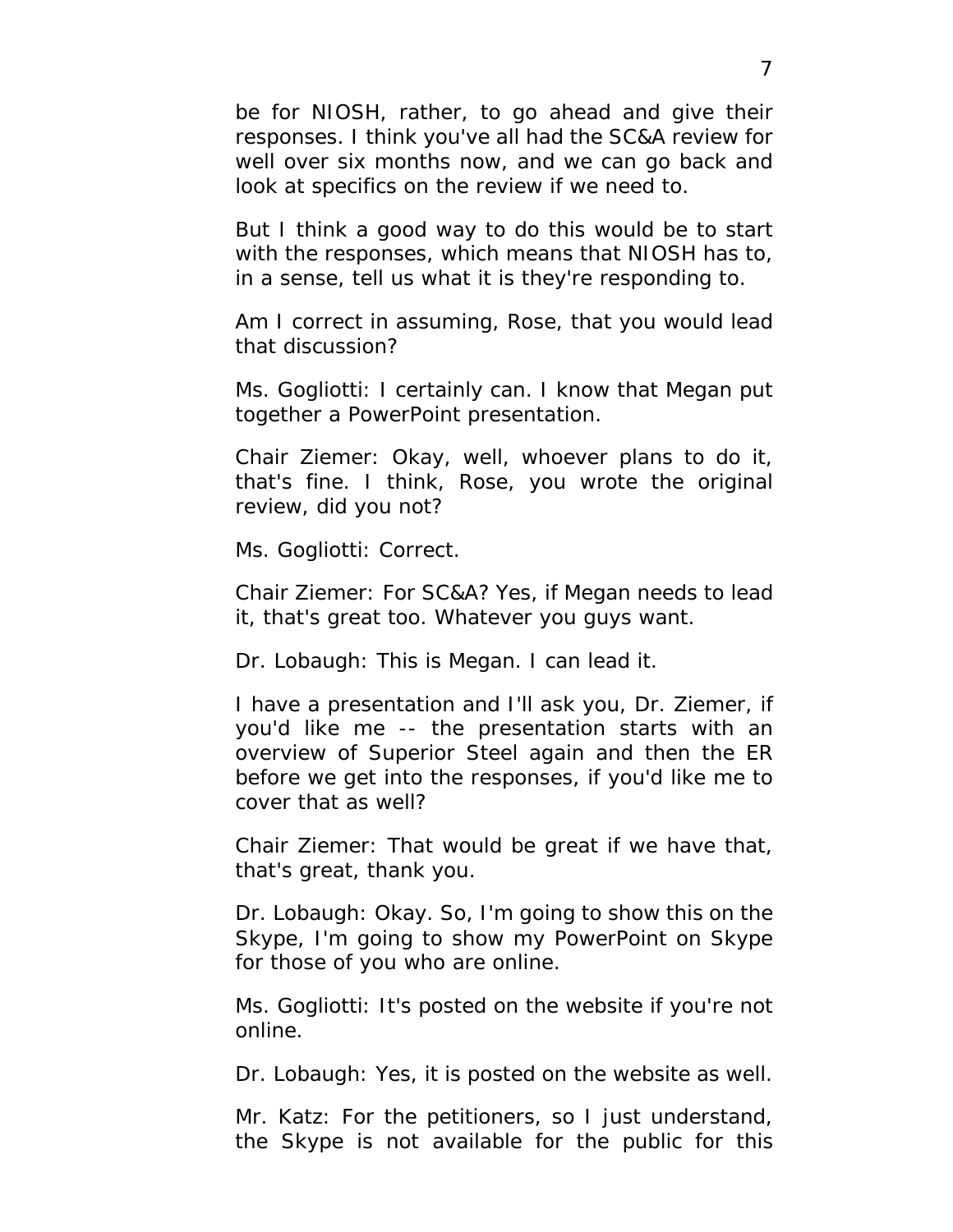meeting but you can look at the presentation online on the NIOSH website.

Dr. Lobaugh: So, like I said, I'm Megan Lobaugh and I'm going to talk about -- I'm going to go ahead to Slide 2, which is going to give an overview of the presentation I put together.

So, in this presentation I'm going to talk about a review of the Superior Steel Company, what they did, and their AEC contract. And then I'll discuss the Evaluation Report that we put together in our evaluation of the petition that we received.

And then the last section will be actually discussing our responses to the findings and observations that Dr. Ziemer mentioned.

So, I will go onto Slide 4 for those of you following along in the PowerPoint. So, this slide here is just a general review of the Superior Steel Site.

So, Superior Steel is located in Carnegie, Pennsylvania, and in the picture you'll see the five interconnected buildings that make up this facility. They had a contract with the AEC to do uranium rolling because what they did was metal rolling.

So, the covered period for this AEC contract -- well, the AWE period -- is January 1, 1952 through December 31, 1957. So, as Dr. Ziemer mentioned, that's the petition period as well, so we'll talk more about that later. There's also a residual radiation period, which means the site was not cleaned up at the end of the AEC contract. So, the residual radiation period starts January 1, 1958 and goes through to present day.

There was some clean-up at the site but the total site has not been remediated so that's why it continues through present.

Onto Slide 5, in this slide you'll see two pictures demonstrating the flow of work and the rolling stations that were used at Superior Steel.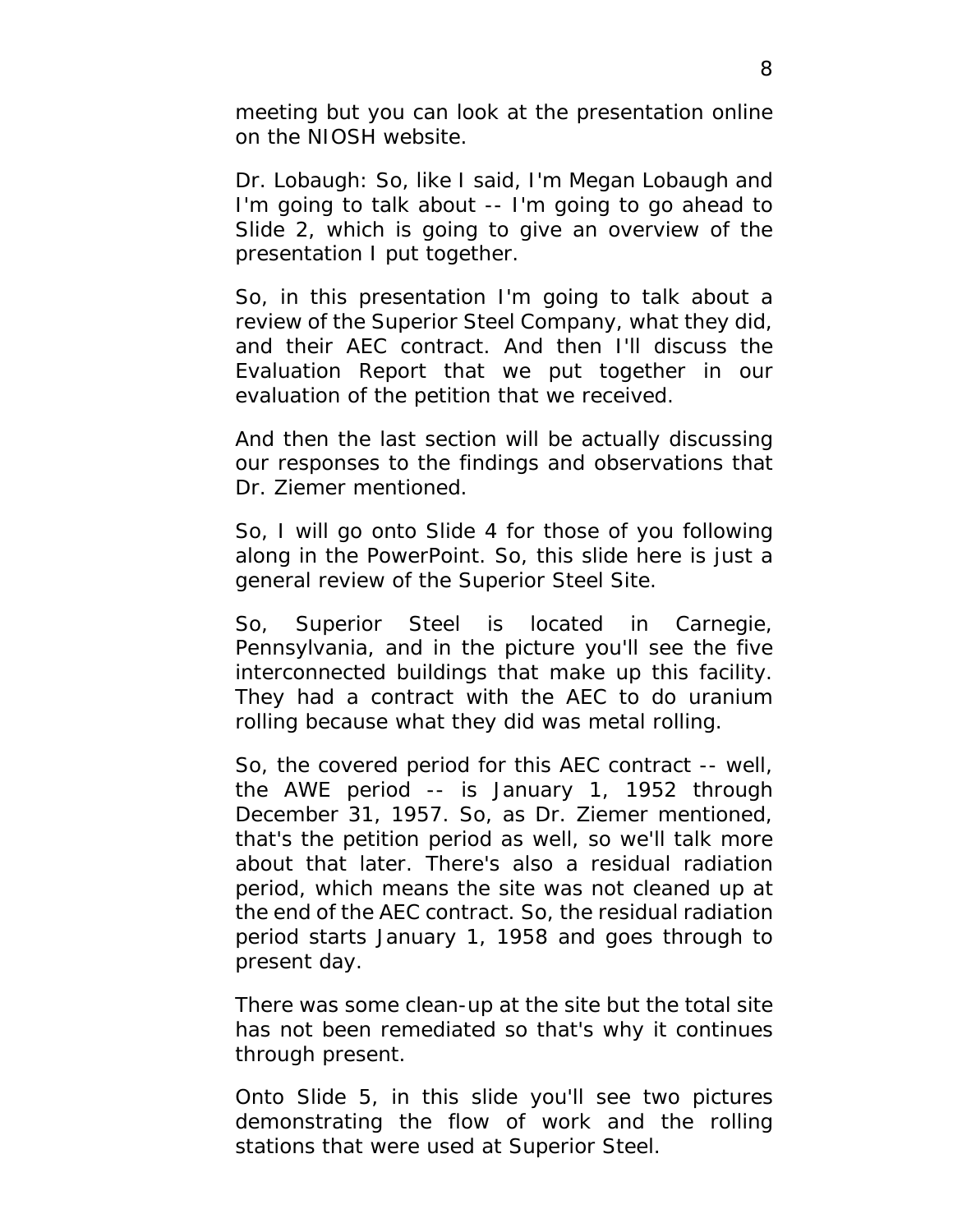So, in the top picture is the layout of the former Superior Steel facility showing the area designations and approximate locations of process line machinery.

So, Area C contains a storage shed and rolling area while Area A and B contain the finishing stands, roughing mill, and salt bath that we'll talk about in the next picture.

The bottom picture is a layout of the actual uranium mill operations at Superior Steel. So, the process starts on the right side of this drawing with the salt bath and proceeds through to the left side.

So, after the salt bath it goes to the mill run-out table and the roughing roll. The salt was then brushed off the plate at the brushing station and then put through the finishing stand and roll conveyor.

So, this is just to give you a visual of the full facility as well as the actual rolling areas.

Just in general, the rolling started with about a oneinch-thick slab of uranium, anywhere from 61 to 89 inches long, and anywhere from five and a half to seven inches wide.

And then it ended with a slab that was about 182 to 191 millimeters thick, so it got pretty thin.

So, just some other little information I wanted to provide here is that the slab was typically passed through the roughing roll about five times and then sent through the finishing stand before it was cut and then transferred to a cooling area.

So, that's just a real quick general overview of Superior Steel Company and now I'm going to talk more specifically about the Evaluation Report itself.

I'm going on to Slide 7, for those of you following along.

So, we received a Form B petition or an 83.13 petition on May 1, 2018 with an F.1 basis that the radiation exposures potentially incurred by the Members of the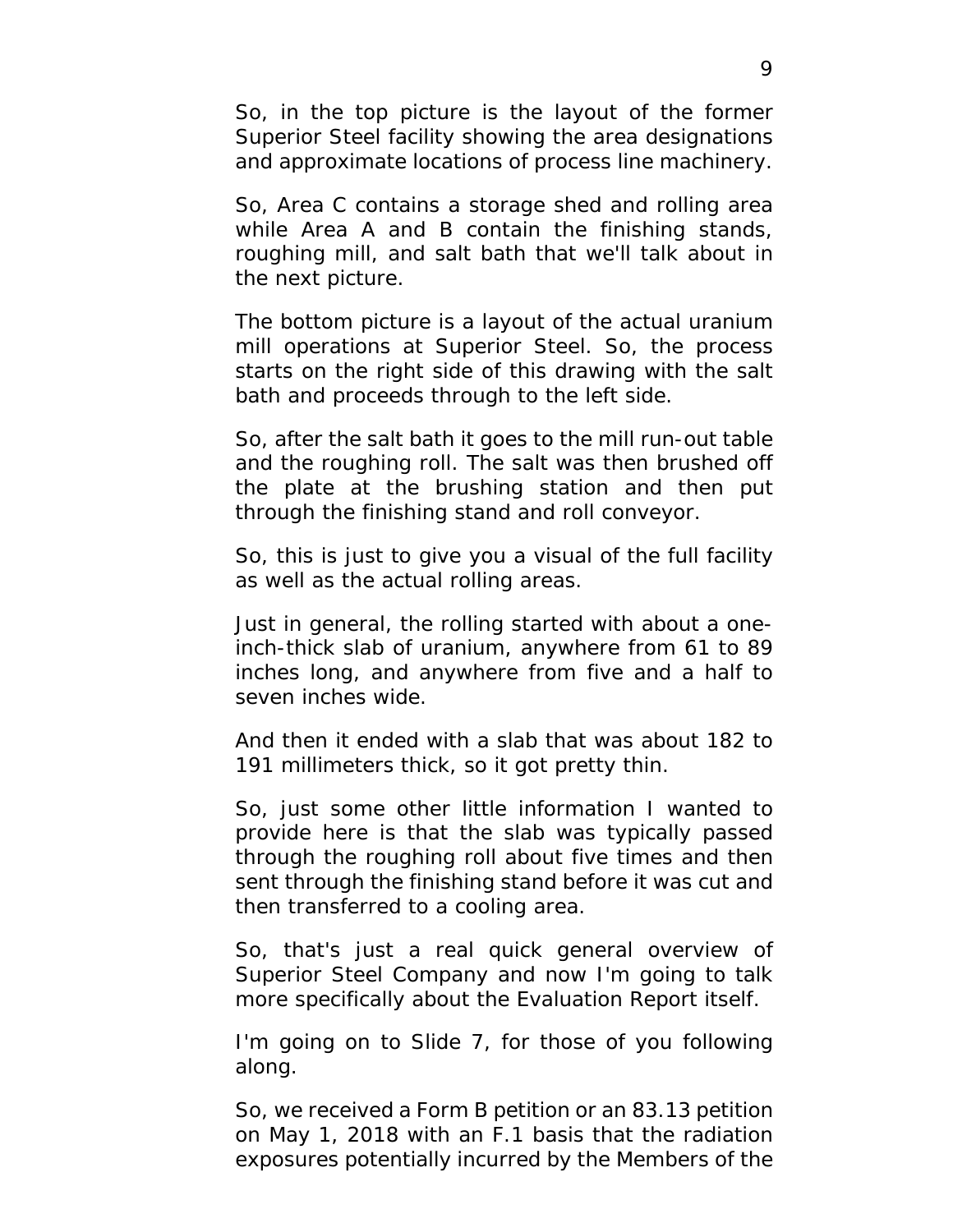proposed Class were not monitored either through personal monitoring or through area monitoring.

As Dr. Ziemer mentioned, we qualified this petition for review on July 19, 2018 and the Class that was actually under review is all Atomic Weapons Employees who worked in any area of Superior Steel Company in Carnegie, Pennsylvania during the period from January 1, 1952 through December 31, 1957.

I want to mention that there were no other past SEC evaluations for Superior Steel so this is the first evaluation that was done.

The documentation that was provided in support was the NIOSH Site Profile, entitled An Exposure Matrix for Superior Steel in Carnegie, Pennsylvania, Period of Operation: January 1, 1952 Through December 31, 1957.

And the petition emphasized the following statements, that individual uranium urinalysis data are unavailable for Superior Steel workers and none are known to exist, and that no external dosimetry results are available for Superior Steel employees.

So, those are two statements from the Site Profile.

Going on to Slide 8, the evaluation of the petition basis for internal monitoring. So, as I stated just before, the statement from the NIOSH Site Profile was given as support for the F.1 basis.

And in our review of this basis we provided the following information, that when personal internal monitoring data are unavailable, NIOSH uses air monitoring data from worker breathing zones and work areas in accordance with our implementation guide, Internal Dose Reconstruction Implementation Guide.

So, specifically for Superior Steel, we have air monitoring data and process data and information available to estimate uranium doses. One thing I haven't mentioned yet is that in addition to the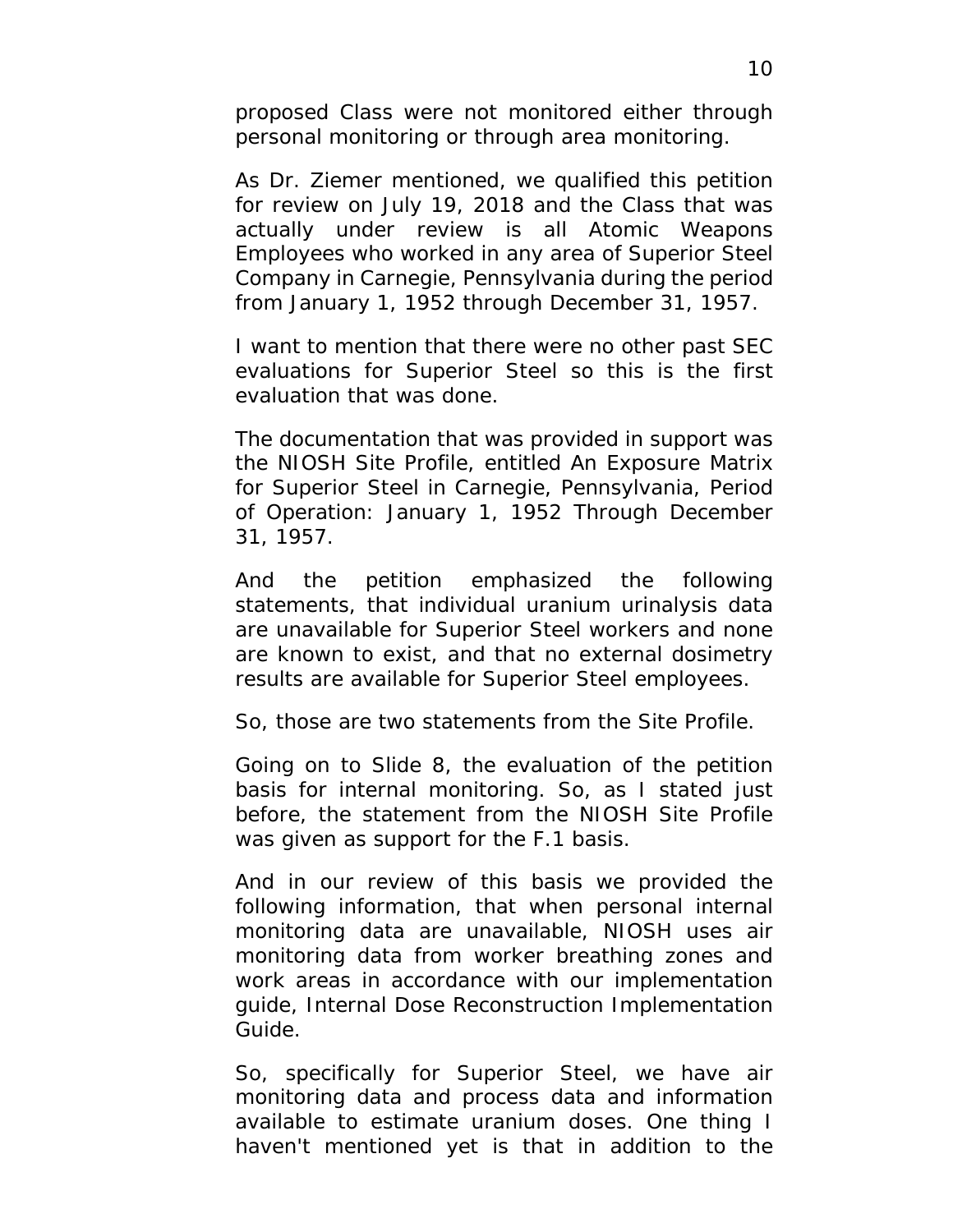uranium rolling that Superior Steel did for the AEC contract, we found in our evaluation of this petition that Superior Steel also had a commercial contract or a commercial venture to do thorium rolling.

So, for thorium internal doses we proposed, or will use, airborne mass loading calculations from the uranium air monitoring data to estimate those internal thorium doses.

So, I'm going on to Slide 9 which is talking more specifically about external monitoring and our review of the petition basis for the external monitoring.

So, as I said before, the statement, no external dosimetry results are available for Superior Steel employees, was used as support for the F.1 basis and the statement, again, is coming right out of our NIOSH Site Profile that we use for dose reconstructions.

Again, when personal and area external monitoring data are unavailable, NIOSH uses workplace information so source term information, process information to estimate dose. And this is in accordance with our implementation guide for external dose reconstruction.

Specifically for Superior Steel, we would use the sitespecific source term and process information in conjunction with Battelle-TBD-6000 to model both uranium external exposures and thorium external exposures.

So, here on Slide 10 is just a summary of our feasibility findings in our evaluation review for Superior Steel, SEC-47. So, we found that dose reconstruction is feasible for uranium internal doses and thorium internal doses, as well as external uranium, thorium, and occupational medical X-rays.

So, that was a very quick recap on the Evaluation Report, but what I wanted to also do, because in the Evaluation Report we provided proposed dose reconstruction methods, so I want to go through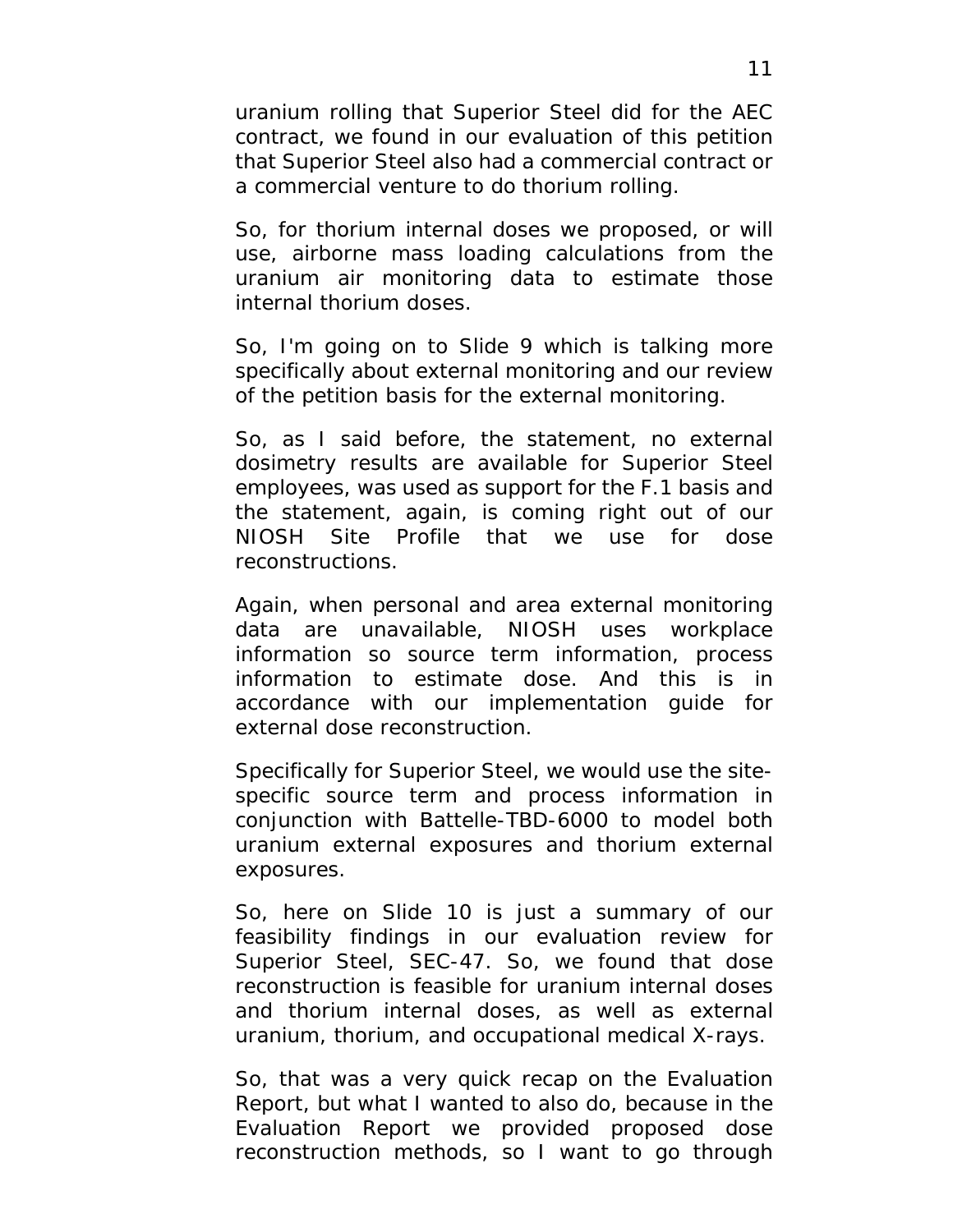those, again quickly before we get to the issues.

So, I'm on Slide 11 now. So, this slide here covers our proposed dose reconstruction methods. This is applicable years.

So, as I mentioned and I didn't really go into detail yet, the AEC contract really covered uranium rolling and so starting with uranium, the operations period or the contract period is June 27, 1952 through December 31, 1957 with a residual contamination period January 1, 1958 through the present.

So, that's specific to the uranium rolling that was done for AEC. As I mentioned earlier, we found evidence of thorium rolling that occurred, at least one day of thorium rolling, and for this the operations period would be March 27, 1956 through April 20, 1956.

And this time period aligns with the time of the AEC licensing for thorium work that was done at Superior Steel Company. So, because this work was done during an AEC contract period, even though it wasn't for the AEC, those doses would be covered.

So, for our post-ops contamination for thorium, this time period would be April 21, 1956 through December 31, 1957.

So, again, because this is commercial non-AEC work, the dose from thorium contamination would only go through the end of the AEC period, the AEC contract period.

So, the dates are important just to know for when these dose reconstruction methods would be applied and what time period.

So, on Slide 12 we have a summary of the proposed dose reconstruction methods for the SEC petition period, so 1952 to 1957. You'll see a table, where the left-hand column is the intake information, so we'll go through each row individually.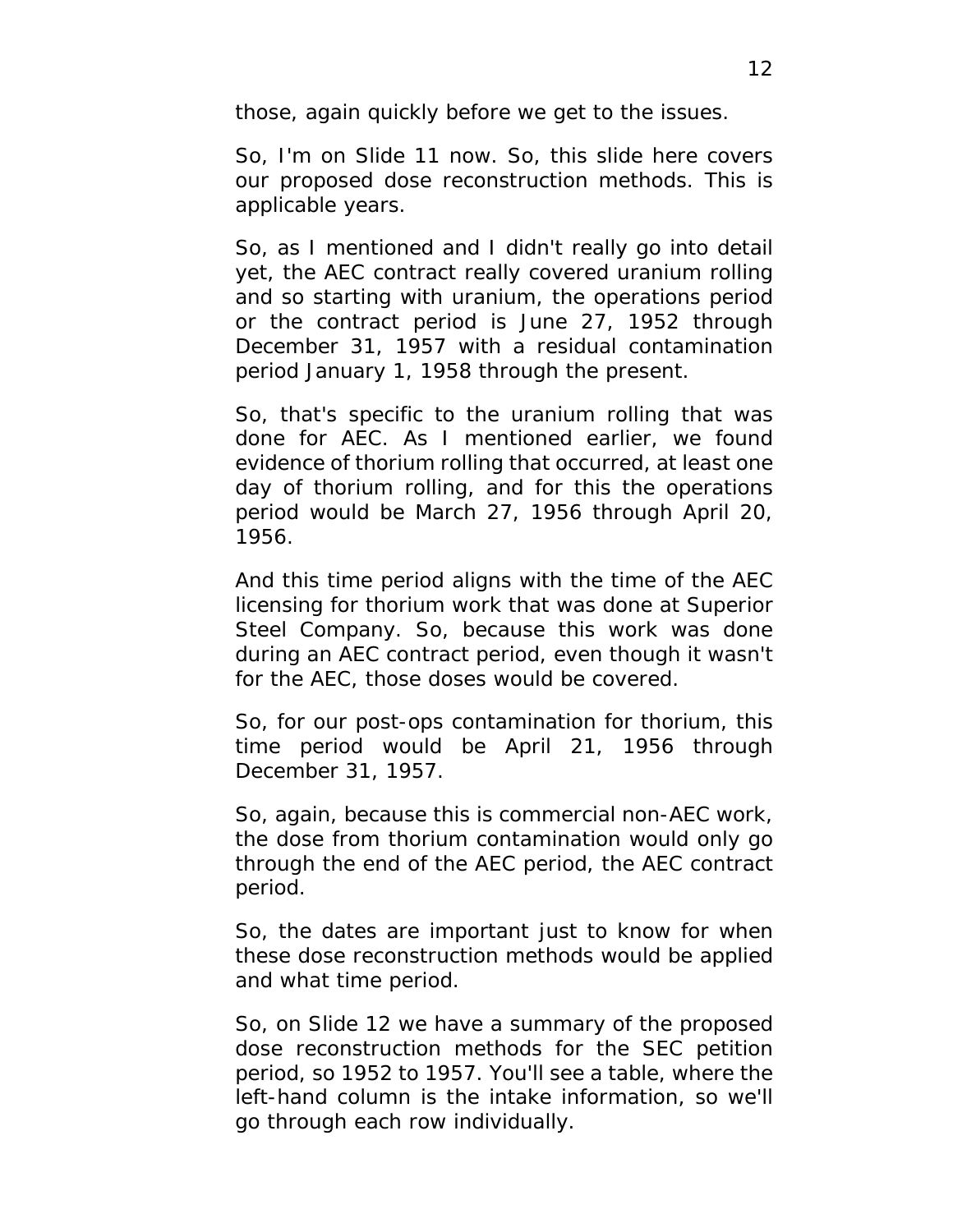And then there's two columns, one for uranium and thorium. We'll go through uranium first. So, there's two different specific intake times that we're thinking about, or intake types, I would say. One is for rolling, when the actual uranium rolling was occurring, and that's the first row.

So, the proposed dose reconstruction method here was assuming a 500-hour-per-year exposure to the uranium air concentration results that we have for Superior Steel.

There is a teal box around 500-hours-per-year because this is a proposed change to the current dose reconstruction methodology. So, our current methodology, the current TBD, assigns 800 hours per year, so this is a slight reduction. Continuing with uranium but going to resuspension, the resuspension is resuspension of uranium contamination during all work processes. So this would be even when they were rolling non-uranium, when they were rolling non-radioactive metal.

So, the resuspension time period that we're proposing is 2,000 hours per year, using resuspension methods that we currently use in the program. So, the 2,000 hours per year came from the fact that we're assuming there was overtime work that was done for 2,500 hours per year.

So, the resuspension is calculated by the total hours minus that 500 hours we're assuming for rolling.

All of this material would be assessed as U-234, including recycled uranium contaminants, and this is because we know recycled uranium could have been used during this time period.

So, that's a quick summary of the uranium internal exposures and some of the assumptions that we proposed in the ER. Next, I'd like to go through the thorium column. Again, starting with rolling, given the evidence that we found of the commercial thorium rolling that was done, it appears that there was likely one day of thorium rolling.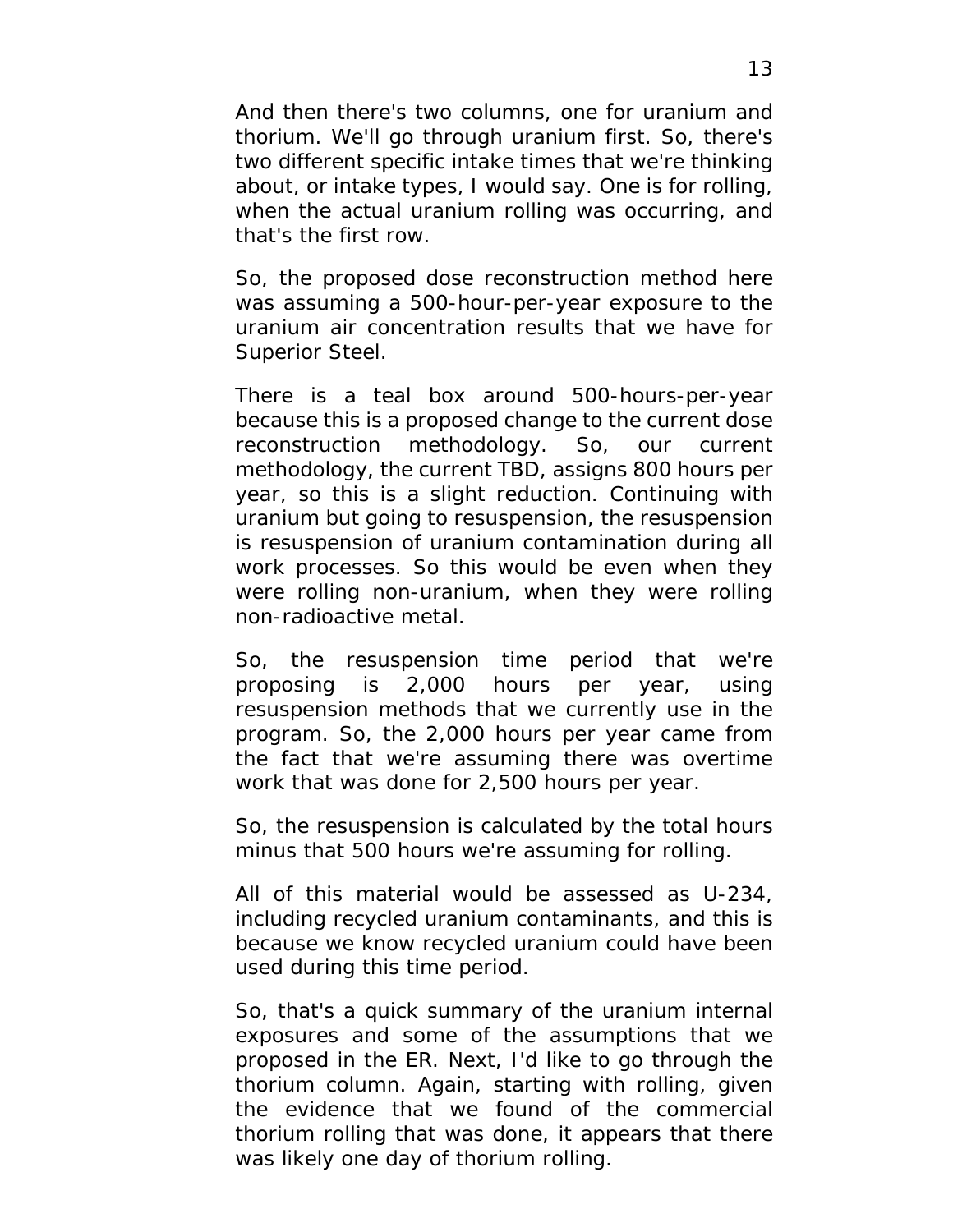So, we assumed ten hours' exposure during that March 1956 to April 1956 time period. Again, that March to April comes from the AEC license to be able to handle thorium. And the thorium air concentration that we would be assuming will be calculated using a mass loading approach.

So, taking the uranium air sampling results and converting to mass, and assuming the thorium mass, assuming that the mass on the air sample would be the same for thorium contamination, taking into account the difference in the two materials.

The next row here is resuspension so, again, because this is commercial work, we would only be assigning resuspension through the end of the AEC contract period, so for the remainder of 1956 through 1957.

And here the material would be assessed as thorium-232 including daughter products in secular equilibrium.

Again, I want to just point out that the teal boxes are showing proposed changes from the current TBD. So, as I mentioned for uranium, the 500 hours and 2,000 hours are changes.

The 500 hours is a slight decrease. The 2,000 hours of resuspension is actually an increase. The thorium is completely new. Currently, we are not assessing thorium at all because we did not know about the thorium rolling when the Site Profile was developed.

I'm going on to Slide 13, which covers the external exposures. So, these are the proposed dose reconstruction methods for the external exposures during the 1952 to 1957 petition period.

Again we have a table with two columns, one for uranium and one for thorium, and again here the teal boxes represent changes from the current TBD. So, here we have four different exposure types; each row represents a different exposure type.

So, starting with direct rolling for uranium, direct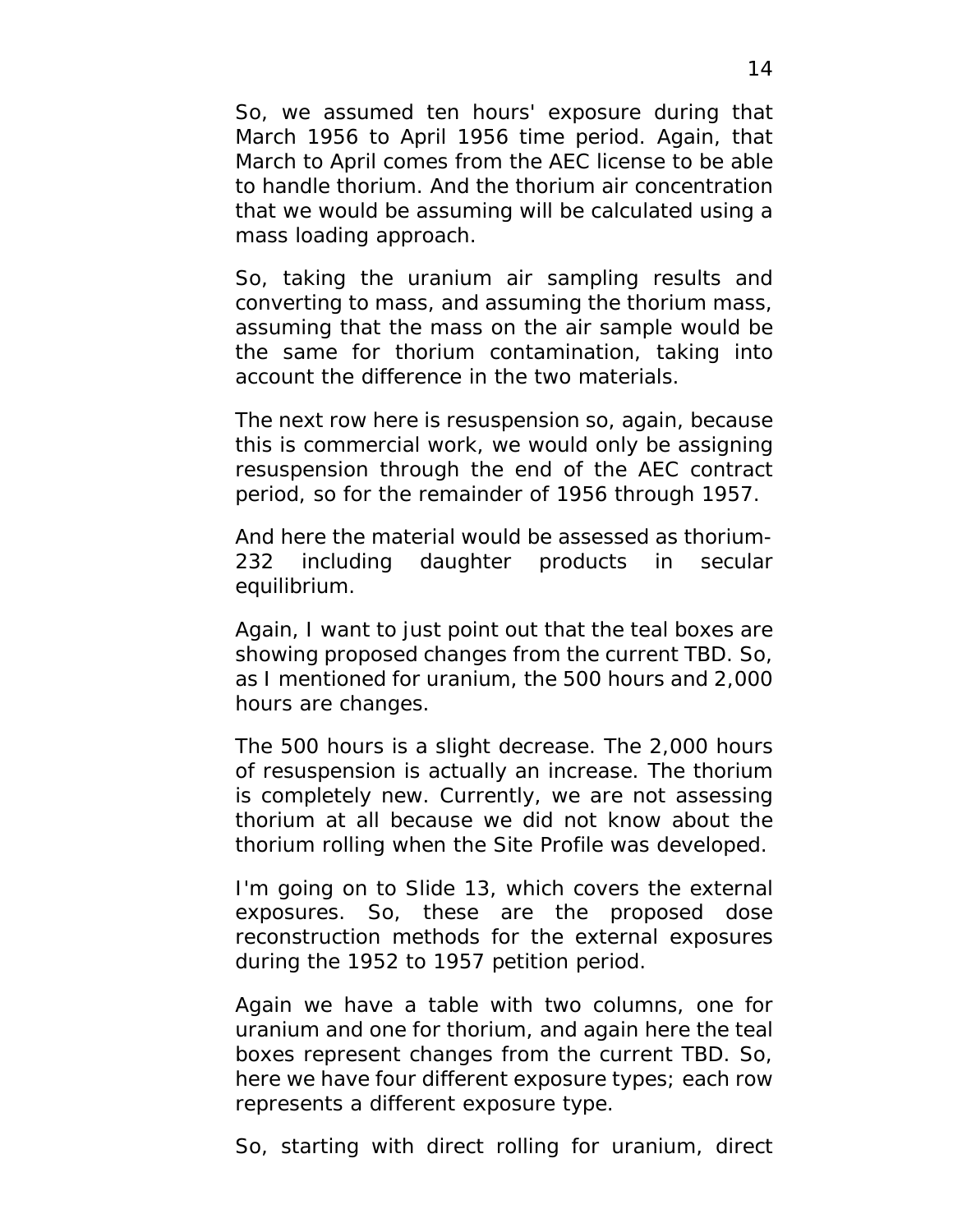rolling was that time when the uranium was actually being rolled. And here this 500-hour-per-year assumption is the same as the internal exposure time, and how we would assess that is actually using the Battelle-TBD-6000 methodology.

Currently, the current TBD uses a surrogate site, Simonds Saw and Steel, for these doses, so we thought it would be more appropriate to use the overarching guidance of TBD-6000.

For submersion rolling, this would be actual contamination that goes up into the air and causes a cloud, and this would be the exposures from that submersion of 500 hours.

So, the same exposure time as the direct rolling but here using EPA-FGR-12 methodologies.

Member Anderson: This is Henry Anderson, I'm sorry to be a little late.

Dr. Lobaugh: Hi, Dr. Anderson. The third row here - just so you know we're on Slide 13 if you're following on your own in the presentation.

Member Anderson: Okay, thank you.

Dr. Lobaugh: So, the third row here is direct storage so this would be the time that the material was onsite but not being rolled. And you'll see a red box, this is different than before. The red box actually signifies that a change has been proposed from the actual ER proposed change.

So, we'll talk about that more when we get to the actual findings and observations. But I just wanted to point out that there has been a subsequent change from this table of information. So, the direct source that was initially proposed was 500 hours per year and again here the dose rates and methodology for calculating those dose rates would be coming from Battelle-TBD-6000.

Again, a change from the current TBD that uses a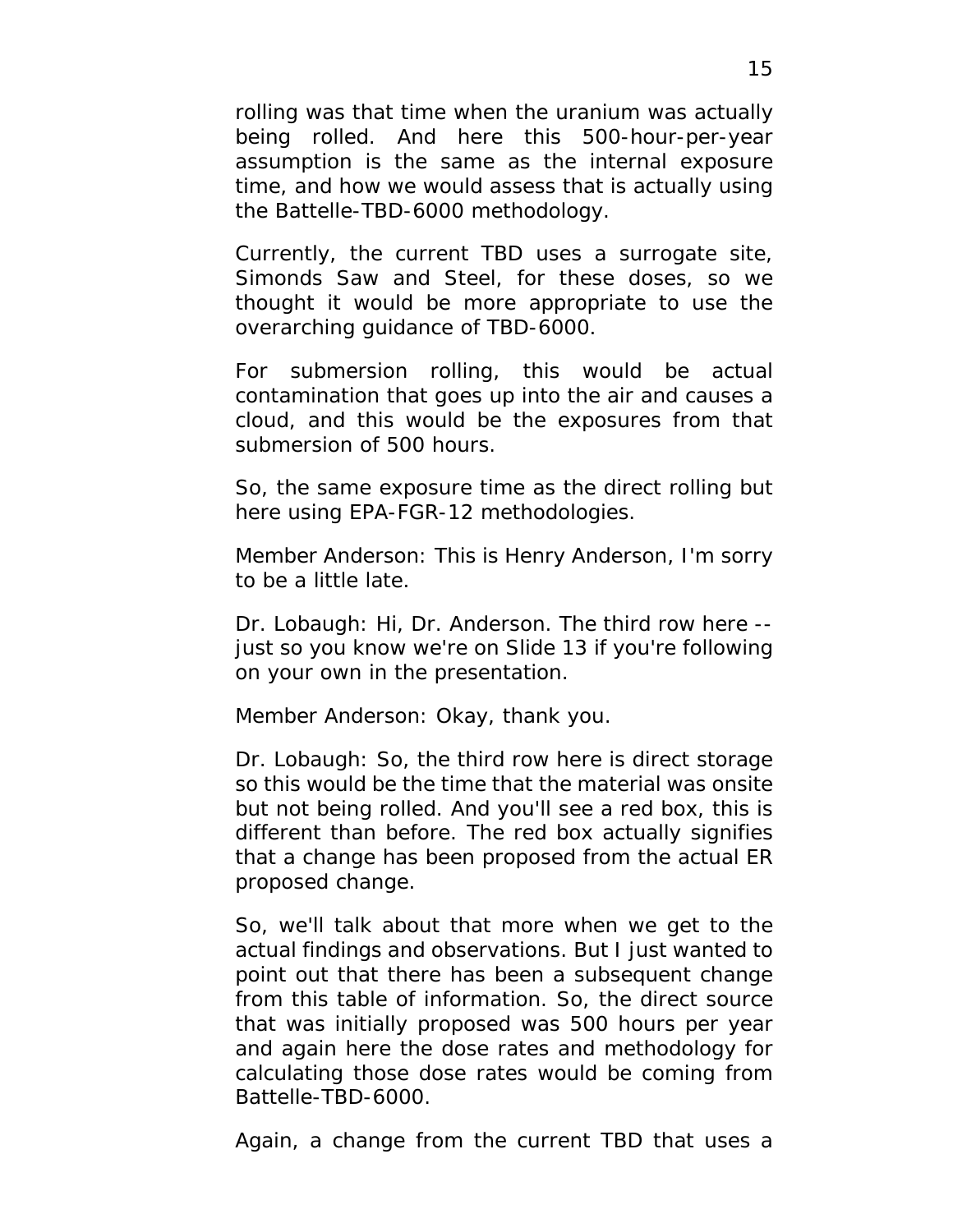surrogate site.

For post-rolling, this would be the time period after rolling was completed or the time period outside of uranium rolling when other metal rolling would be going on.

This assumption would be 2,000 hours per year of submersion and direct exposure, using the EPA-FGR-12 guidance.

So, going on to thorium, again, all of this thorium information would be a change from the current TBD because at the time that the Site Profile was developed we did not know about the commercial thorium work that Superior Steel was licensed to do.

So, starting with direct rolling, the proposed method would assume ten hours of direct rolling in the Marchto-April 1956 time period. And here we would use MCNP modeling and distance guidance that's provided in Battelle-TBD-6000.

For submersion rolling, again, that time is the same as the direct rolling because this is just the contamination from the cloud, the cloud contamination that would occur during the rolling itself.

So ten hours, again in that same time period, again using EPA-FGR-12 guidance. For direct storage, here the hours are 190 hours in that March-to-April 1956 time period. Because Superior Steel was really only licensed to have thorium through the end of April 1956, that's how the 190 hours came to be, assuming those two months. And again, using MCNP modeling and a dose rate at one meter.

So, for post-rolling, this is again that time period outside of the thorium rolling when normal metal rolling would have been occurring so we would assume exposures for the remainder of 1956 and all of 1957, again submersion and direct exposure.

So, that was a quick summary of the Evaluation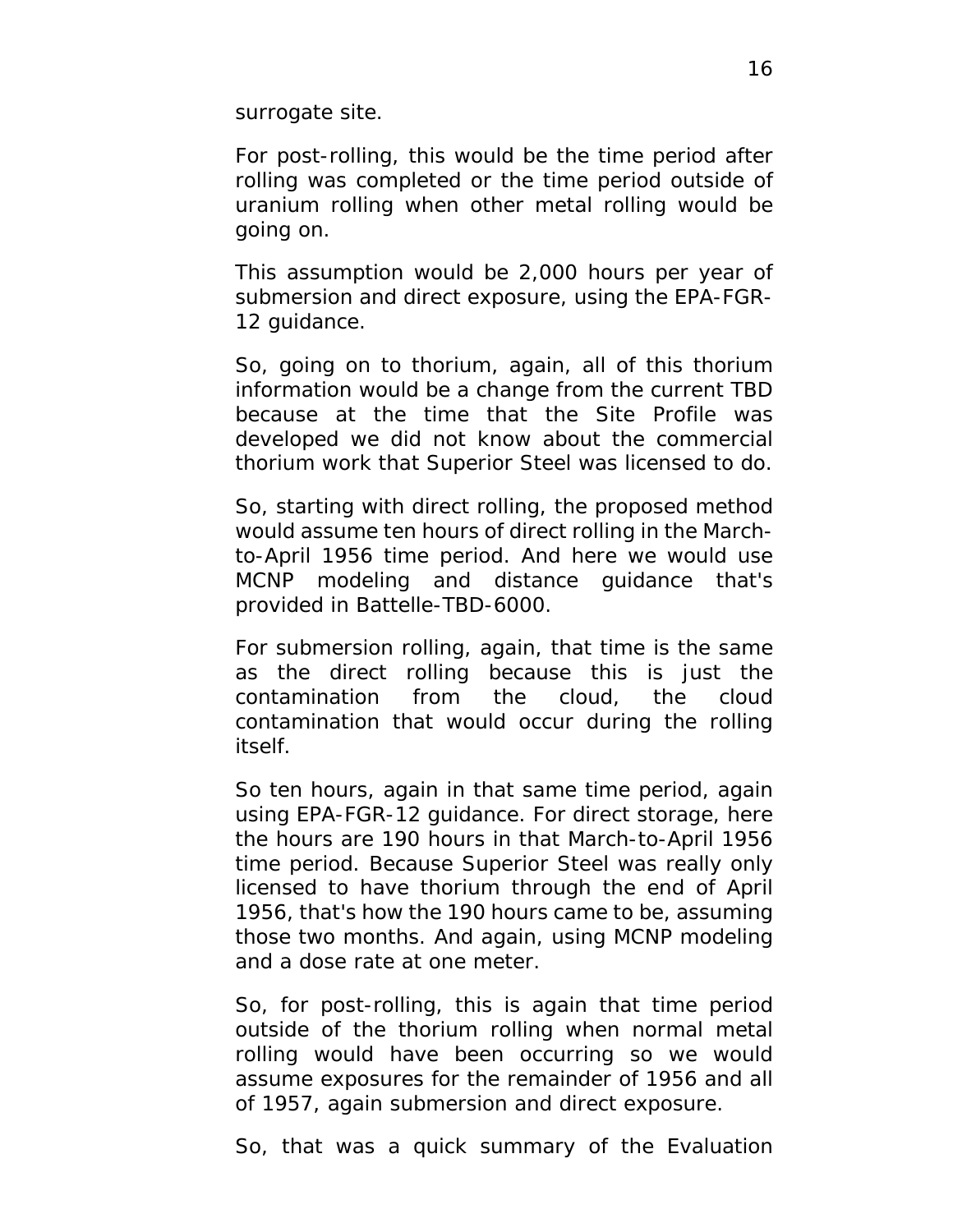Report as well as the proposed dose reconstruction methods that were provided in the Evaluation Report.

So, the next thing in my slides was to actually review the SC&A review of the ER. I'm not sure if, Rose, you want to introduce each issue and then I could provide the NIOSH response?

Ms. Gogliotti: I think that makes the most sense, if that's okay with everyone.

Chair Ziemer: So, before you do that -- this is Ziemer again -- let me ask if Josie or Henry have any questions to start with the Evaluation Report itself.

Member Anderson: I don't. I went over it pretty carefully but this was a good summary.

Member Beach: I just had a quick question on the thorium rolling. I went through, you guys are giving it a ten-hour day, and I know this is a Site Profile question.

I know we only did 700 pounds so it probably didn't take a full day. There would not have been any way that would have went into overtime, is there?

Dr. Lobaugh: Yes, so the information that we found says that they were requesting to receive about four ingots.

So, from what we could tell, their throughput would have been more than four per day but it's a conservative assumption to do the entire day of rolling.

Member Beach: Okay.

Ms. Gogliotti: They would have known that they could have easily processed 25 slabs of uranium a day so they're making the assumption that it was all done in one day.

Member Beach: Okay, that's what I thought. Thank you.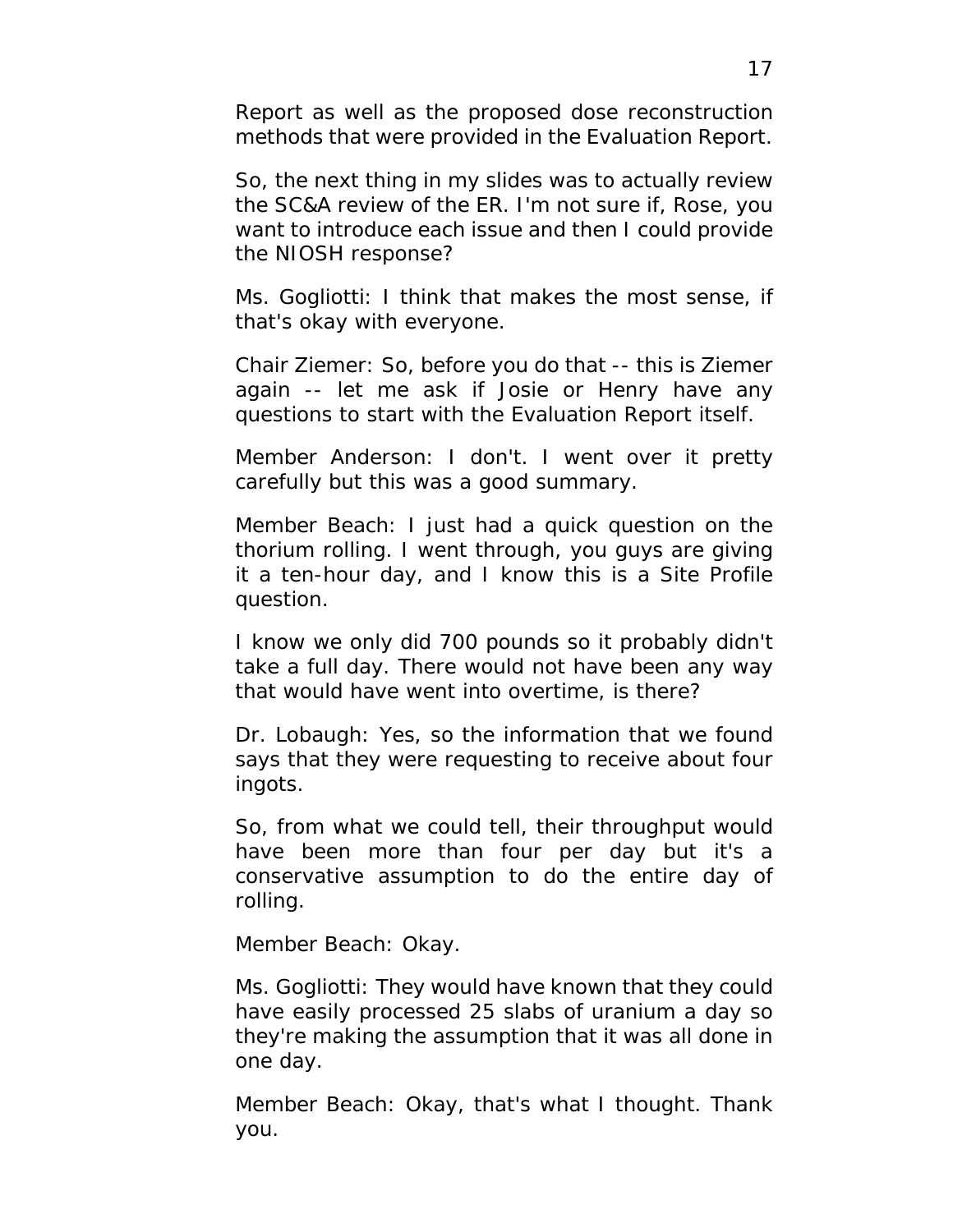Chair Ziemer: Let me also pose one additional question not directly on the Site Profile issues. I know there had been I think 35 dose reconstructions completed.

I think those go back. Were those all done without looking at thorium at all? Were those all older? I don't know, Megan, if you know the answer to that?

Dr. Lobaugh: Correct, those would have all been done under the current Site Profile which does not assign dose from thorium.

Chair Ziemer: So, those automatically all are going to end up having to be looked at anyway, is that correct?

Dr. Lobaugh: Correct, so those would be --

Ms. Gogliotti: With the exception of the cases that we're already compensated.

Chair Ziemer: That's right.

Dr. Lobaugh: Exactly.

Chair Ziemer: Okay, thank you. Let's go ahead, then, with the next section.

Ms. Gogliotti: Okay, we'll start with our first finding and this really had to do with the use of Vulcan Crucible Steel billing rate data.

NIOSH had used it in their ER as well as in the TBD and there wasn't really any justification on why they felt that was an appropriate billing rate to use.

It doesn't technically meet the Board's surrogate data criteria; however, we thought it was important that it be evaluated against those criteria.

The actual review itself really only made a connection that the site was an AWE and also processed uranium metal, but there wasn't really any rationale for why that billing hour or billing rate was a reasonable substitute for Superior Steel.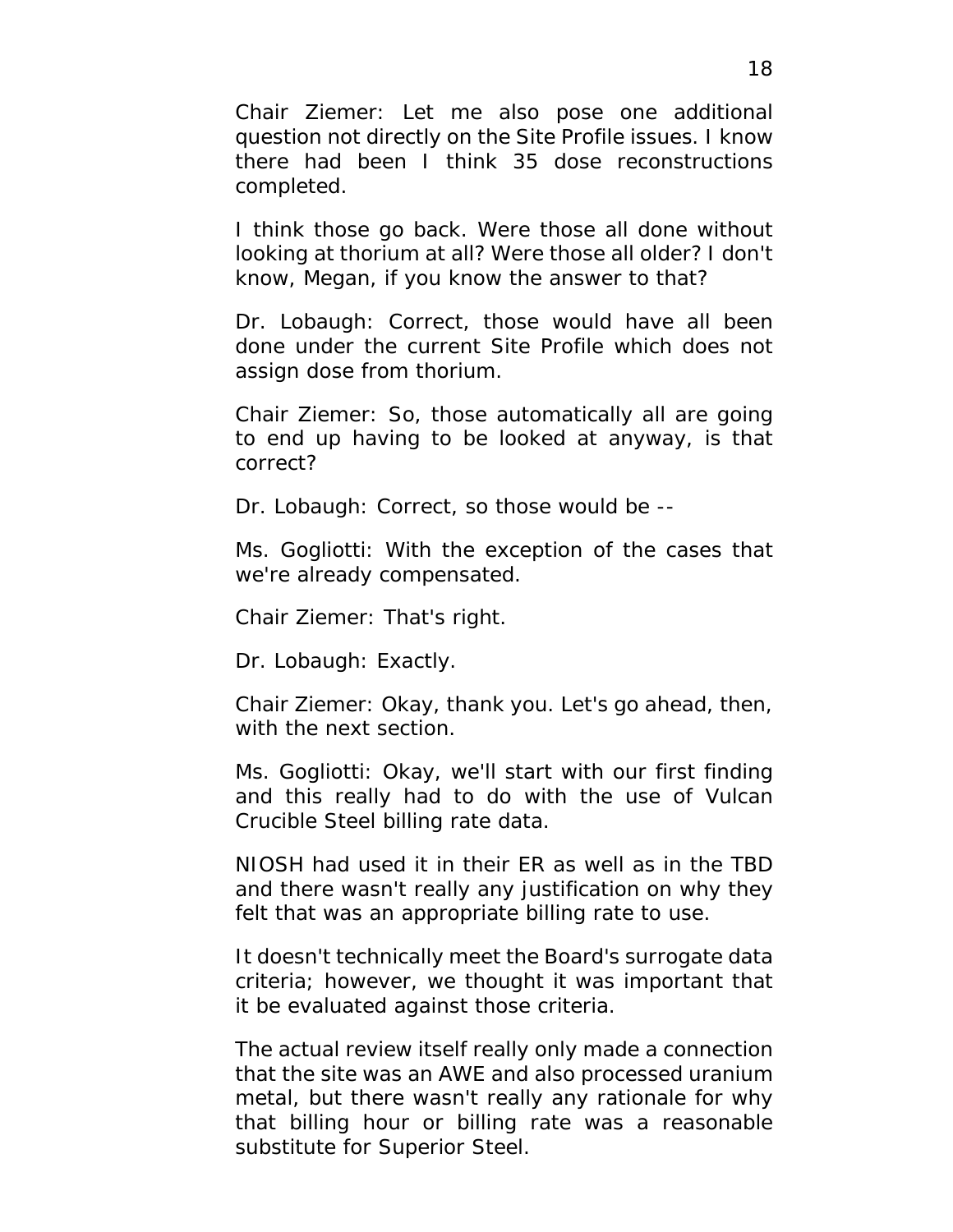It was also unclear to us how the process conditions on the site were really impacting the final price. We did a cursory review and did find another site, Joslyn Manufacturing Company, that had a billing rate of \$88 per mill hour.

And if you were to use that billing rate, it would increase the number of hours by over 200 from the 500 that were in the SEC. Actually, the TBD is 800. And I can turn it over to you, Megan.

Dr. Lobaugh: Okay. So, as Rose said, we did not provide this information in the ER so in our response, we actually evaluated the billing rate that we proposed, the Vulcan Crucible billing rate of \$132 per hour.

We evaluated that using the five criteria in the NIOSH implementation guide, the use of data from other facilities and the completion of dose reconstructions under the Energy Employees Occupational Illness Compensation Program Act.

So, the five criteria in there are source term, facility and process similarities, temporal considerations, data evaluation, and review of bounding exposures.

So, in our response we actually went through those five criteria and provided justification for why the Vulcan Crucible billing rate was a good surrogate billing rate for Superior Steel Company.

So, just as a reminder, the choice of this billing rate is going to affect the hours that we assign for the intake, the internal dose exposure time period as well as the external dose exposure time that we discussed before.

So, the 500 hours is coming from the use of the \$132 per mill hour and actually, Superior Steel Company's contract payment for 1957, which was \$54,632.

So, when you divide that out you get 414 mill hours, which we rounded up to 500 hours of rolling exposure, and again, that would be the assumption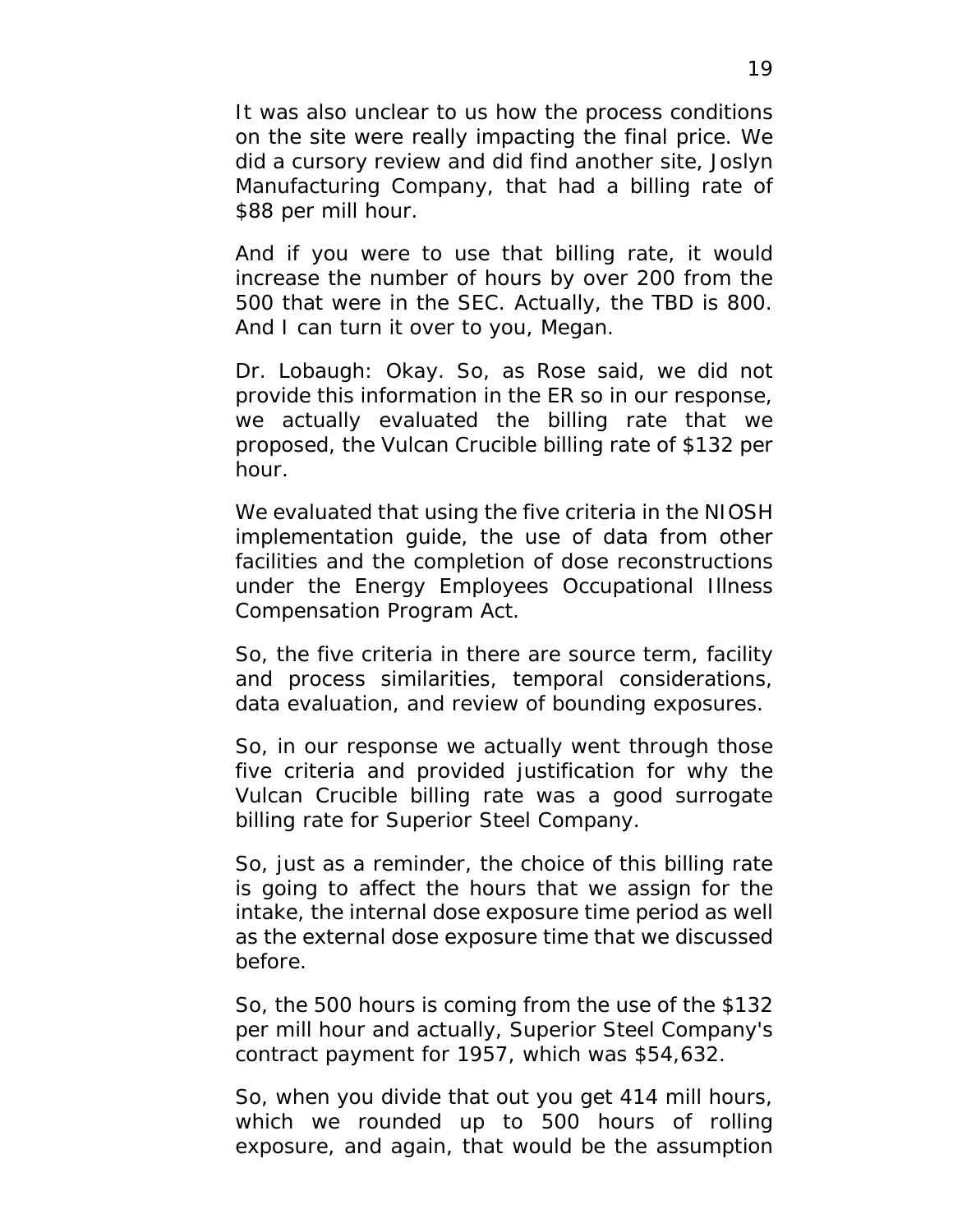for the intake time period as well as the external dose time period.

So, going on to Slide 16 for those following along, I'll just step through the five criteria in our implementation guide and discuss the justification for why the Vulcan Crucible billing rate would be a good billing rate.

So, in terms of source term, both sites roll uranium billets, so the source term at the sites for their AEC contracts were the same. For the second criteria, the facility and process similarities both had similar processes.

We went through specifically in the matrix, if you have the matrix in front of you. On Page 2 to 3 we went through the specifics for each of those processes.

You'll see that the steps are pretty similar, go into a heating furnace, go into a roughing roll, finishing roll, cutting, and then moving through cooling location.

And the time, the approximate time that it took to do both of these, were very similar: 75 minutes for Vulcan Crucible, 1 hour for Superior Steel, according to the documentation that we found.

So, we found that both of these sites had similar processes as well as the time it took to do it.

In terms of temporal considerations, the Vulcan Crucible billing rate that we used in the current TBD as well as propose to continue using in the ER is from 1948.

Again, the time period for this petition review was 1952 to 1957 so we considered that within the same era of operations.

For data evaluation, this is one of the criteria that doesn't directly apply because our implementation guide really discusses the review of exposure data, so what is called Type 1 data in the Board criteria.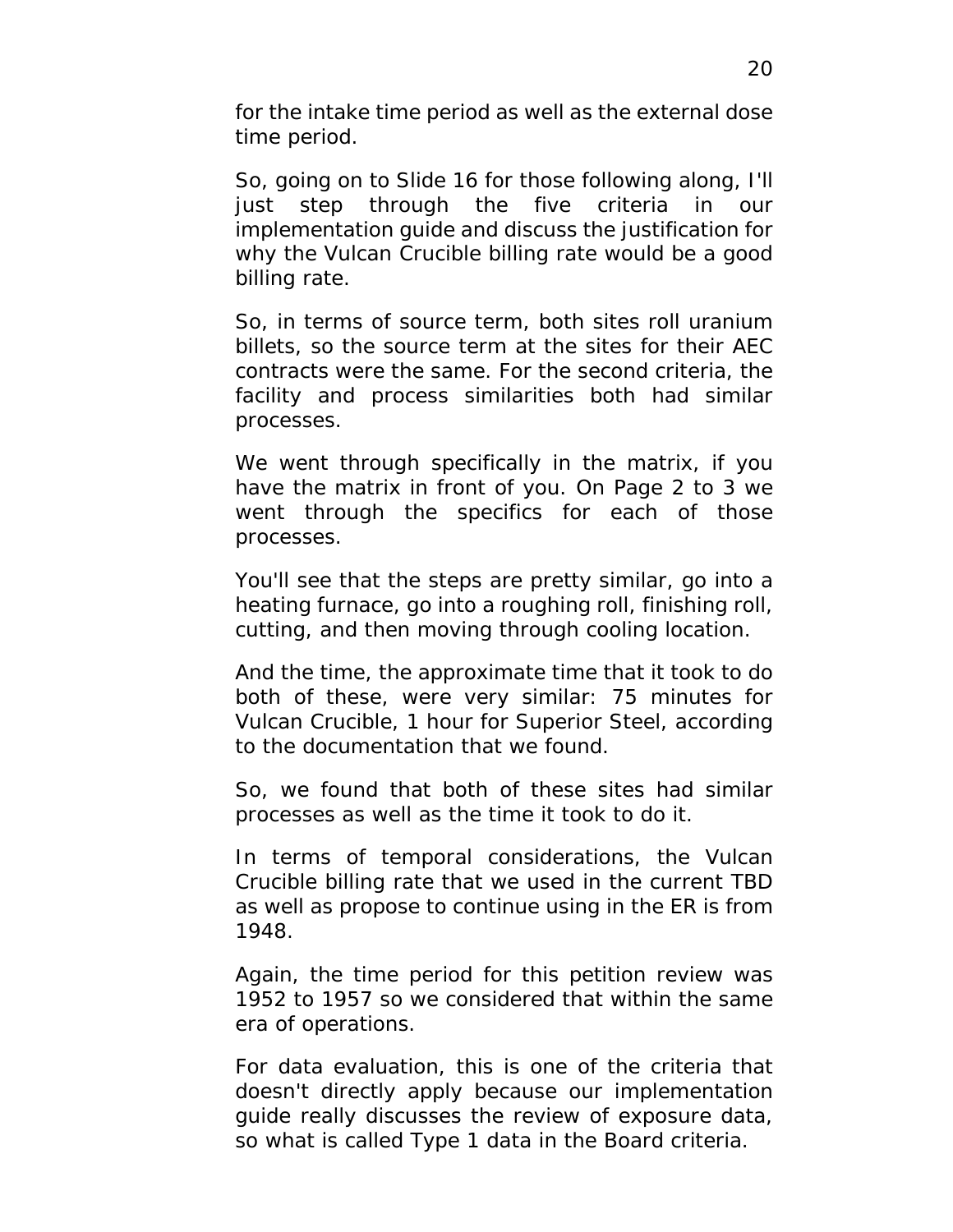So, this billing rate that we're talking about is really a Type 2 data which really kind of is supporting data provided, not exposure data.

So, while this doesn't directly apply, how we looked at this was reviewing what other available billing rates there were to us.

So, in this process we performed some additional data capture and made additional data requests of different facilities, different archive facilities, to review and see if there was any information on rolling, rolled uranium, rolled thorium, rolling thorium, rolling uranium. So, we used several different source terms to try and find additional billing rates. And we looked for some specific sites that we knew did rolling like, for example, Fernald, Hanford, Joslyn, Simonds Saw and Steel.

So, in this review we really found four billing rates that would fit the time period as well as the similar processes. I'll go through those here.

Simonds Saw and Steel had \$110.53 per rolling hour billing rate and here, the number of mill hours or rolling hours that you would calculate using this rate was very similar or comparable to what was calculated using the Vulcan Crucible billing rate.

So, this was very similar to the 500 hours that we calculated using Vulcan Crucible.

For Joslyn, we actually have two different billing rates that were found for Joslyn. The one, the first one here listed, was \$450 per rolling hour.

This was actually for a different process that required additional safety precautions, additional health surveillance, and likely that elevated number is due to the fact that these processes were different.

So, this was determined to not be a good billing rate, surrogate billing rate, for Superior Steel because of the fact that the processes were different.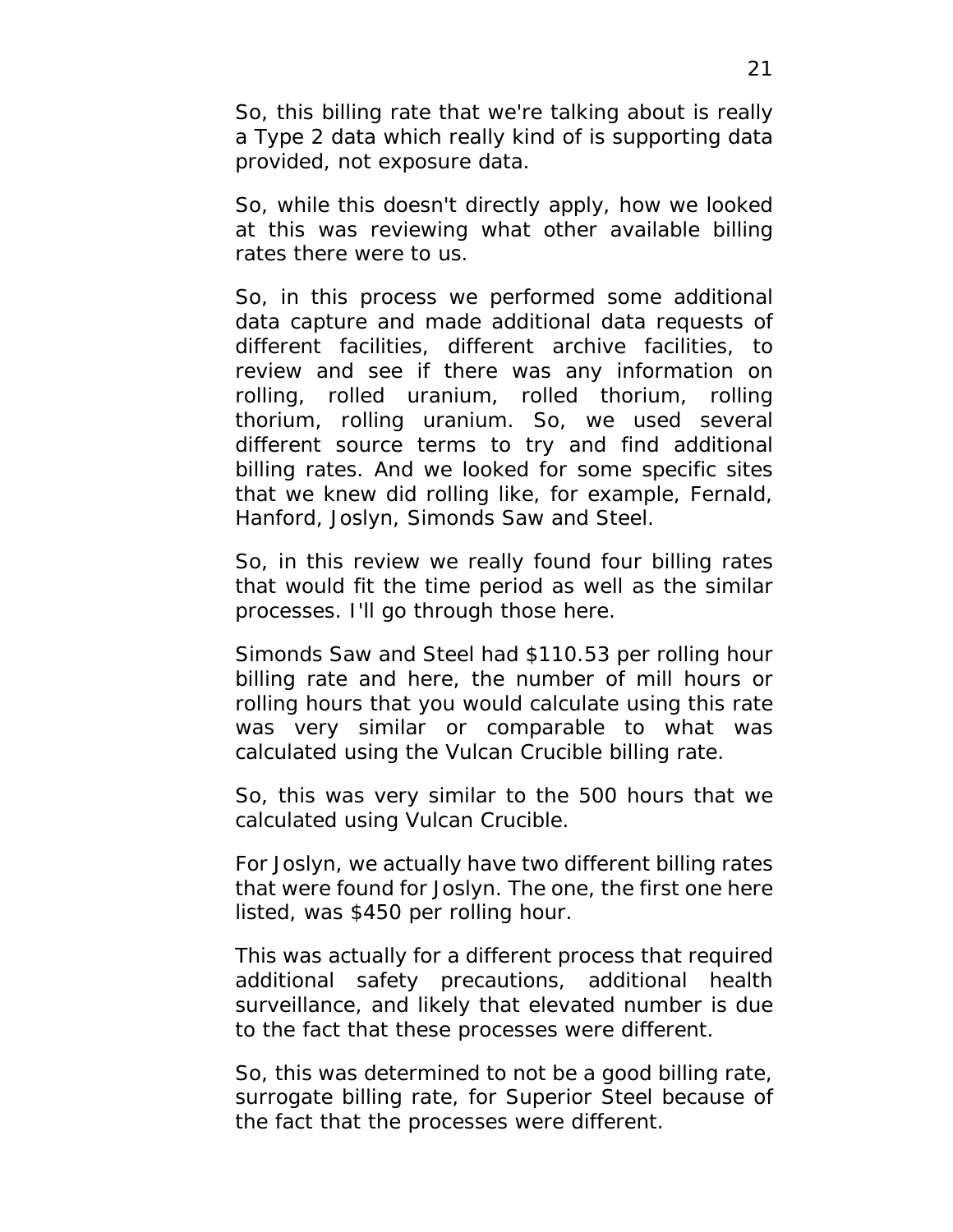The Joslyn billing rate that was mentioned in the SC&A SEC ER review of \$88.03 per hour or \$0.11 per pound we actually found was never implemented. So, Joslyn basically rebid, saying that they could consider a possible bid at cost plus 10 percent, which equated to \$96.83 per hour.

But actually, this was never implemented and it's quoted as Joslyn but it was really for Simonds Saw and Steel, is what we found when we looked at the documentation again. So, this rate was not a good surrogate billing rate because it was never implemented.

The last one I'm going to mention here was actually in our subsequent data captures and requests that we made in response to this finding. We found the Superior Steel Company Modification Number 5 to their contract.

So, during the evaluation period itself, during our evaluation for the SEC, we did not have access to this modification at that time.

We were not aware of it, so this was found during our subsequent review, and here, we find that in that Modification Number 5 their actual rate was \$1.01 per pound for the rolling itself.

And then there were some additional add-ons for additional services for inspection after pickling and before shipment to the heat treating facility, as well as an additional fee per pound for inspection of the slats before planing, and one last additional fee that could be added for beta-treating the slabs.

So, if all these additional services were provided, the total rate per pound was about \$1.15 per pound. What you'll notice is the first three billing rates that we talked about were per hour while the last one is per pound.

The Simonds Saw and Steel that's listed here as Joslyn did give an \$0.11 per pound -- in their discussion they talked per pound but the other three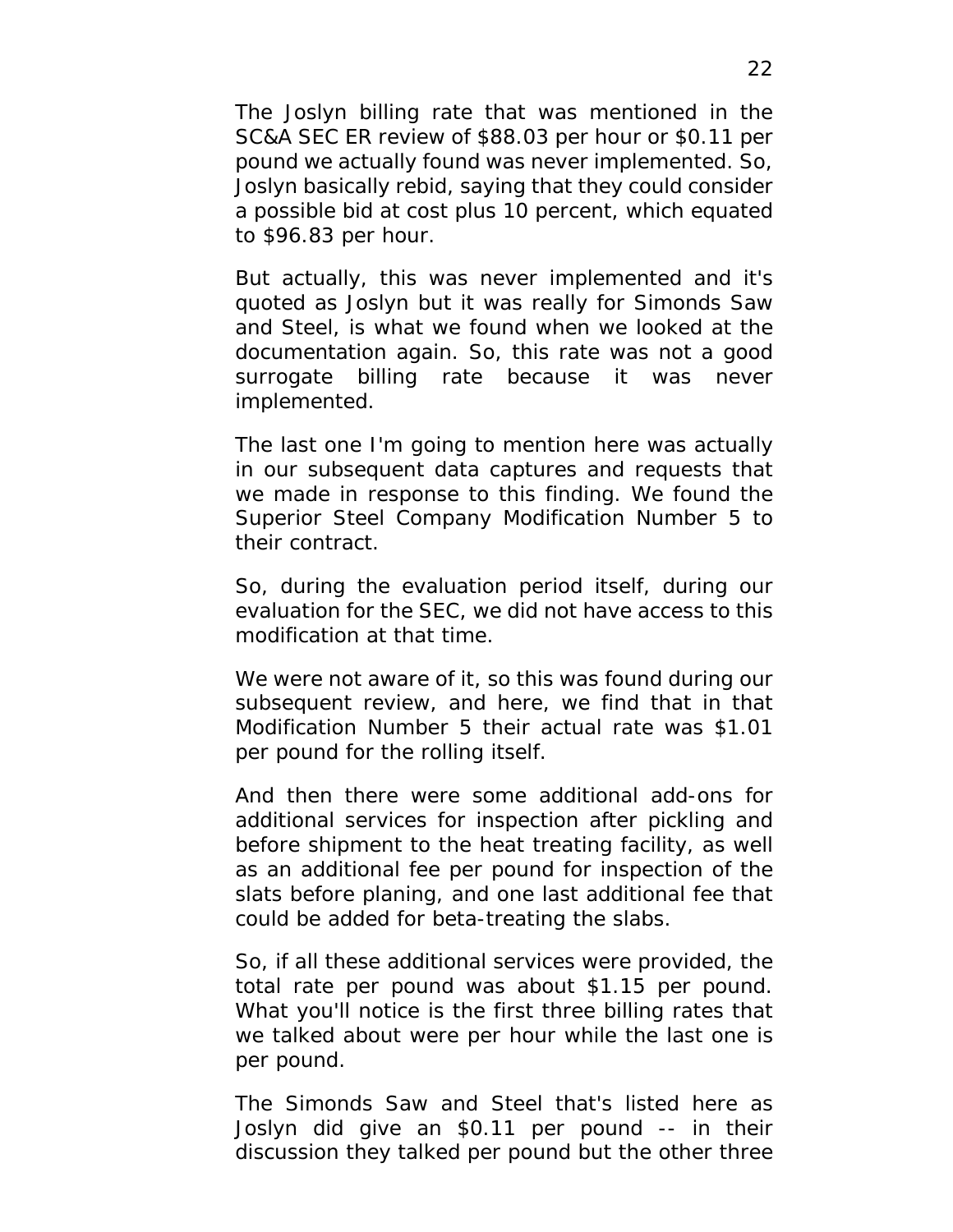billing rates were per rolling hour, while the Superior Steel contract actually gave it per pound.

And with that, I'm going to go on to Slide 17. So, that finished Criteria 4. We still have one more criterion that we discuss in the implementation guide and this is the review of the bounding scenario.

So, again, this criterion really doesn't directly apply because the review of the bounding scenario discussion in our implementation guide really focuses on exposure data itself, and here we're talking about a billing rate that would be used to determine exposure time, not the exposure data itself.

So, this is a Type 2, again just a reminder that this is Type 2 surrogate data.

So, for review of bounding scenario, what we looked at, what NIOSH looked at, was a comparison to other information we have.

So, we do have additional information in the Evaluation Report in Table 7-1, which is a table that lists the information that we found about rolling at Superior Steel from other sources of data.

So, this Table 7-1 was compiled from a review of SRDB documents that we have, like the typical ones you would think of. So, the HASL air monitoring data, technical reports, as well as shipping paperwork.

So, there was some customs paperwork that we saw as well as this other shipping information, so that's how this Table 7-1 was compiled.

So, it gave us usually dates of rolling or at least the time period of the rolling, the type of material typically, sometimes it gave us number of slabs or the weight of slabs, the total weight of slabs that were rolled. Sometimes it didn't give us that information.

So, Table 7-1 we felt was another compilation of information that we could use to compare this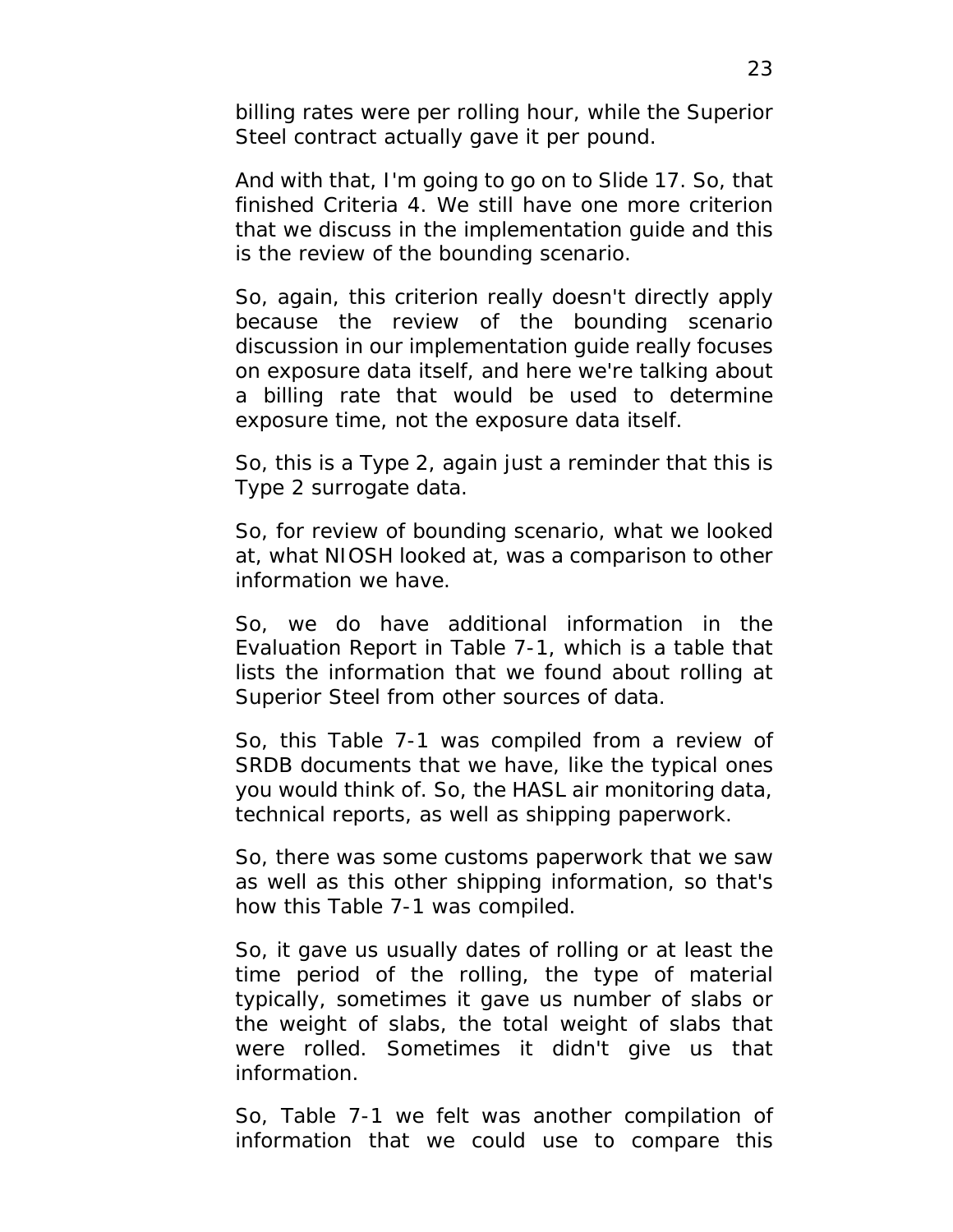calculated rolling exposure hours to another form of information that could tell us something about how many hours they maybe rolled uranium per year.

So, when we look at Table 7-1, depending on how you cut it and how you look at the information, we saw that this really yielded about 60 hours per year of rolling exposure.

So, using the billing rate gave us a more conservative, claimant-favorable estimate of exposure hours versus this compilation of information that isn't necessarily complete but at least gives us another idea or a picture of how many hours of rolling there was.

And again, like I mentioned before, in this review that we did, just to respond to Finding 1, we found the Modification Number 5 for the Superior Steel Company contract.

And if we look at this Modification Number 5 and do some calculations, there are additional assumptions that we have to make here. So, because the Superior Steel contract payment was written in per pound, we have to make additional assumptions on the weight of the slab as well as the number of slabs rolled per day or per year depending on how you look at the exposure rate.

So, in our response, in the assumptions that we made in our comparison, we found that, using this Modification Number 5, it was about 510 hours for the entire contract.

So, how we actually calculated that was using the entire contract payment of \$356,849, assuming that that was all paid for mill time, even though we know that some of that payment was actually for improvements to their processes and their equipment.

We made the assumption that that entire payment amount was actually for rolling time and used this rolling rate of \$1.01 per pound, so not including the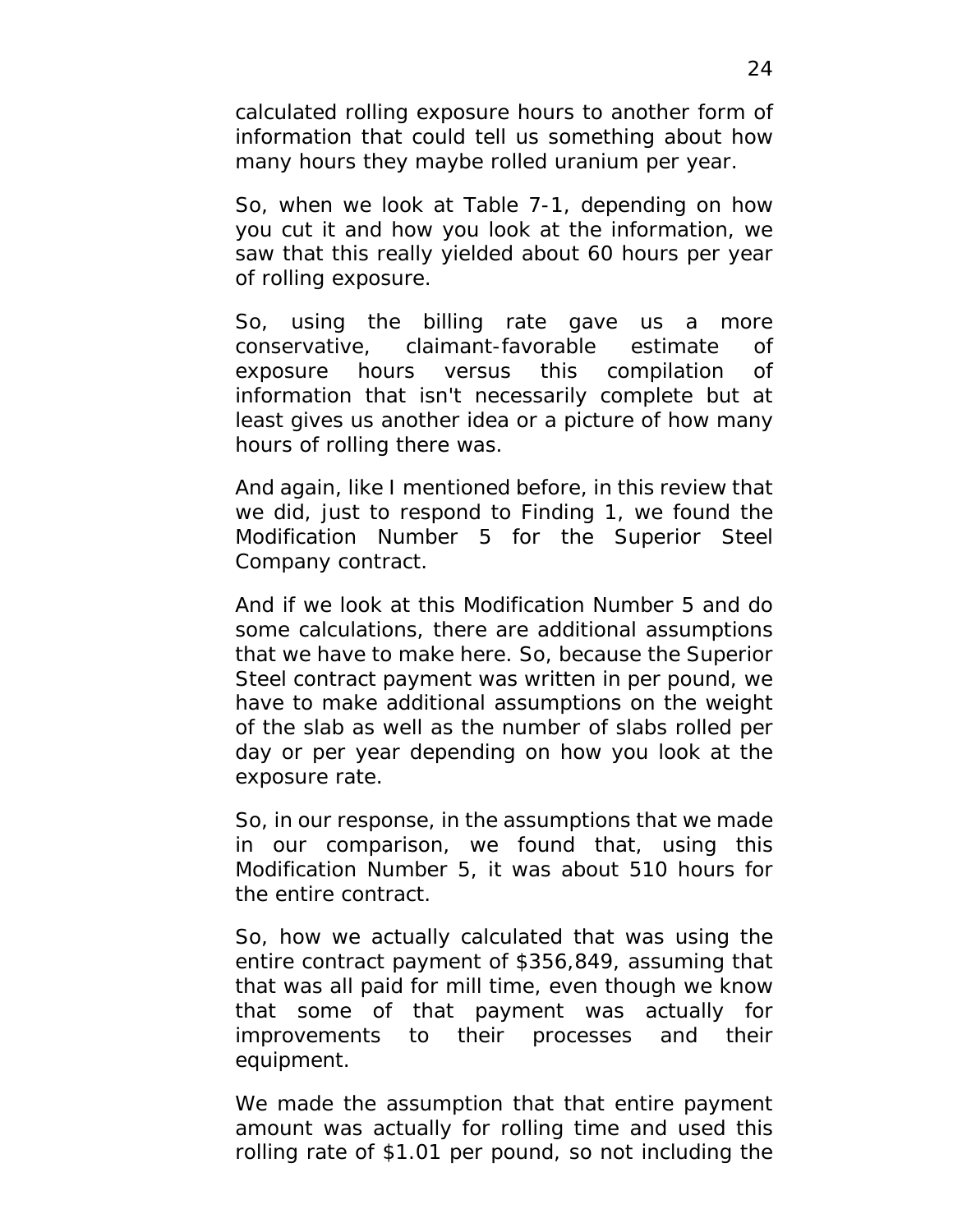additional services. And you find that it's approximately 353,000 pounds of uranium that would have been rolled. And if we look at slab weights, the slab weight information that is available in Table 7-1 of the ER, you see that the slab weights really ranged a whole lot.

But if we use the overall average slab weight, average slab weight as well as assuming that they could approximately roll 25 to 30 slabs per day, that's how we ended up getting 51 days for the entire contract or 510 hours, assuming a 10-hour day.

So, that was kind of a long, drawn-out explanation but the big thing I want to point out here is the additional assumptions that we don't have much information on, so the weight of slabs and the number of slabs really rolled per day or year.

We do have that compilation and we can use that information but there's a wide variety of weight of slabs as well as the number of slabs rolled.

So, in our response, our conclusion was that we really stand by the use of the Vulcan Crucible billing rate to determine the number of hours because of the claimant-favorable outcome of the 500 hours per year that we would assume, as well as the fact that there's less unknown assumptions going into that calculation.

Ms. Gogliotti: Okay, and I think it's just important to point out here that when NIOSH did their initial ER review and when SC&A did our review of that document, there was no contract-specific information here.

It was believed that the contract was destroyed which is the reason they had to go to the Vulcan Crucible billing rate because they didn't have site-specific data. Through this process, though, NIOSH found site-specific data. They found the \$1.01 per pound and I think that SC&A and NIOSH are in agreement that we can absolutely bound the milling hours at Superior Steel. But it's our position that when you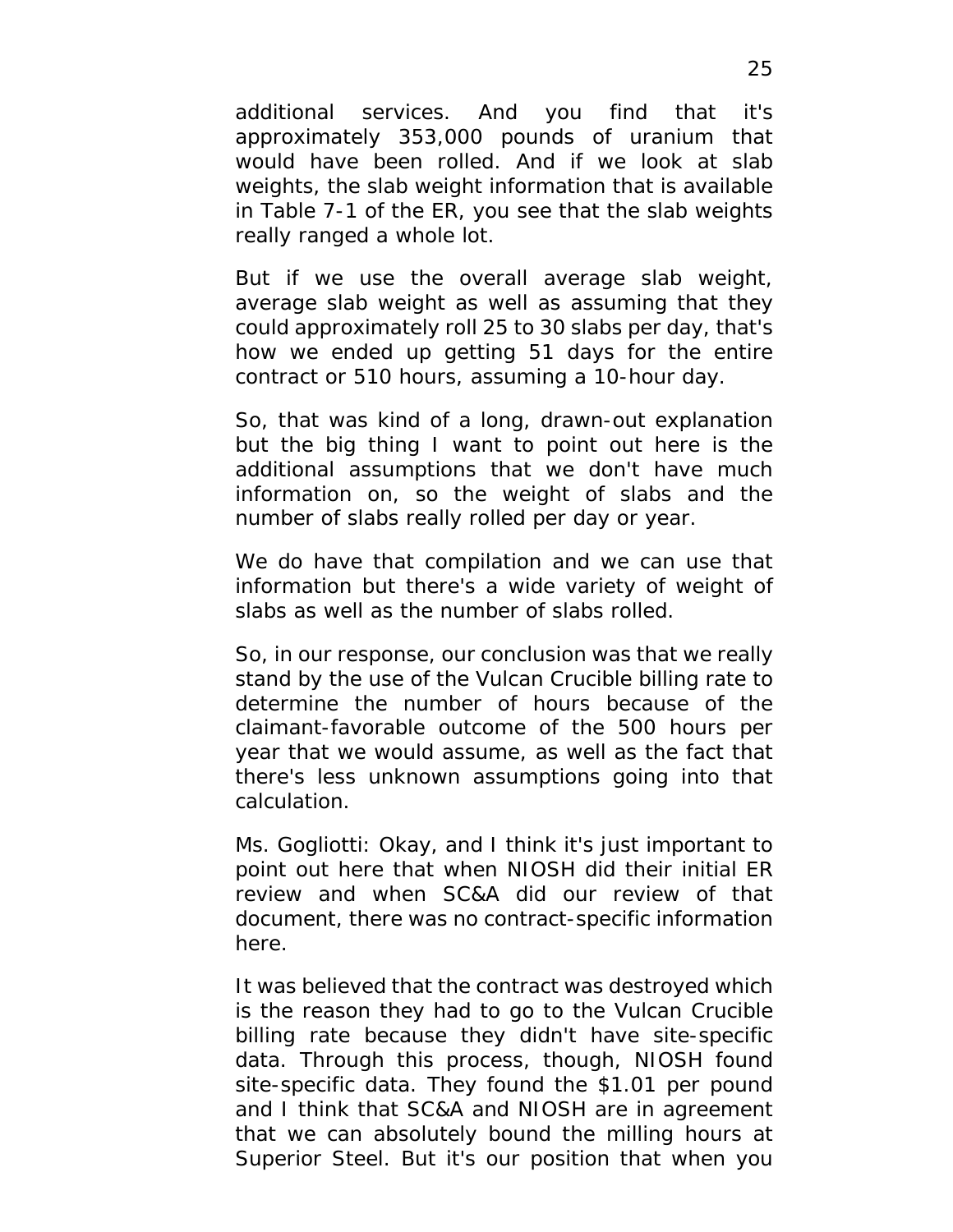have site-specific data, you have to use it. I understand completely that this 500 hours is claimant-favorable and definitely bounding but we think in light of this information, it makes it not plausible.

And the Board's hierarchy of data criterion should take -- the actual site data should take precedence over the surrogate billing rate.

When we do preliminary calculations, which are in our Issues Matrix that we published on January 14th, we calculate an annual maximum milling hours per year of about 253 hours.

And of course, you can argue about which one you could use to calculate that. But based on that, we don't believe that 500 hours is plausible.

Dr. Mauro: This is John Mauro. I'd like to add a little bit to that.

The concept of using larger plausible bounding numbers, as you did, as compared to perhaps a lower number that is more aligned with the site-specific information, is generally okay except when you're in a mode where you're compensating people.

In other words, from my perspective looking at a number of cases, if in some places, in some sites, you use some kind of upper-end value and other cases you use more realistic values, the upper end are always -- you have a choice.

As Rose pointed out, it's always preferable to use the realistic value, especially if it's sound, in other words you're comfortable that you can rely on that number.

But it's also okay to use the -- when you have a choice. But my concern has been in the past, and this is a longstanding issue, is if you have different sites and you don't have a consistent approach between sites.

In some cases you may have a site where you -- like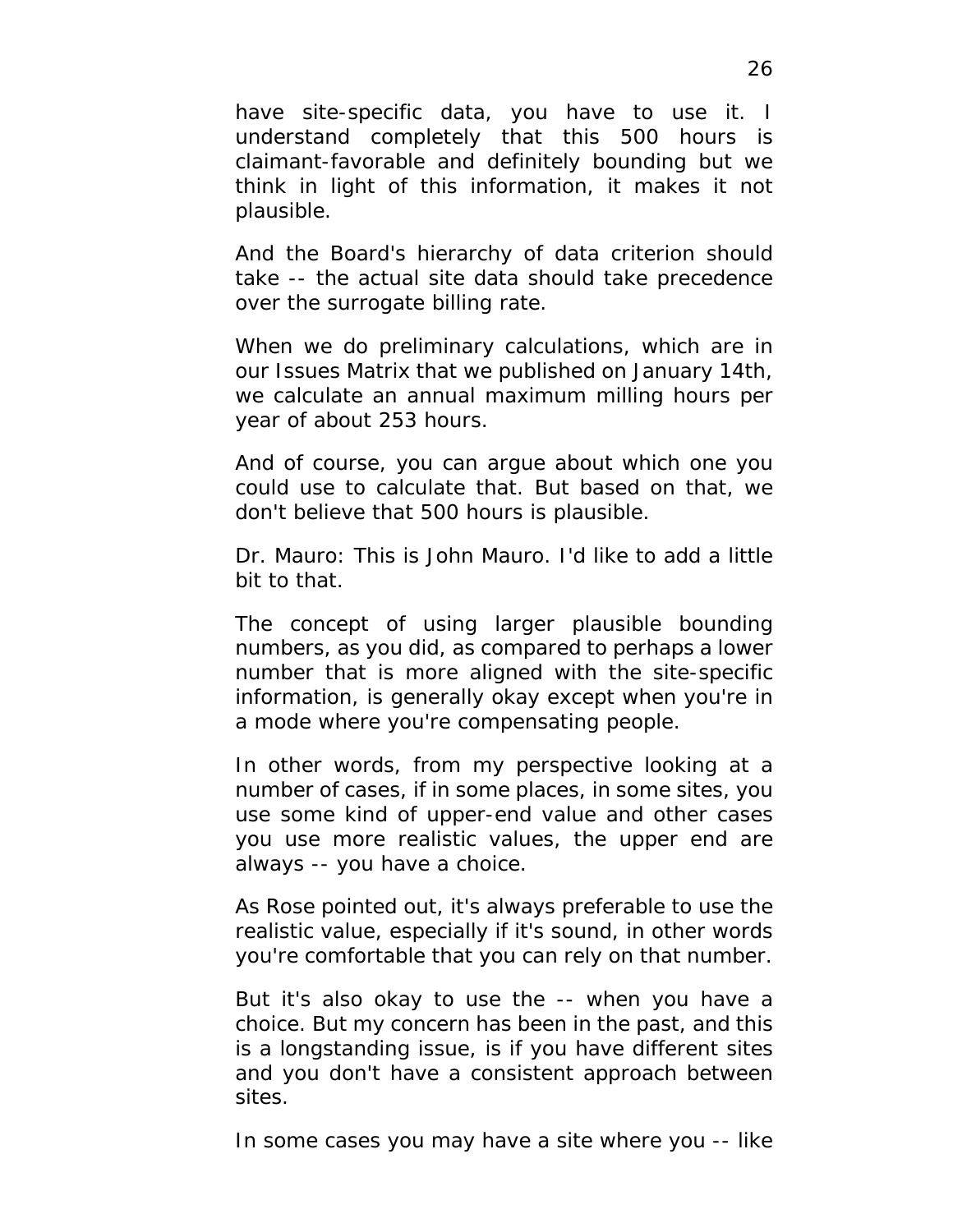in this case, you're going with a higher-end value, which is fine.

But then you run into this dilemma that you might end up compensating people there, let's say at this site, where you used more realistic values at another site. And then there's this parity issue.

I don't know the degree to which you have discussed this matter or what your opinion is regarding this matter but I thought that's something worth discussing.

Mr. Katz: Thanks, John. Let me just cut in here, I'll add a little bit to what John just said. The bottom line here is you can be claimant-favorable to the extent that you have uncertainty.

So, it is fine to calculate at a higher level to the extent that your uncertainty about the levels drive you to do so.

But to the extent that you don't have uncertainty, of course, you don't go beyond that in terms of being claimant-favorable.

Maybe that's the same as what John's saying? You don't go beyond that. And that's the limit. But to the extent that there is uncertainty and you need to deal with that by simply being more claimant-favorable, that's fine.

And that's all that I think really needs to be judged here by the Work Group and, of course, by NIOSH and by SC&A, is how far do you need to go to ensure that you're not undercutting anybody because of the uncertainties that are involved?

Chair Ziemer: This is Ziemer. John or Rose, have we received the hours that you just mentioned as an alternative set? Did we get a specific recommendation from SC&A on that?

Ms. Gogliotti: We did an example calculation that's in our January 4th Issues Matrix and that uses the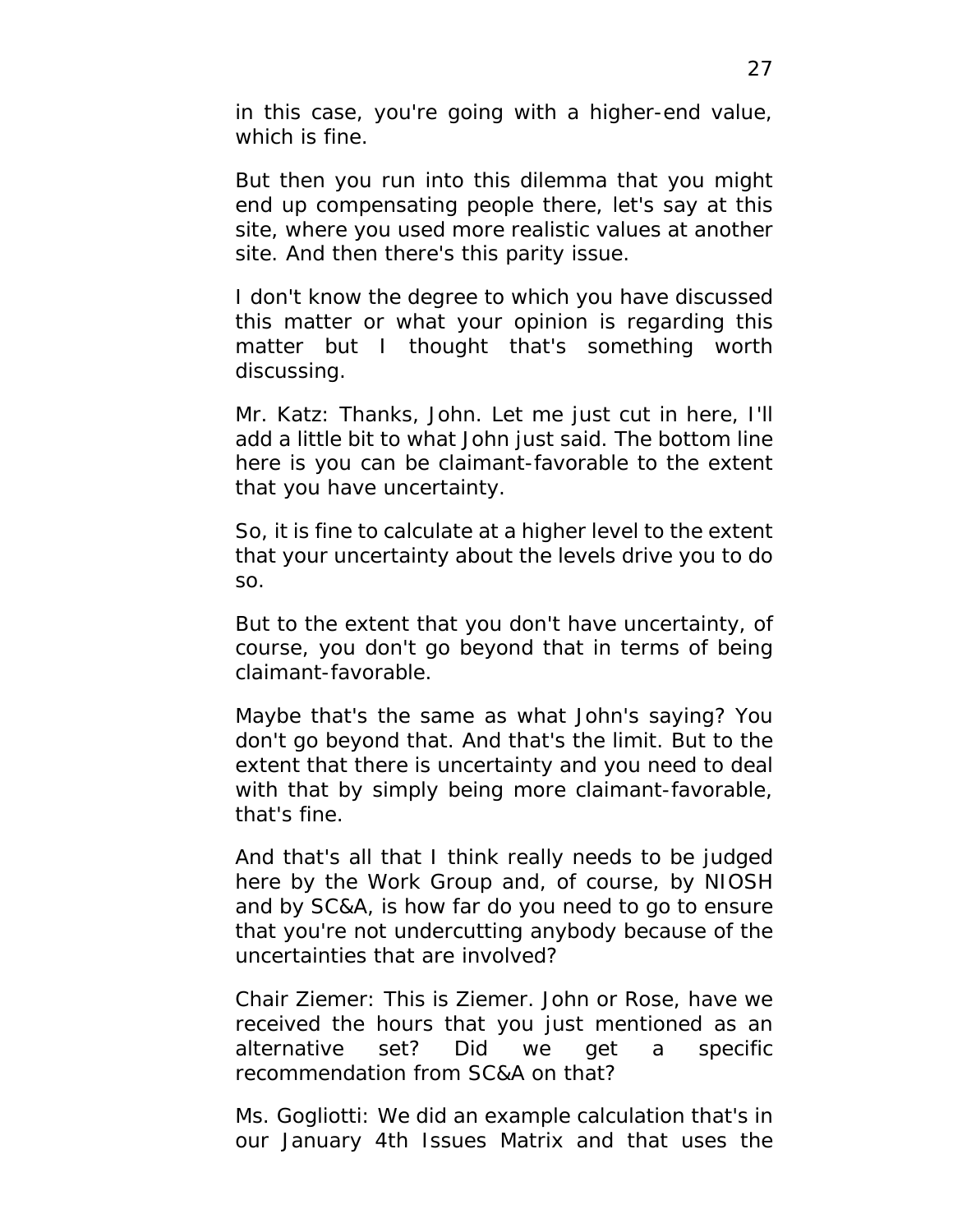billing rate specified without any adjustments for the additional 14 and a half cents that could up the billing rate using the smallest known slab weight, 25 slabs per day, which we know has been processed in the past.

10 hours of milling per day using the highest annual billing, which was 217,000 less their reimbursable expenses that were specified in the contract of \$79,000. So, roughly \$138,000.

Chair Ziemer: In terms of the total time, what are the two numbers? 500 hours per year?

Ms. Gogliotti: Is what NIOSH is assuming, correct, using the Vulcan Crucible Steel billing rate.

Chair Ziemer: The SC&A's number, again, was what?

Ms. Gogliotti: 253 hours.

Chair Ziemer: Okay.

Ms. Gogliotti: So roughly half.

Chair Ziemer: Yes.

Member Beach: And then there's a note in here, Megan, that NIOSH is still awaiting responses on three data requests. Can you tell us what those entail? Is it more sites or is it specific to --

Dr. Lobaugh: So, those three that we were awaiting were requests that we made of Hanford, the archive information that was stored at Hanford, we actually have received those since then.

That information, again, was based on some key words that we chose around rolling uranium, thorium, Superior Steel Company, and those other sites that we listed in the matrix. So, like I mentioned, Fernald, some other locations that had rolling that we knew of. So, we have received results back from those searches and have not found anything additional. So, those three searches did not provide any additional information.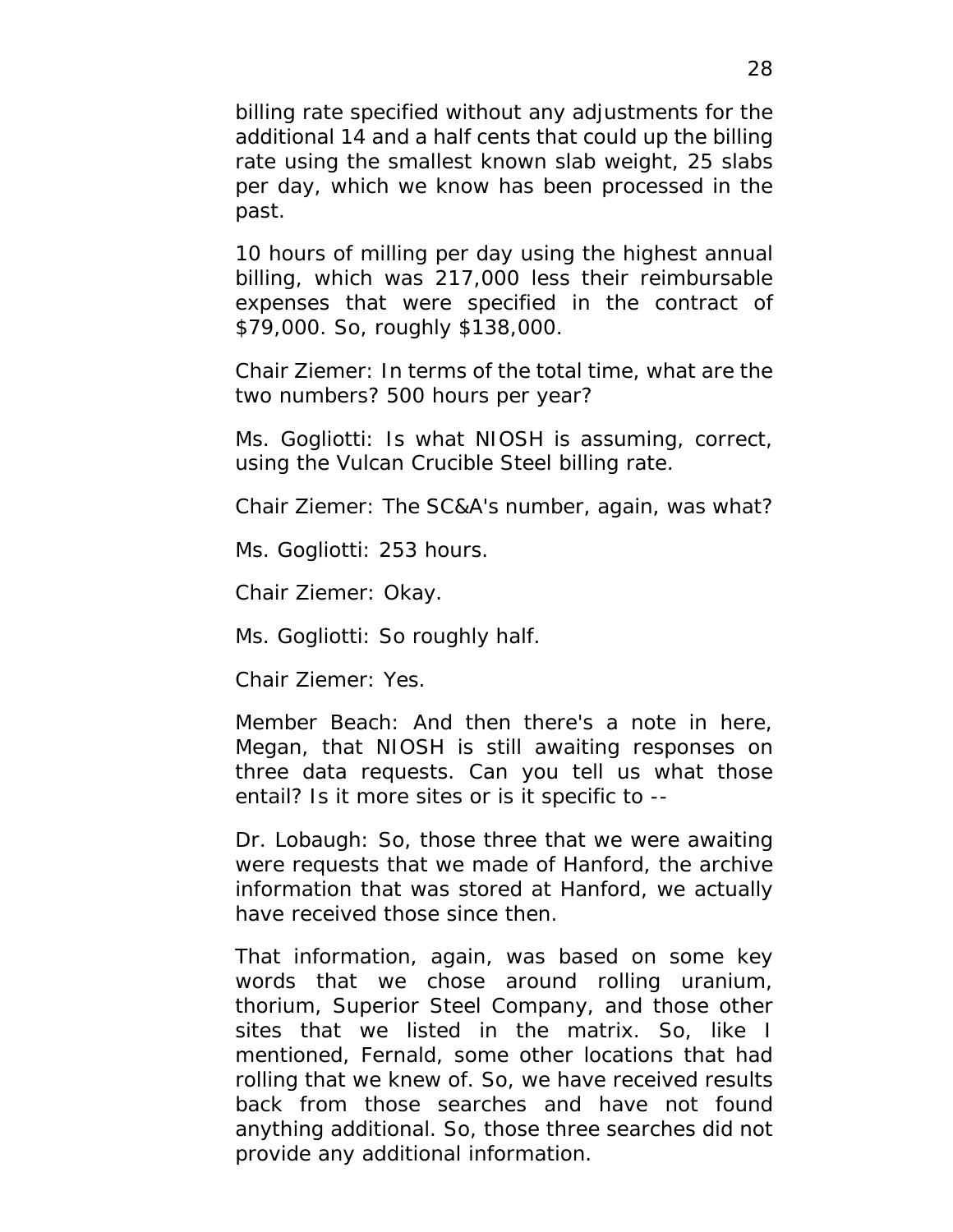Member Beach: Okay.

Mr. Katz: Let me just add one other thing to this conversation about this issue. At this point, you have really two matters.

One, the SEC matter, which is feasibility, and I think what you've heard from these two staffs is they both believe in feasible reconstruction.

The question left on the table is the Site Profile issue of how conservatively you reconstruct. So, the Work Group really has two matters in front of it.

One, which we normally address first, is the SEC matter of is it feasible or not?

And the second matter, which could be addressed now or could be addressed down the road, is if the Work Group agrees that it's feasible, then it would take on the question of, well, what it is the appropriate dose reconstruction approach in the Work Group's opinion?

Which it can address as well, like I said, either at this meeting or down the road, depending on how it addressed the first question, the SEC question.

Chair Ziemer: Ziemer again. The first part of that, of course, we have, I think, agreement between both NIOSH and SC&A and that is that dose can be reconstructed.

Is there any question on that part of the issue as far as the Work Group is concerned, Josie or Henry?

Member Beach: For me, Paul, no, I don't have any questions on that aspect at all.

Member Anderson: For me, the same. We actually have two methods here, I'm probably more comfortable with using the data from the facility since you've now got it. And we're really just into assessing the uncertainty.

Is the uncertainty more than a factor of two different?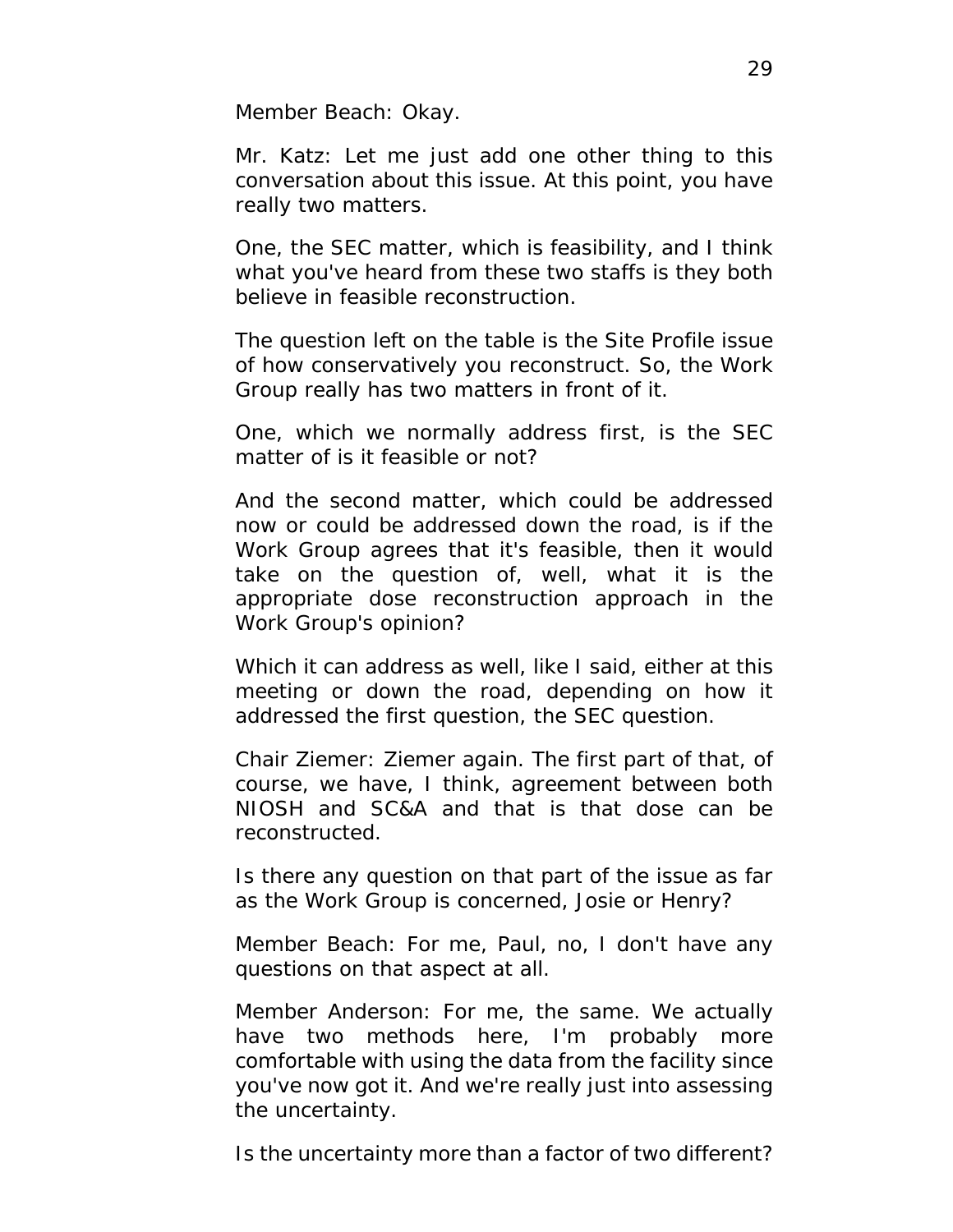Dr. Mauro: Exactly.

Member Anderson: 500 and 250 could well be within the range. Each has different sets of uncertainty to it but I do think it sounds like it can be, to me.

And looking back over some of the other facilities, of course, we have quite a number of these types of rolling operations that have been evaluated in the past.

And I think this method, either one, works, is consistent with what we've done in the past. So, I'm comfortable saying that, again, the doses can be reconstructed for these facilities during these rolling periods.

Chair Ziemer: Well, it's clear that our Work Group has agreed on the first part of the question to the second part on what number you go with.

I, myself, am in favor of using the actual site data when you had that versus -- in fact, the one reason you can describe the discrepancy being that large, it's basically double, is the uncertainty where you go without having site data.

Your bounding ends up being bigger just because of the nature of how we do those uncertainties. But I think whenever we've had actual data, it's always what we want to go with, if possible.

But, Josie, let's get your input on this part of the question.

Member Beach: I would agree with that, although I'd like to see what the actual data is a little more specifically.

I wasn't really working on that as much as I was trying to understand the approach NIOSH was using.

Dr. Lobaugh: This is Megan. One thing I would suggest, maybe, is -- I guess I'll throw myself under the bridge -- I will or I can, if you guys would find this helpful, pull together all the data that we have in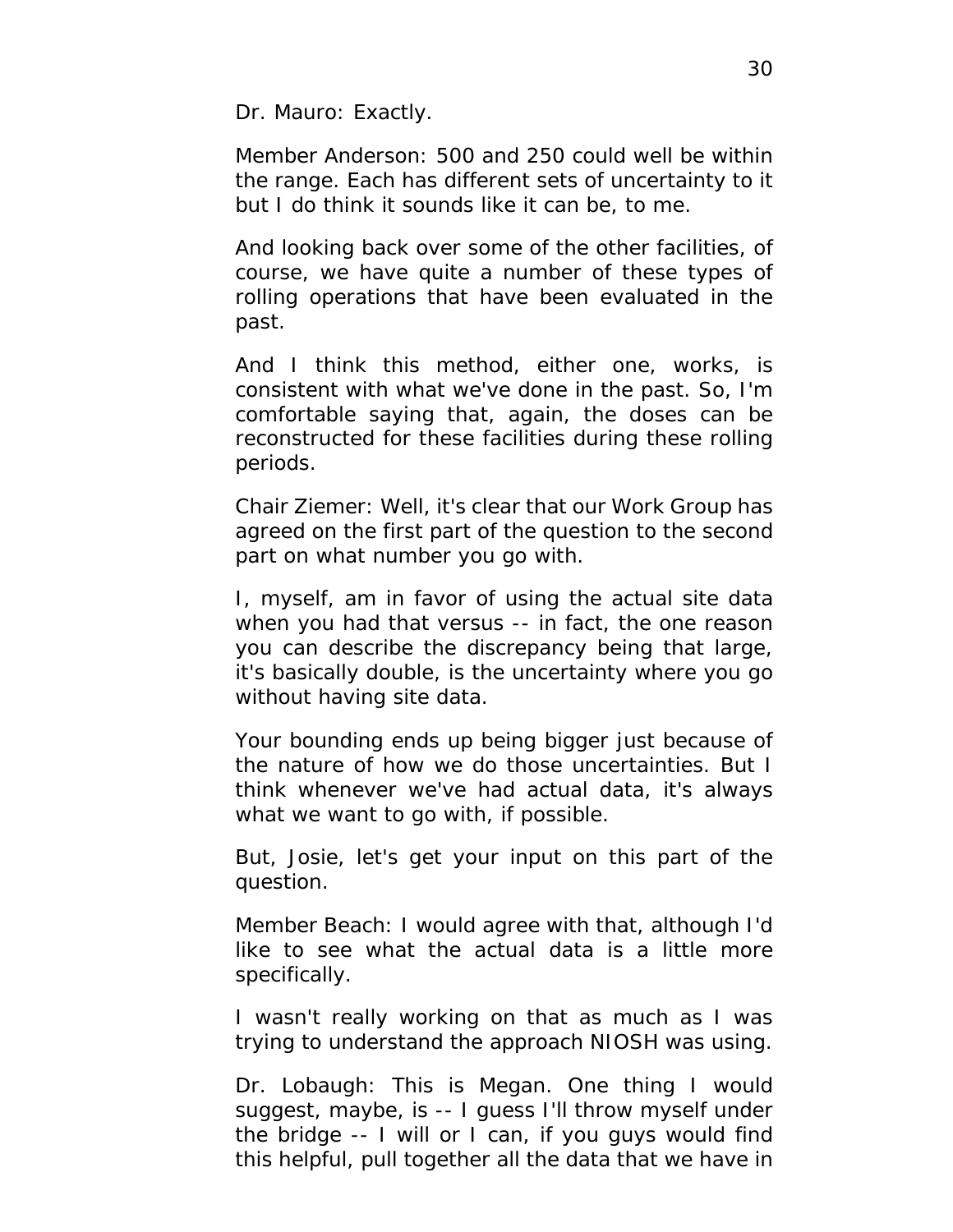terms of pounds and number of slabs, as well as the contract payments that we have again, because those are the big inputs to this calculation, so that we can see the variability in all those numbers and come up with something reasonable using the site data that we have.

Chair Ziemer: That certainly might be helpful.

I'm wondering at this point, is NIOSH's position currently that, in spite of having the site-specific information on the billing rate, in spite of having that, does NIOSH still prefer to go with, or are you recommending that we go with the 500 hours?

Dr. Lobaugh: So, I can speak and then maybe Tim can speak more from a programmatic standpoint.

But the information given in the response, the reason that we stuck with the 500 hours was really due to variability and uncertainty that I felt was present in the information that we had for the weight of the slabs as well as the number of slabs rolled per day or year.

Because if you look at the information in Table 7-1, it really is quite variable, so anywhere from 9 slabs up to, you know, 150 slabs in the documentation.

Now, because that documentation isn't specific to rolling, we don't know whether all the slabs were rolled over a two-to-three-day period or how many slabs are really done per day in a typical rolling operation for uranium slabs. So to me, given the uncertainty that was present and again, the variability that we saw on the data that we have in Table 7-1, the approach with the least number of assumptions was to use the surrogate billing rate.

Dr. Mauro: Megan, this is John Mauro again. I appreciate the sort of situation you're in, that is there are multiple parameters that go into making these judgments, as you pointed out.

It's not only the dollars per hour, but also the number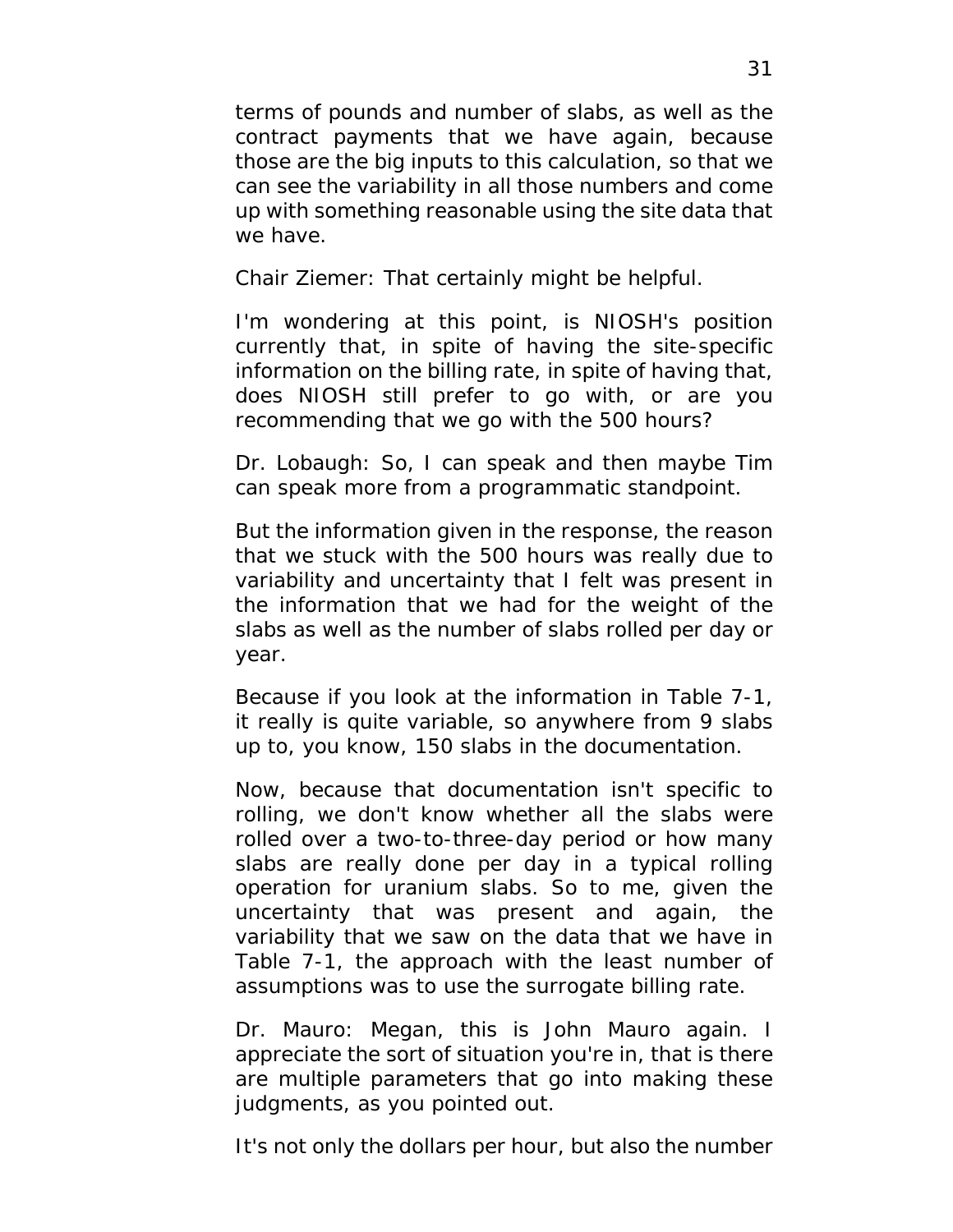of slabs per hour and the time. It's almost like collectively -- and I think Ted alluded to this - collectively you want to come down in a place that you think is reasonably bounding.

And the 500-hour number you used comes out to be a factor of 2 higher than if you go with the dollar-perhour billing rate, but it's really the collective of information that goes into this.

And as you pointed out, if there is this collective uncertainty that you're struggling with, you don't want to always pick the worst when you're using three or four metrics or parameters to come up with a number.

You don't always want to pick the highest of each one because then you come out with a number, you're multiplying upper-end value by upper-end value, et cetera.

So, yeah, in my opinion, if I was in your shoes, I would put myself in a place where I was comfortable that, taken in its totality, perhaps the 500 hours, even though I was critical when I started this, might strike the right balance when you consider all the other parameters, as you just pointed out.

So, I'm just trying to help out a little bit here. But if you feel you struck reasonable values on all the different parameters and then you had this dollarper-hour number that you feel comfortable with, then I think that -- you see where I'm going with this?

It's really a matter of thinking about just coming out at the right place and not necessarily coming out with an upper-end value that you say, well, this is the highest it could be, but you then run into this parity problem.

You understand where I'm going?

Dr. Taulbee: This is Tim, and I would like to just chime in here for just a moment here.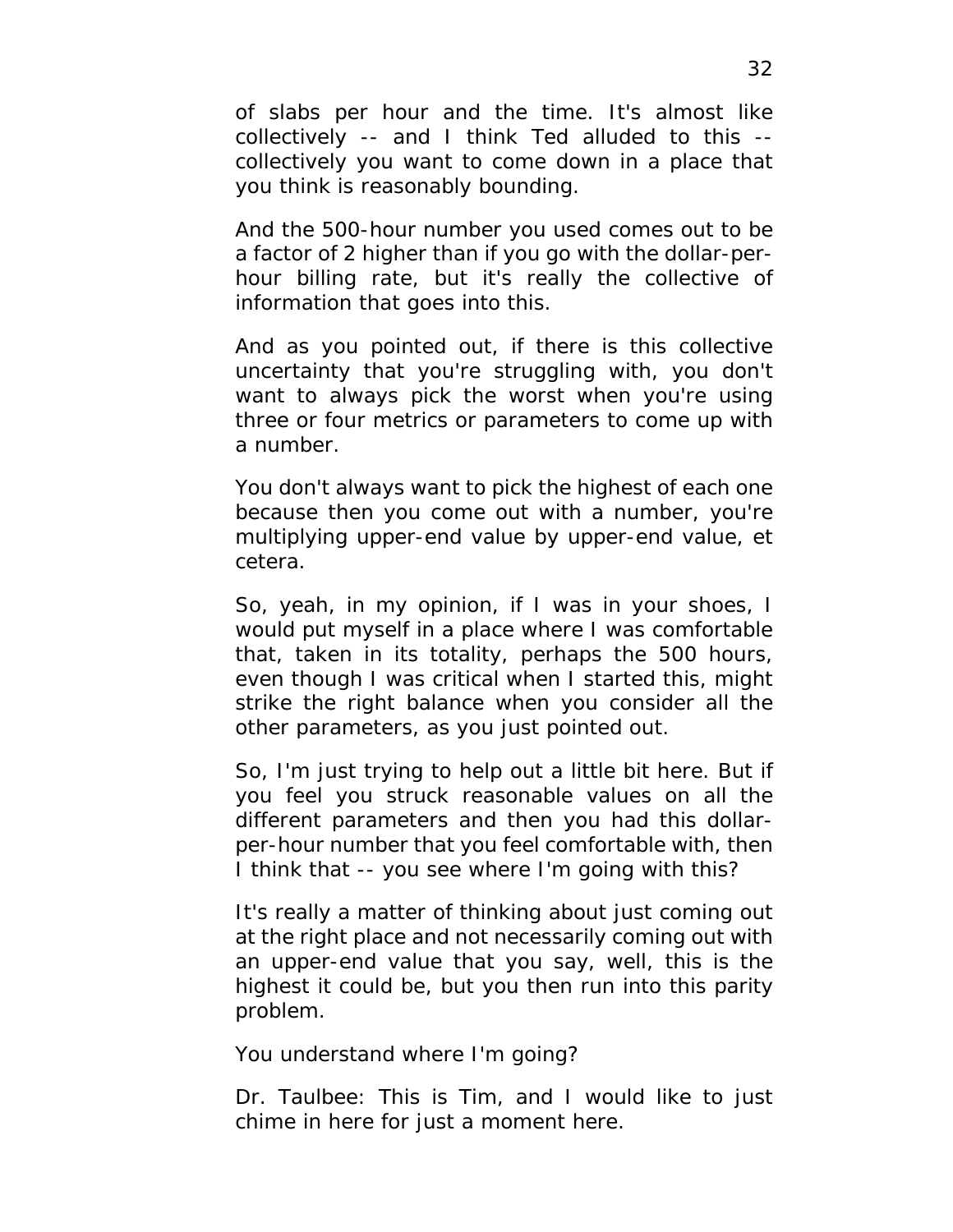What Megan is getting at with the values in Table 7- 1 of the ER there is that there's a lot of uncertainty here and I think everybody is understanding that.

And so from our standpoint, we took an approach to come up with what we were certain or quite certain that this would be an upper bound that we could estimate these doses.

We could go through and try and come up with more, better, weights per slab. I've seen ranging here from 216 pounds per slab to 500 pounds per slab. There's a factor of two just on the weight of each slab.

So, to try and sharpen this more, we just don't see that it's worth that effort but, of course, if the Work Group wants us to go through that we can certainly do so.

But if you just look at some of that variability within this, how much more do we want to try and work on this?

That's, I guess, our question back to you all.

Chair Ziemer: And Tim -- Ziemer again -- I think it sounds like if you looked at it, you actually could picture this as a distribution of possible weight distributions that give you maybe a log-normal type of possibilities.

And the upper end of that, you're saying, actually, you could have a scenario where, depending on the weight distribution, you could have the 500 hours?

Dr. Lobaugh: I don't think so.

Dr. Taulbee: Well, we don't think it would be quite that high but is it 450? You go through all of that.

It just seems like that's a lot of effort here and not much significant gain.

Member Anderson: This is Andy.

I would look at it also like our process has always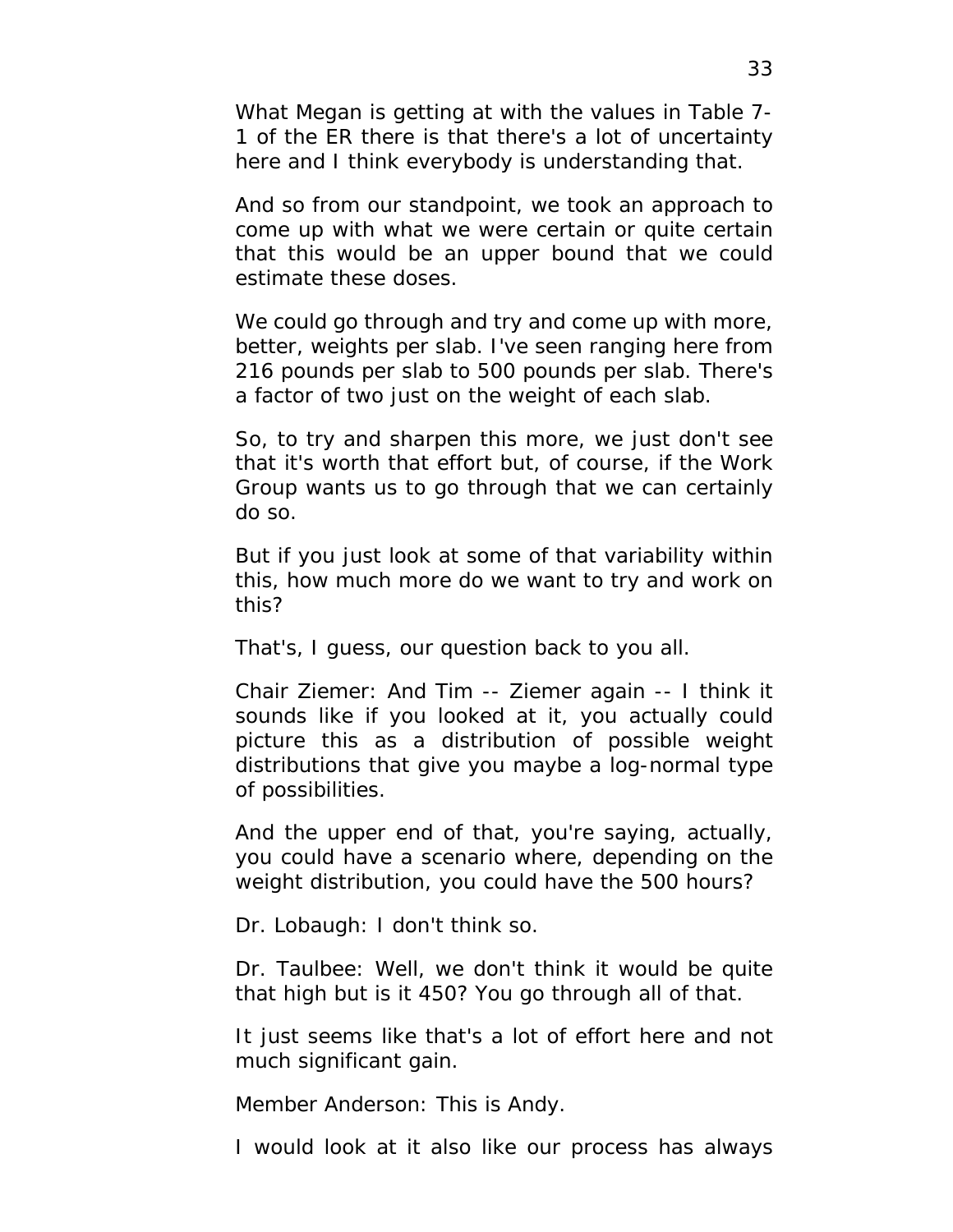been to use existing data from a facility and now that we have it, I just don't see the overwhelming evidence that this should be ignored.

Now, whether you can rework the numbers on the estimates so that they get closer, but I would like to see it laid out a little, maybe because I'm late to the game here that there's stuff out there that I have not been able to wade through.

But I would like to see why we ought to move to - in this case, I don't know whether this is the first time using surrogate data when there was existing data for a facility or not, for a rolling facility.

So, I wouldn't want to set a new precedent just because it ends up with a higher claimant-favorable number.

What you really want it to be is how realistic is that as an upper-bound number or is it potentially one we can't defend as well?

So, I don't know, maybe there's some data. Paul, I don't know if you have a better handle on some of this than I do, but that would be my issue.

(Simultaneous Speaking.)

Dr. Taulbee: We could go through --

Member Anderson: -- done it with the existing data unless we really have a way to show that the uncertainty in going with existing data is so much greater than the uncertainty as it's been applied to the other.

Dr. Taulbee: I believe the uncertainty, Dr. Anderson, is about equal on both ends, using the surrogate data from Vulcan versus the uncertainty that we have on the individual slabs of what we would end up with, at the end of the day.

But if your preference, if everyone's preference, is to use the site-specific data, I think that is something that we can do and we can incorporate that into the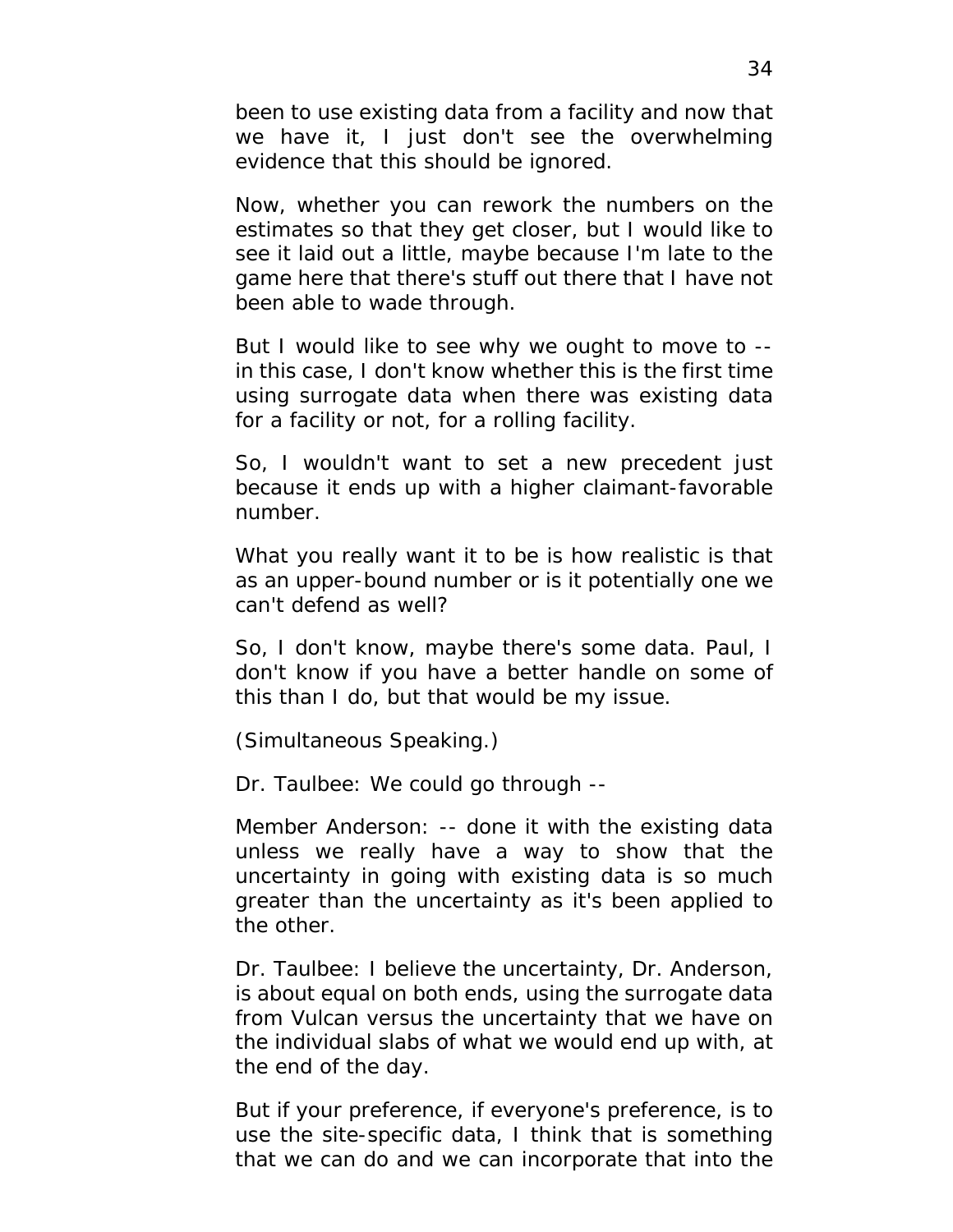TBD. I guess I'll just leave it at that particular point.

But do recognize that this will be -- the number that we come up with would be likely a distribution from that particular standpoint. And so that would be the number of hours we would end up using.

Mr. Katz: Let me just ask one thing before we lead this topic, and I have to cry uncle and take a break. But do we want to close the SEC finding at this point?

Because I think you've, in effect, done it but I think we should do it just formally, that SEC Finding 1. I'm not sure of its number.

Chair Ziemer: That's Finding 1, I'll call it 1A. It's that part of the issue, is the dose reconstructable with sufficient accuracy? Each of the Work Group Members has already spoken to that. We've already agreed that we could so I don't think we have to officially vote.

I can take it by consent that we've agreed to that.

Mr. Katz: Correct, I just wanted to have it stated for the record, that's all. Thanks, Paul. And you said it's 1A?

Chair Ziemer: I just called it 1A. It's the first question, first part of the first finding. The second part was the actual value to use.

Mr. Katz: Right, and that actually is a TBD issue, really, not an SEC issue.

Chair Ziemer: Yes, so that's in the delayed --

Mr. Katz: It sounds like the agreement on that is that NIOSH will go back and maybe sharpen its pencil on its use of local data and come back to the Work Group with a proposal.

Chair Ziemer: I want to make sure that we're not doing a whole lot of additional, unneeded work.

Tim, for example, said it could be a tie, for example,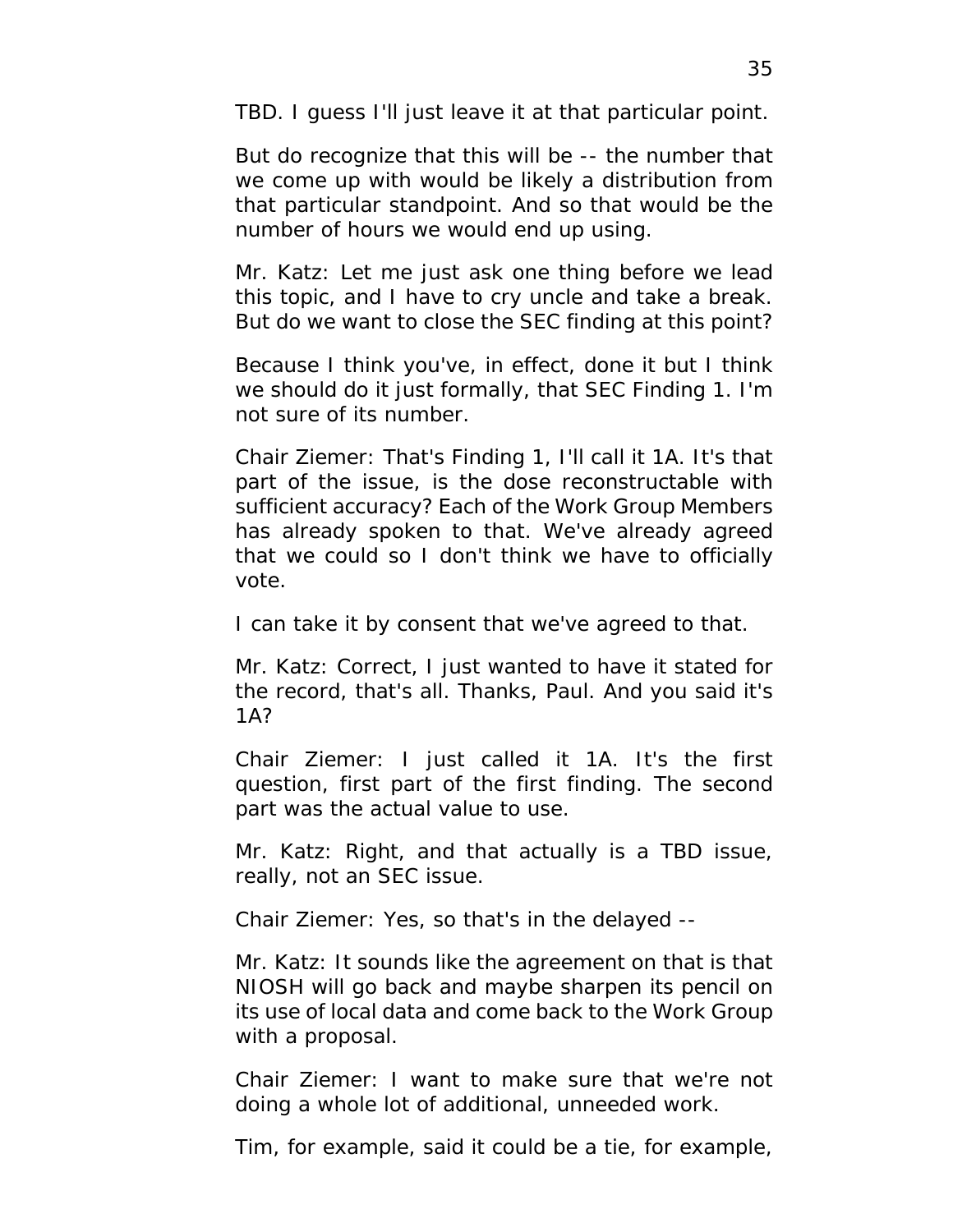450 hours rather than 250 and that was based on, I guess, just assuming a different set of rolling, right? Or what?

Dr. Taulbee: No, that was just a guess estimate, Dr. Ziemer, when you consider that the uncertainty in the slabs, from what we're seeing in the data, is ranging from 216 pounds per slab to over 500 pounds per slab.

So, when we run through all of the numbers and calculations, this could be a factor of two easily.

(Simultaneous Speaking.)

Chair Ziemer: Is it possible just to give us a few examples, just to demonstrate? That'll make it clear.

I don't want to add months and months of work to this to show what's already appeared to be pretty uncertain.

Dr. Lobaugh: This is Megan Lobaugh. I can pull that together, that information together, like the range of, the number of slabs that we're seeing rolled per day, as well as the weights that we see.

The other important information here is what contract payment we're using, whether we're using the total payment over the entire contract, whether we're using an annual payment. I can pull all that information together and provide an additional response to the Work Group with, kind of, what we're seeing when we look at this those different ways.

Chair Ziemer: I think that might be helpful for us, just to get a feel for that uncertainty and I think we need to try to resolve that.

Member Anderson: That would be helpful to me.

Chair Ziemer: They have the data available, right?

(Simultaneous Speaking.)

Mr. Katz: So, Paul is saying he doesn't want a great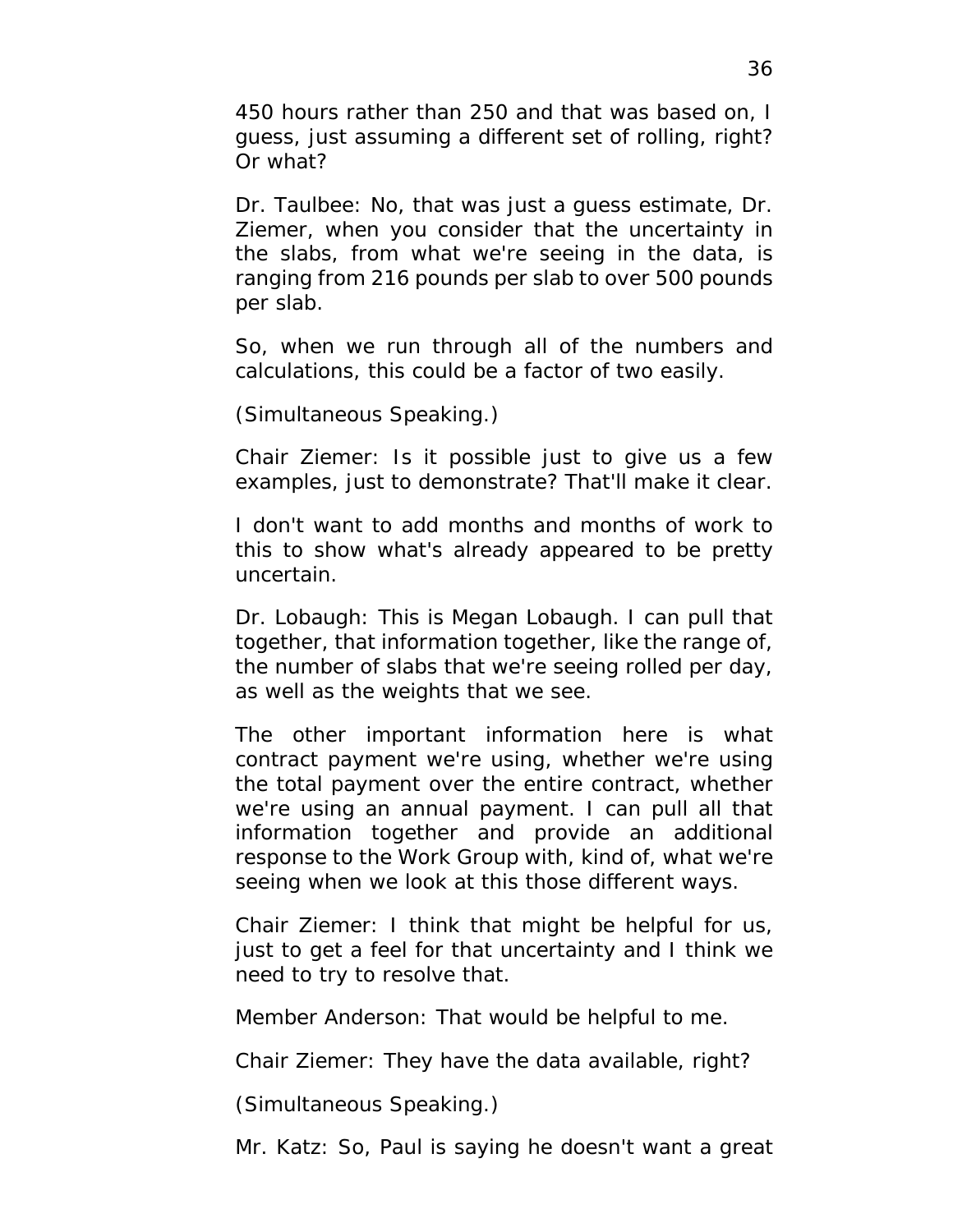level of effort here for little value and you're saying you can do that, right, Megan --

Dr. Lobaugh: Yeah, I can do that.

Mr. Katz: -- without draining the bank, so to speak?

Dr. Lobaugh: Yes.

Mr. Katz: If you all don't mind, let's take a ten-minute break, please?

(Whereupon, the above-entitled matter went off the record at 2:20 p.m. and resumed at 2:30 p.m.)

Chair Ziemer: Let's see, are we moving on to Observation 1 next? I guess we would do the second timing first, right?

Ms. Gogliotti: I think we should do Observation 1 only because it directly relates to --

Chair Ziemer: I think on your slide you had the timing first, but let's go to Observation 1, that's fine.

Ms. Gogliotti: The BRS just lists it alphabetically, that's the reason that happened.

Chair Ziemer: Right.

Ms. Gogliotti: So, our Observation 1 has to do with a different observation.

To our knowledge, we don't think that bounding the source term had been done based on contract billing in combination with another site's billing rate in the manner that it was done in the TBD or this DR review so we thought the Board needed to weigh in on this.

But, of course, if we end up using the real site data, then that should be a moot point.

Dr. Lobaugh: So, as Rose said, this was kind of thought to be a new approach.

And I just want to point out again this, since it is discussing the billing rate, is talking about the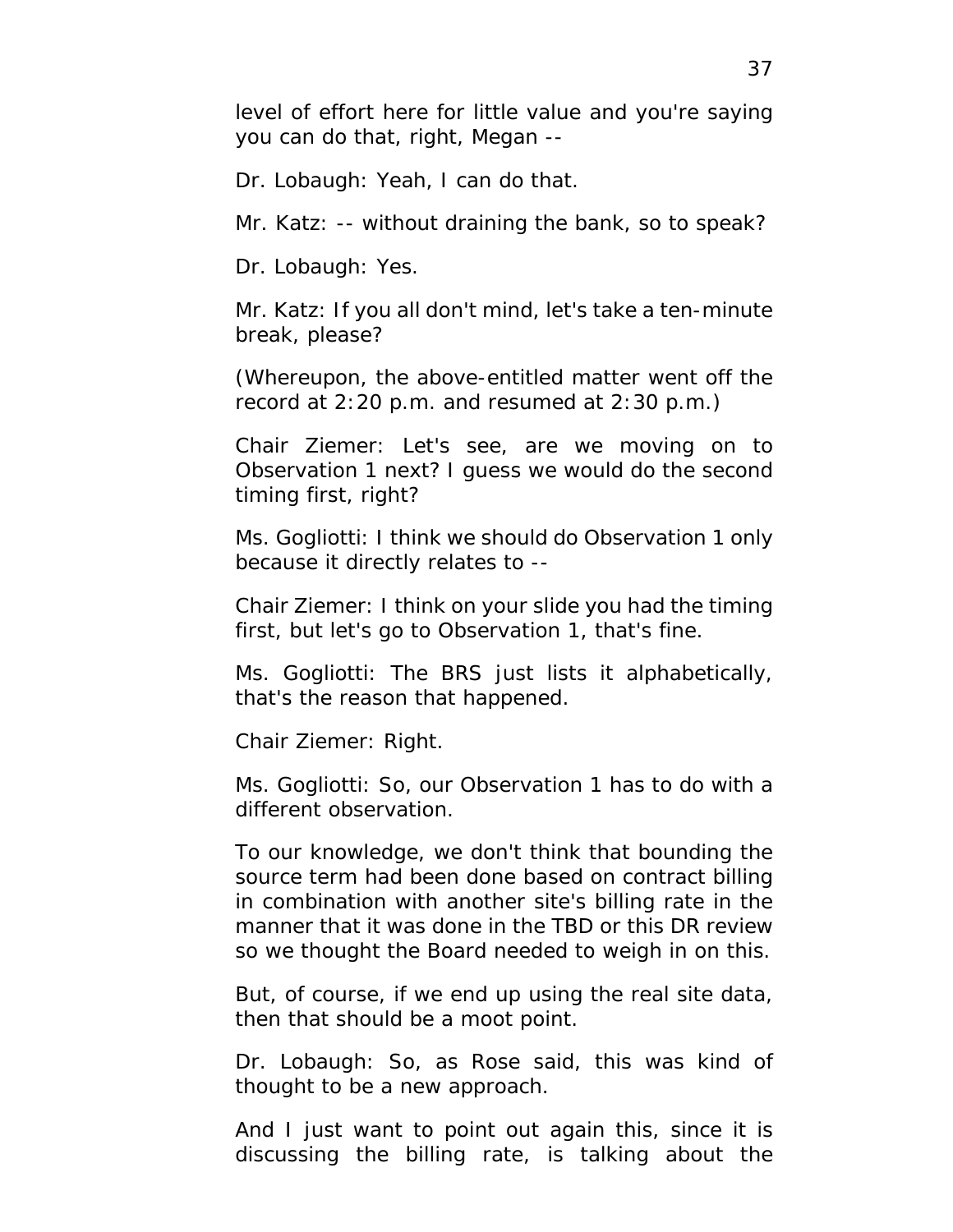exposure time specific to rolling hours for both the internal dose and external dose that would be assigned.

I just wanted to remind or point out that we're not using this to bound the source term but really to calculate a number of hours, so exposure time.

So, in our response, we clarify that the billing rate wasn't used for any source term assumptions.

The source term information is really coming from the AEC contract information that we have about what they rolled as well as the AEC licensing that they had for the thorium rolling they did.

So, the source term itself would be either the uranium or thorium based on the process information that we have and source documentation we have for that.

So, our response was really just clarifying that, again that we're not using this to bound the source term but to bound the exposure time.

Chair Ziemer: Thank you, Megan. This is Ziemer. Ted, just for clarity, normally on observations they don't have to be resolved necessarily in terms of action.

I guess I'm asking if you can clarify for us, do we need anything beyond this? Or NIOSH and SC&A, are you asking for anything more than this?

Dr. Lobaugh: We just wanted to make you aware that it is different than we've seen in the past.

Chair Ziemer: Right, I'm certainly aware of that. Ted, what do we need to do on this?

Mr. Katz: So, with observations you really don't need to do anything other than what you might want to, to put it that way.

So, in most cases, unless it has some issue that you want to follow up on, you can just close them out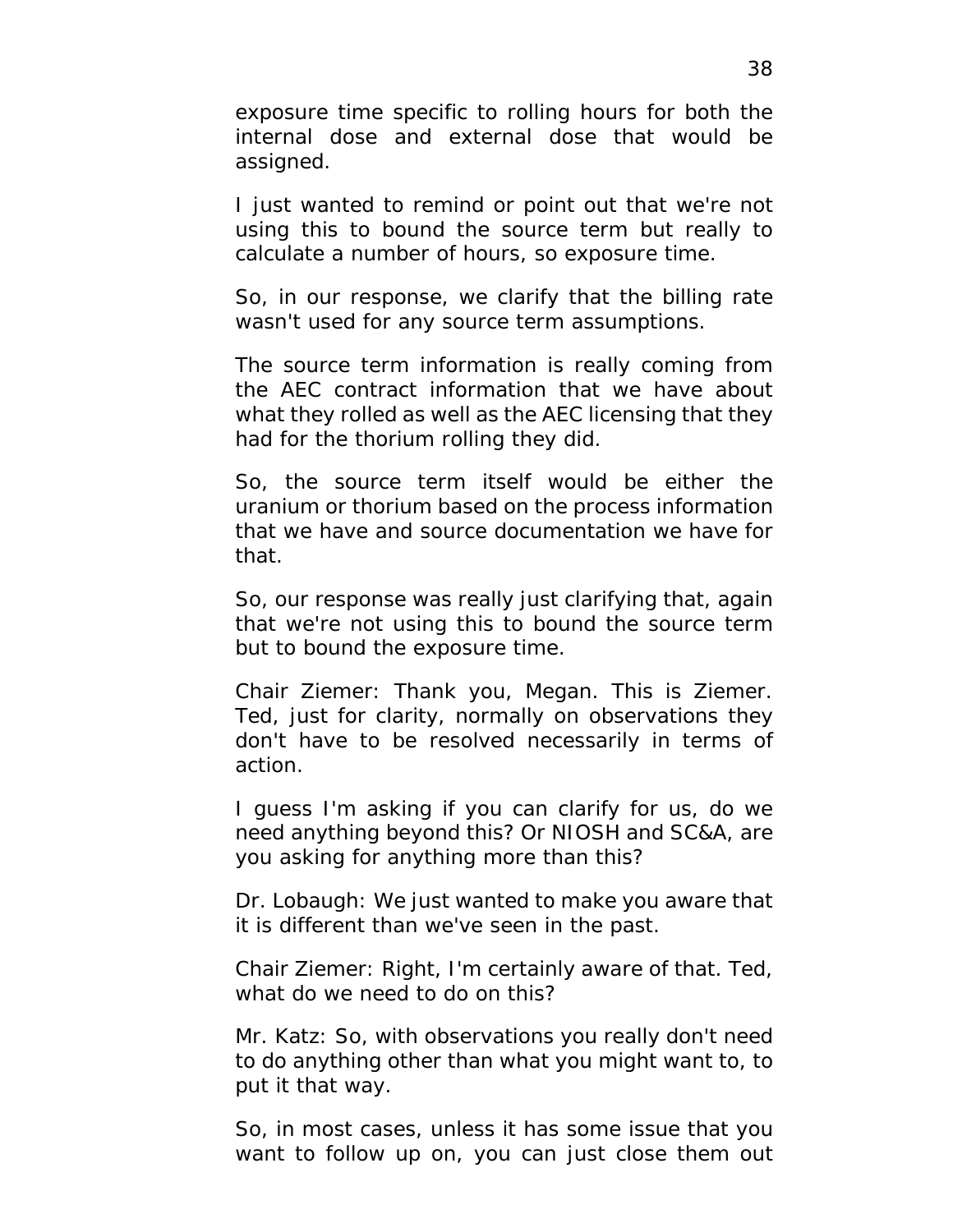basically and say, okay, thank you, and we're done with this.

If they lead you somewhere, of course you can go wherever they lead you.

Chair Ziemer: And in a sense, what we do on Finding 1 will address this as well. Let me ask Andy and Josie, do you have any additional questions or comments on the observations?

Member Anderson: I don't.

Member Beach: I don't either and I think that I will sort itself out when we resolve Finding 1, as stated.

Chair Ziemer: Right, very good. Okay, let's move on to Finding 2.

Ms. Gogliotti: Okay. Just as a reminder, the only uranium airborne monitoring data we have comes from four different HASL studies.

There were two from 1953 and two from 1955, and what the ER review does is it suggests breaking them into pre- and post-1955 survey distributions, and assigning everything pre-1955 to 1953, 95th percentile, and everything post-1955 to the 95th percentile of the 1955.

But when we looked at the data we found that there was insufficient evidence to support splitting the data into pre- and post-1955 survey distributions.

We felt that the May 1955 sample results might not be representative of the typical working conditions of the site, and that's because they represented a theoretically small point of time when engineering controls were reducing airborne contamination.

So, we can only definitively say that on the date of the survey those samples were low and the reductions in the air concentrations seen, there was an introduction of man-cooling fans as well as additional ventilation.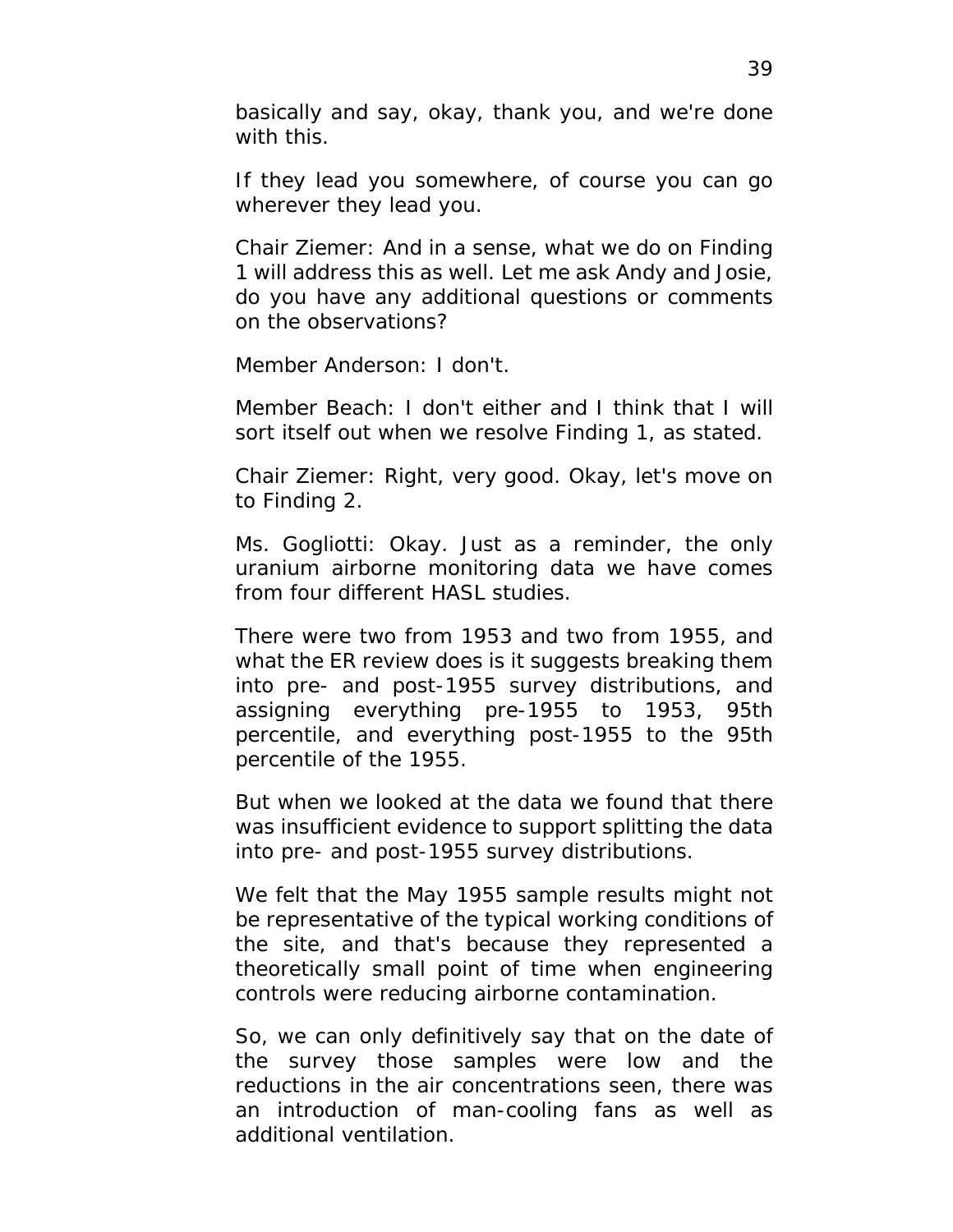But we think that was largely offset by the slab brushing that was instituted in September 1955.

So, lacking additional evidence of the engineering controls that were implemented and when they were done, we didn't believe that there was enough evidence to support the pre- and post-1955 distributions.

Dr. Lobaugh: So, in our response, the NIOSH response to Finding 2, we performed hypothesis testing on the data sets to see whether these data sets were from the same distribution or not.

So, what was found was that the May 1955 data was not from the same distribution. We did not do testing to tell whether it was higher or lower, it just told us it was not from the same distribution.

Visually, when you look at the visual plots of this data, it does look lower. So then our proposal was to basically remove the May 1955 data from the intake analysis and use only the three other data sets to determine intake rates for the entire exposure period.

So not parse it out as originally proposed but to just use the three data sets to determine the uranium intake rate, which then would also feed into the thorium intake rate by doing the mass-loading calculations.

Mr. Katz: Someone on the line isn't muted. So, the only person who should not be muted at this point is Megan, who's presenting. If you don't have a mute button, please press \*6 because it's getting to be pretty noisome listening to the interference. Thanks.

Ms. Gogliotti: Okay, and based on NIOSH's response, they basically agree with our suggestion to remove the May 1955 sampling data and combine the remaining three samples.

So, we recommend accepting that modified approach.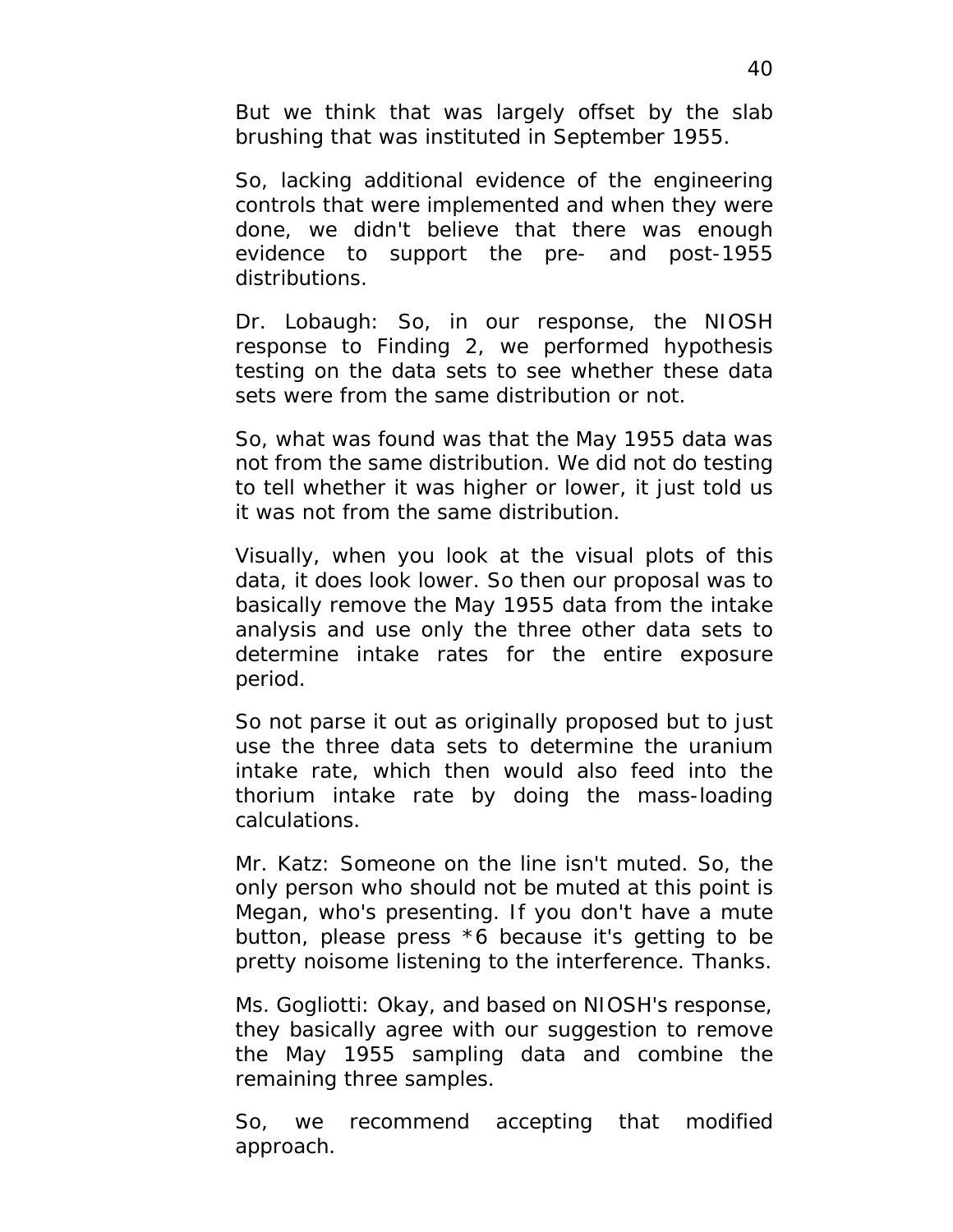Chair Ziemer: Okay, let's get input from the Work Group on that, or questions or comments? Go ahead, Josie.

Member Beach: I agree with that assumption. I did want to point out, I think, Megan, on Page 10 of the matrix -- oh, wait, this is SC&A.

There is a typo I believe on the first bullet, the May 1953, that says, therefore, they're using 19 samples from the May 1955 data set.

Is that correct or should it be '53?

Dr. Lobaugh: Yeah, it should be May 1953.

Member Beach: Okay, I just wanted to verify that. And I agree with this, removing the May data for 1955.

Member Anderson: I don't have any problem with that. Good pick-up on the typo there, Josie.

Chair Ziemer: So --

(Telephonic interference.)

Mr. Katz: Paul, you're breaking up. I'm sorry, Paul, your voice isn't coming through. I don't know if it's a speakerphone but your voice isn't coming through.

Chair Ziemer: I took it off speaker, can you hear me now?

Mr. Katz: Yeah, that's perfect.

Chair Ziemer: Okay. I just wanted to ask --

(Telephonic interference.)

Mr. Katz: You're breaking up again. Sorry, Paul, we couldn't hear what you said.

Chair Ziemer: I'm just going to move to a different spot. Can you hear me? Are we good?

Mr. Katz: Right now you are, yes.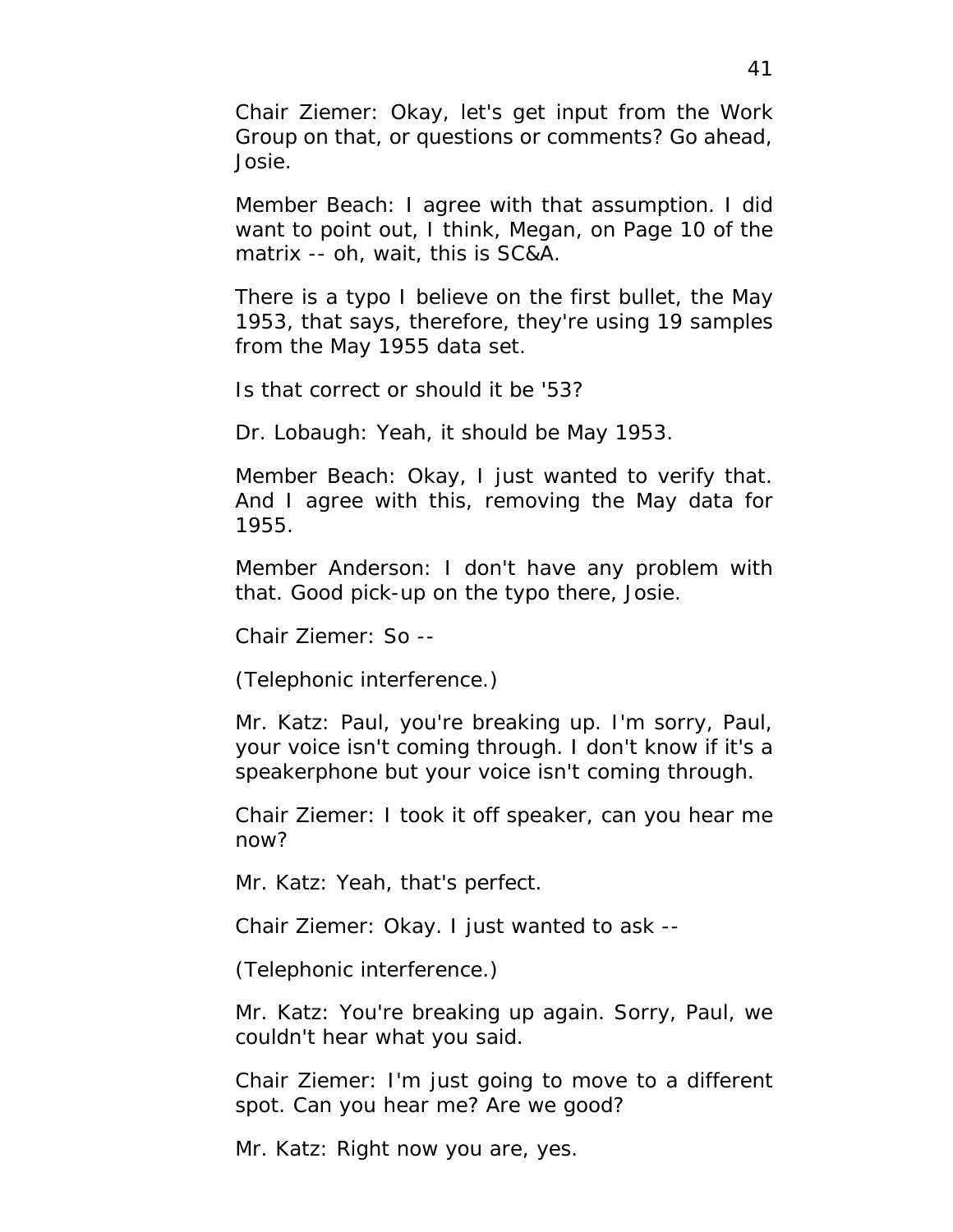Chair Ziemer: Okay. Is there reason to believe that the data actually is -- is different but if you look at the data --

(Telephonic interference.)

Mr. Katz: Paul, every other word of yours, just now in the question again, was lost. You're going to have to restate it, Paul. Again we lost you.

Chair Ziemer: It must be the Lafayette weather. Is there reason to believe that the data set is actually not good? Obviously, it's a different data set, it's from a different year. But is there reason to believe that it's invalid?

Dr. Lobaugh: So, as Rose kind of mentioned, what we found in the reports from HASL was that there's some indication that they were trying to use increased ventilation, additional fans, man-cooling fans and things like that, to try to decrease the airborne contamination.

Other than that, that's really the only information we can find that would lead us to believe why this data is different from the other data sets.

Dr. Taulbee: Paul, if I could interject here just a little bit, to state it another way, they were doing some experimentation to, as Megan said, try to reduce the airborne levels, trying different things, engineered controls, and there's no indication that those continued on past that date.

So, they were doing sampling during a particular rolling, trying out some new things, and there's no indication that it continued or was prior to that particular rolling.

Dr. Lobaugh: The other thing Rose mentioned, too, was that they instituted brushing because there was some salt left on the slabs themselves and so they instituted this brushing at some point, which could have, even if they continued ventilation, could have increased the airborne contamination, again, by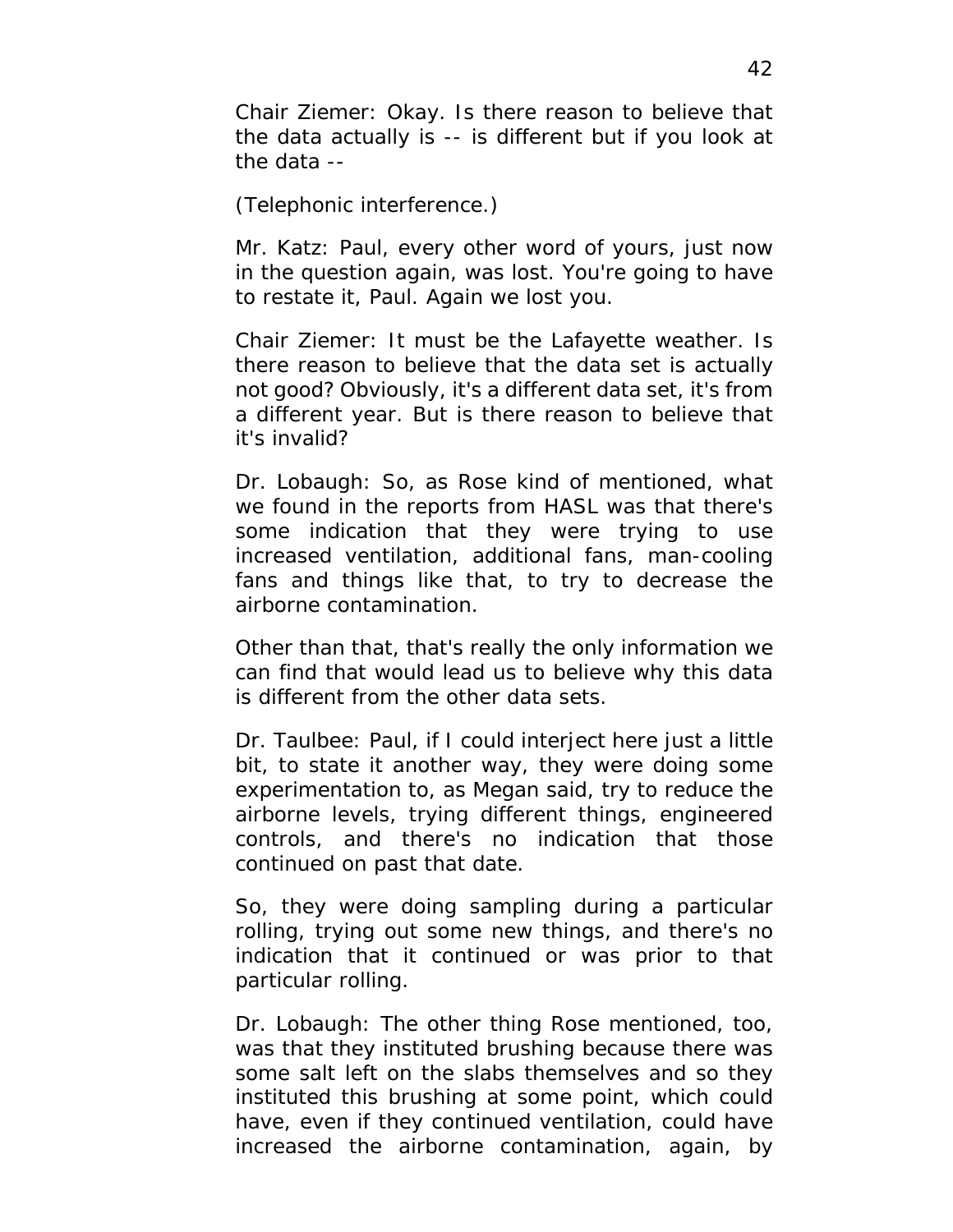brushing the slabs after rolling.

Chair Ziemer: Okay, thank you.

Dr. Mauro: Megan, this is John Mauro. This is a question I always ask myself when I have real data at AWE sites.

We rely very heavily all the time on TBD-6000 and the look-up tables, and one of the things that always interests me, and of course it has no direct bearing here so I apologize if I'm --

(Simultaneous Speaking.)

Mr. Katz: John, can I just interrupt now, though?

Dr. Mauro: Sure.

Mr. Katz: Because in this case the Work Group's already opined on this one.

Dr. Mauro: Never mind, I withdraw. You know where I was going.

Mr. Katz: I'm just trying to hang in here.

Dr. Mauro: Okay.

Mr. Katz: I'm sorry.

Dr. Mauro: That's okay.

Chair Ziemer: So, I think the Work Group has agreed to this proposed solution that NIOSH has given, SC&A's agreed to it.

I'll take it by consent that we'll remove the May 1955 data and use the other three data sets for the intake rate for the entire exposure period. Is that agreed to?

(Chorus of yes.)

Chair Ziemer: Okay, thank you.

Mr. Katz: Great.

Chair Ziemer: I think we're ready for Observation 2.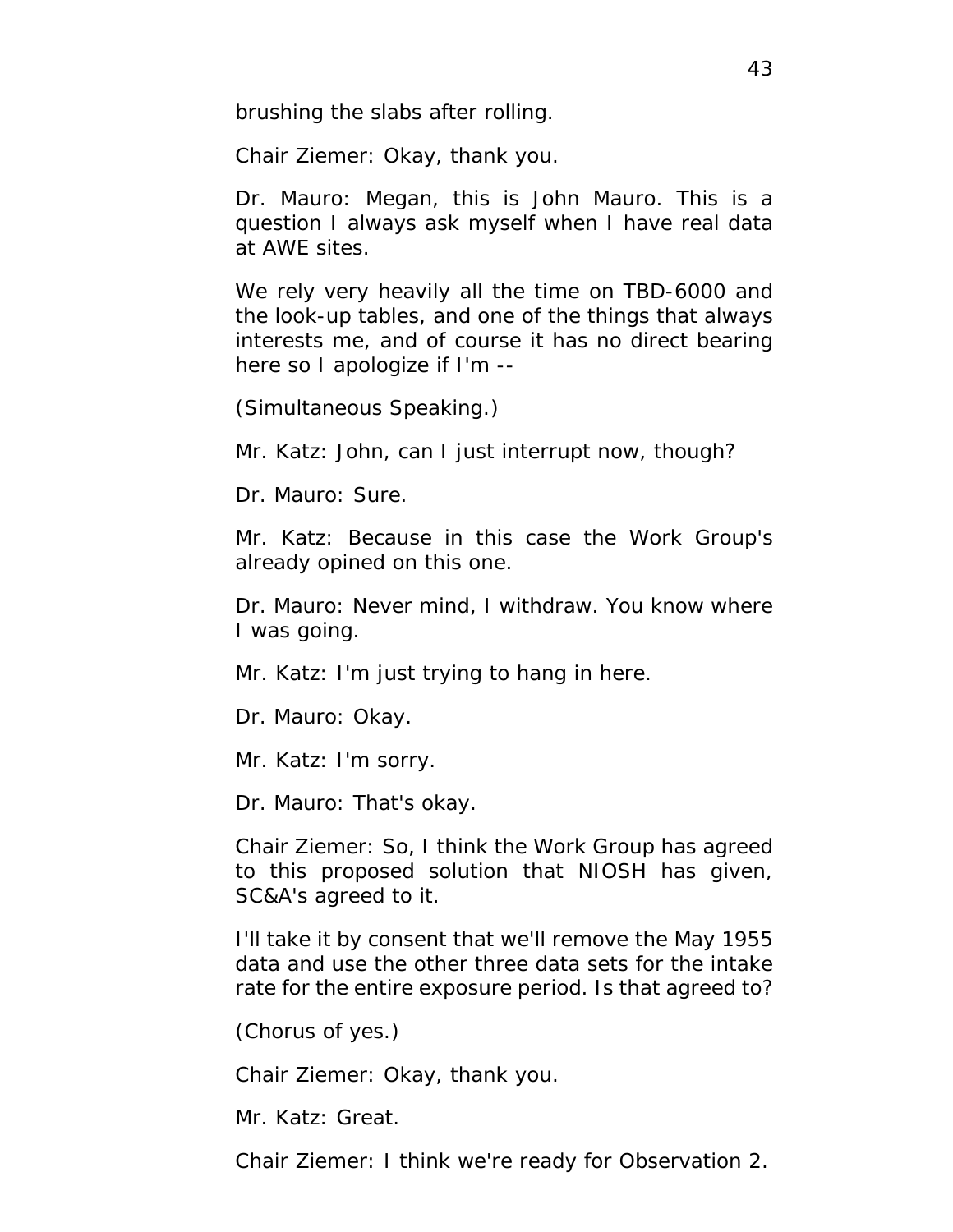Ms. Gogliotti: Okay, for Observation 2 our initial observation was that there was a sound basis for the use of some fraction of uranium concentrations as a basis for thorium concentrations when there is no thorium monitoring.

However, we noted that the one-to-one ratio could be important for consistency purposes between this site and other sites and the ratio was very claimantfavorable.

And, of course, the bearings on Finding 1, for Finding 1 being resolved would also impact this issue of the amount of thorium.

Dr. Lobaugh: So, in our review of this Observation 2, we just wanted to clarify that the main difference that we're seeing here, as we mentioned in the ER and mentioned here in this slide presentation that you can see, this mass-loading approach was actually used at Bridgeport Brass.

And at Bridgeport Brass the thorium intake rate was equal to ten percent of the uranium intake rate.

So, the question was, well, how come we're using a smaller number, ten percent, versus one-to-one for Superior Steel, which we're assuming?

So, one major difference between Bridgeport Brass and Superior Steel was that the uranium and thorium were rolled concurrently, meaning on the same day using the same processes. So, there might be a uranium slab going through and thorium after it, and the air sampling would be done during both of those rollings. So, the air sampling would maybe be run during the whole day.

So, the air sample itself could have both uranium and thorium on it, the filter itself could have both uranium and thorium on it. So, when it was counted, that gross alpha count would have results for both uranium and thorium.

So, the major difference in Superior Steel is that the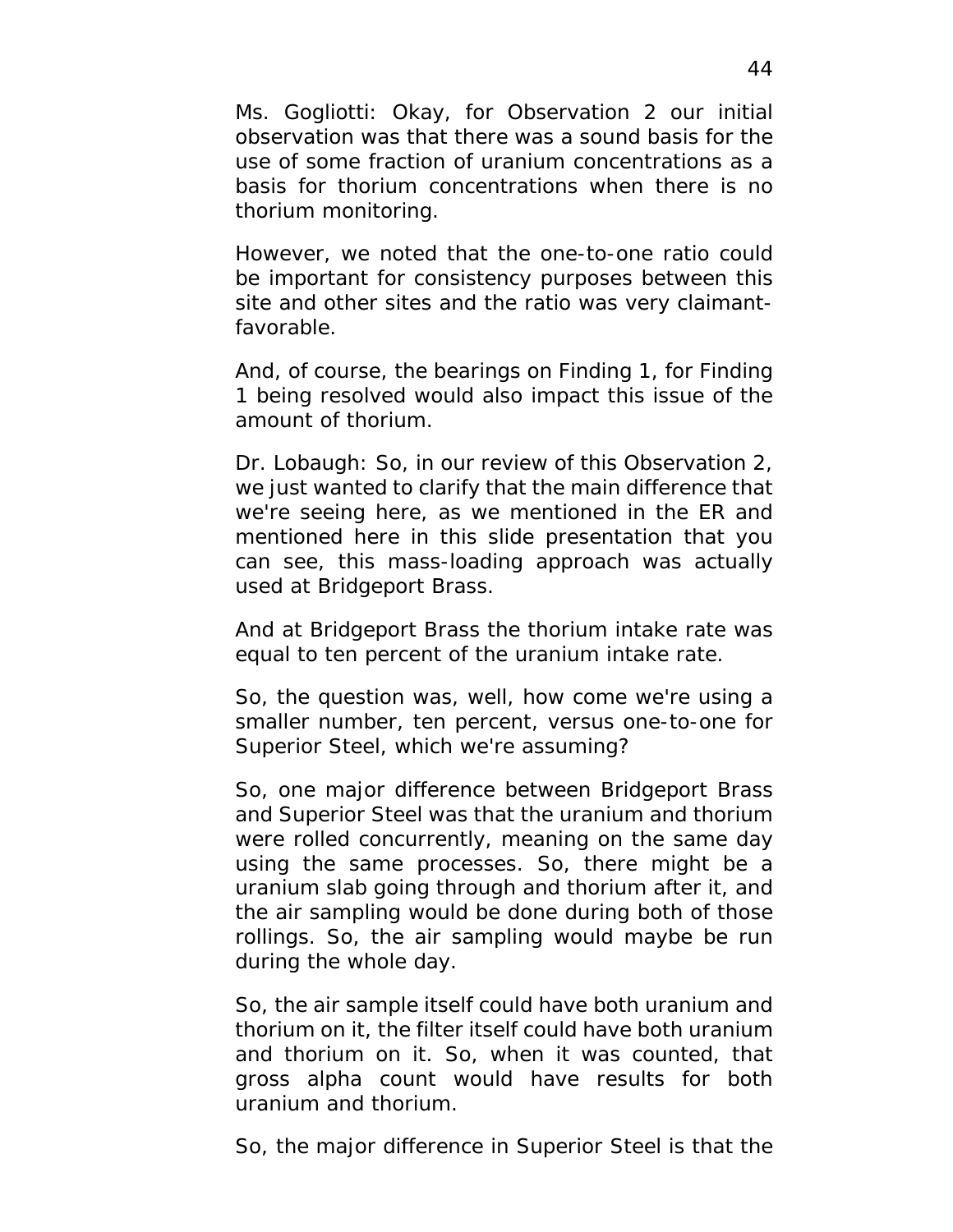air sampling we would be using was from air sampling that was done only during the uranium rolling.

So, the four HASL air sample results that we just discussed were only done during uranium rolling and we have no evidence that there was air sampling done during the thorium rolling.

So, the one-to-one approach here is because we're assuming that the mass loading on the air sample itself, so the amount of material that would be sucked through the filter would be the same regardless of what material was rolled when we make corrections for the differences in materials as well.

So, the one-to-one that seems different from Bridgeport Brass really is because we don't have a concurrent result, basically.

We don't have a uranium and thorium result for an air sample where we need to make some sort of assumption on how much of that air sample result is uranium versus how much is thorium.

Here, we know the air sample result is all uranium.

(Simultaneous speaking.)

Ms. Gogliotti: We understand the need for the ten percent assumption at Bridgeport Brass and why that's not applicable to Superior Steel, and that's simply because they were not processed simultaneously.

And I'll point out that all of the HASL studies were done prior to the thorium licensing so there's no possibility they contain any thorium. And based on that, we recommend closing this observation.

Chair Ziemer: Okay, comments, Board Members?

Member Anderson: No, I don't have any.

Member Beach: I didn't have any questions or comments and I agree with that.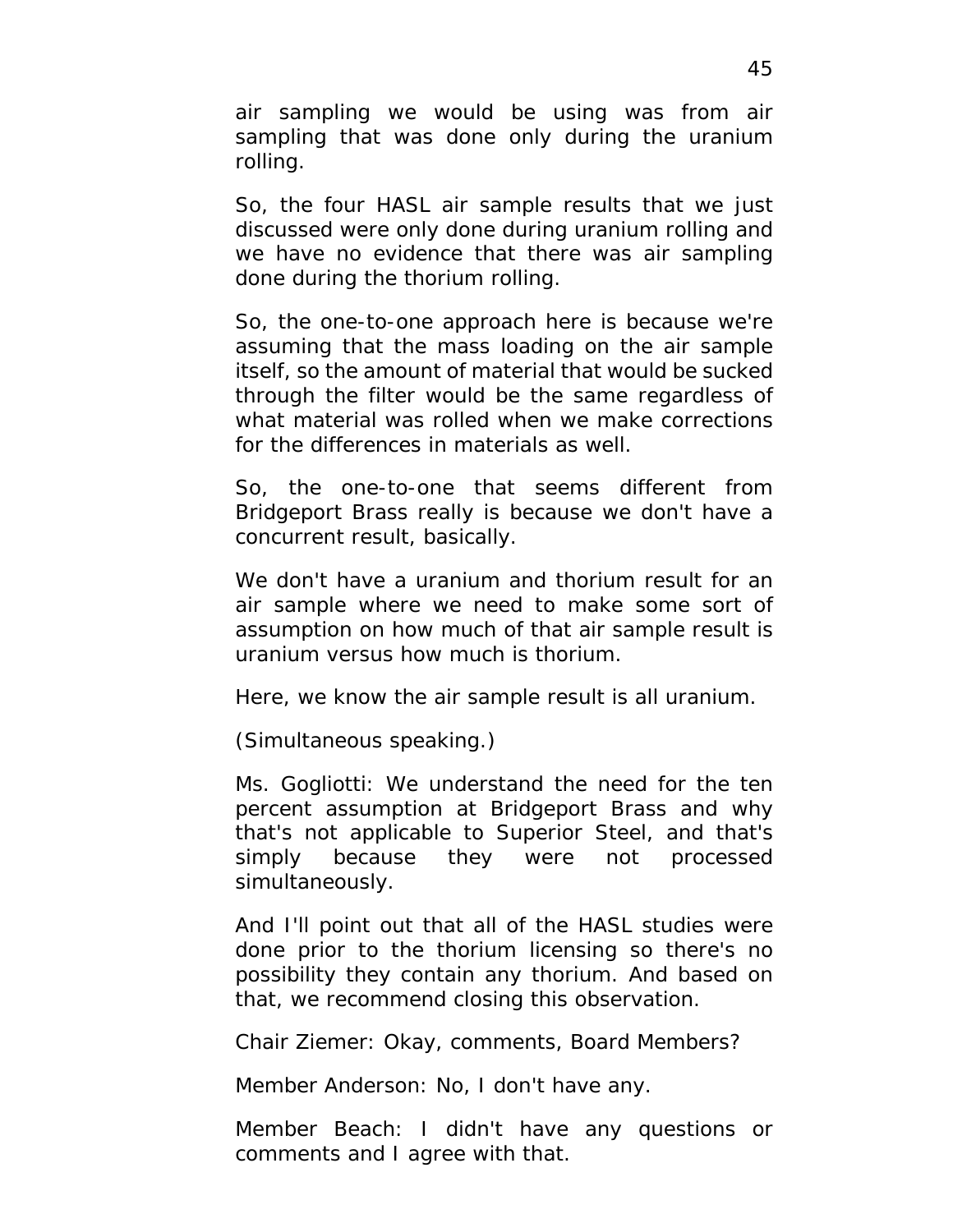Member Anderson: It's good to have the expanded explanation, though.

Chair Ziemer: I think we agree we can close this one.

Dr. Lobaugh: Okay, great.

Ms. Gogliotti: The next observation is Observation 3, it has to do with the storage time. I'll just read it for you here.

SC&A finds this storage time assumption to be inadequate to capture the length of time the material was likely found on site. If the site milled uranium metals for 500 hours per year, then it is reasonable to assume 10-hour milling once per week.

For the 250 pre-rolling and post-rolling hours assumption to hold true, uranium metals would have to arrive on the day prior to rolling and be shipped off the day following rolling.

And when you look at Table 7-1 in the NIOSH SEC ER, it shows that the site roughly had more than a day's rolling inventory on site. And during the April 2019 Board Meeting the petitioner indicated that the scrap materials was stored on site for extended periods of time.

Mr. Katz: Excuse me, someone's on the line and is whistling and humming. Can you please just mute your phone? Press \*6 to mute your phone. Thanks.

Dr. Lobaugh: For our response to Observation 3 we did agree, given the petitioner's comments and our additional review of the reference documents that we have, that this exposure time needed to be changed from 500 hours.

So, the proposed change was to year-round, so assuming the total of 2500 hours' exposure minus the rolling time for the entire operational period.

So, assuming that the material could have been on site throughout the entire operation period.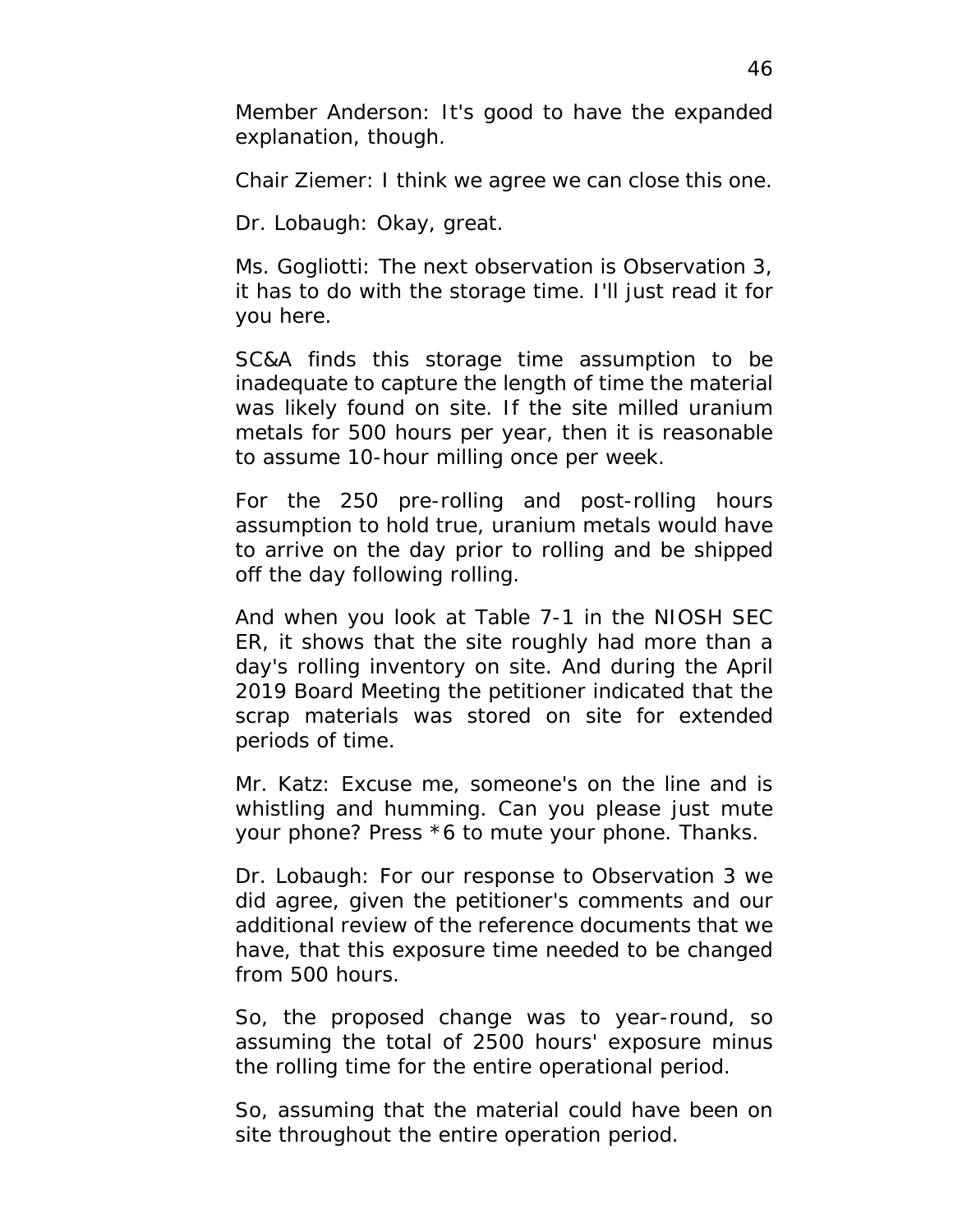Chair Ziemer: Thank you. I assume, SC&A, you're good with that too?

Ms. Gogliotti: I just want to point out that however we resolve Finding 1 will also impact this because you're minusing the rolling time, or subtracting the rolling time.

But we, other than that, find the proposed approach to be consistent with the likely conditions on the site and we recommend closure.

Member Beach: This is Josie. Paul, I appreciate NIOSH's responsiveness to the petitioner's comments and I agree with this, to close it.

Member Anderson: I would agree with that.

Mr. Katz: Paul, are you there? Maybe you're on mute, Paul.

Member Anderson: Whistle if you're still there, Paul.

(Laughter.)

Mr. Katz: We had whistling before but it wasn't Paul.

Member Anderson: No, I know.

Mr. Katz: It sounded like he was having some phone problems, he might have just lost his connection there. He could be dialing back in.

I don't think we'll find him here, we'll get him back. It could be that he's talking to us and doesn't realize we don't hear him, in which case this would be a clued-in call.

Member Beach: I don't think there was that much to say. He's probably calling back in.

Mr. Katz: Yeah.

Member Beach: Hopefully.

Chair Ziemer: Well, my phone just dropped the call. So I'm back now.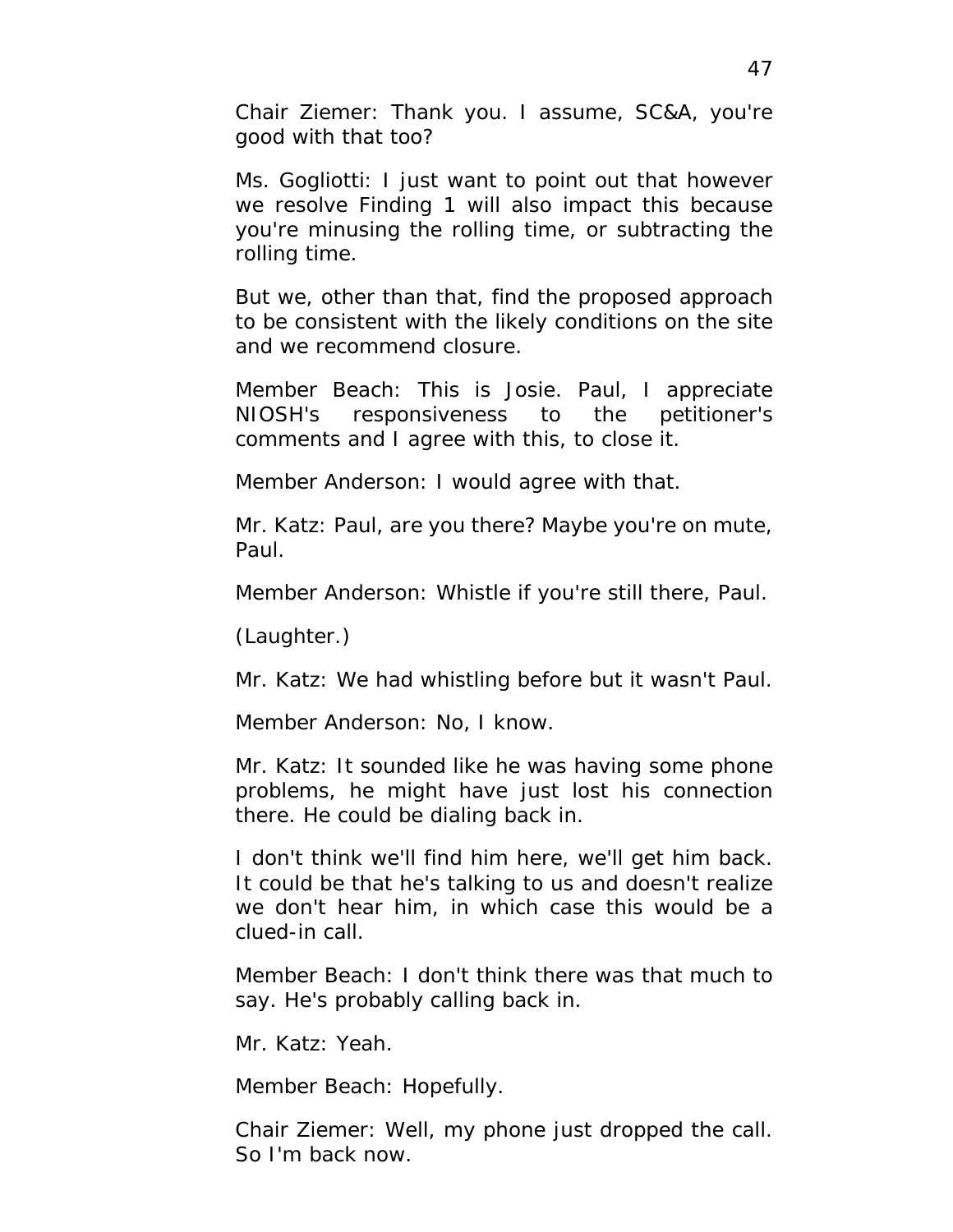Mr. Katz: Welcome back, Paul.

Chair Ziemer: I hope you closed that final observation.

Mr. Katz: They did, actually. I don't know, where did you lose connection, at what point in the discussion?

Chair Ziemer: Just when I said we're ready to close on the observation.

Mr. Katz: Okay, perfect.

Ms. Gogliotti: All right, so we can move on to Observation 4.

Chair Ziemer: Right.

Ms. Gogliotti: And this has to do with medical examinations on site.

NIOSH was proposing to assign an annual medical Xray every year, basically, and we of course find that very claimant-favorable but we question the decision to assume an annual medical examination in spite of the lack of evidence that there were, in fact, medical X-rays performed.

Just a reminder: the CATI reports don't indicate that anyone thought that they had X-rays, but historically people worked there over 50 years ago and there were very few claimants that were still alive.

We just pointed out that in recent years the Board has made a concerted effort to improve consistency between sites and it was unclear if all AWE sites with no evidence of examinations received the same claimant-favorable assumptions.

Dr. Lobaugh: In our response -- this is the NIOSH response. In our response, we pointed out that the proposed assignment of a pre-employment annual and termination PA chest X-ray dose was in line with our default assumption from OTIB-6.

When evidence is lacking, we assign the pre-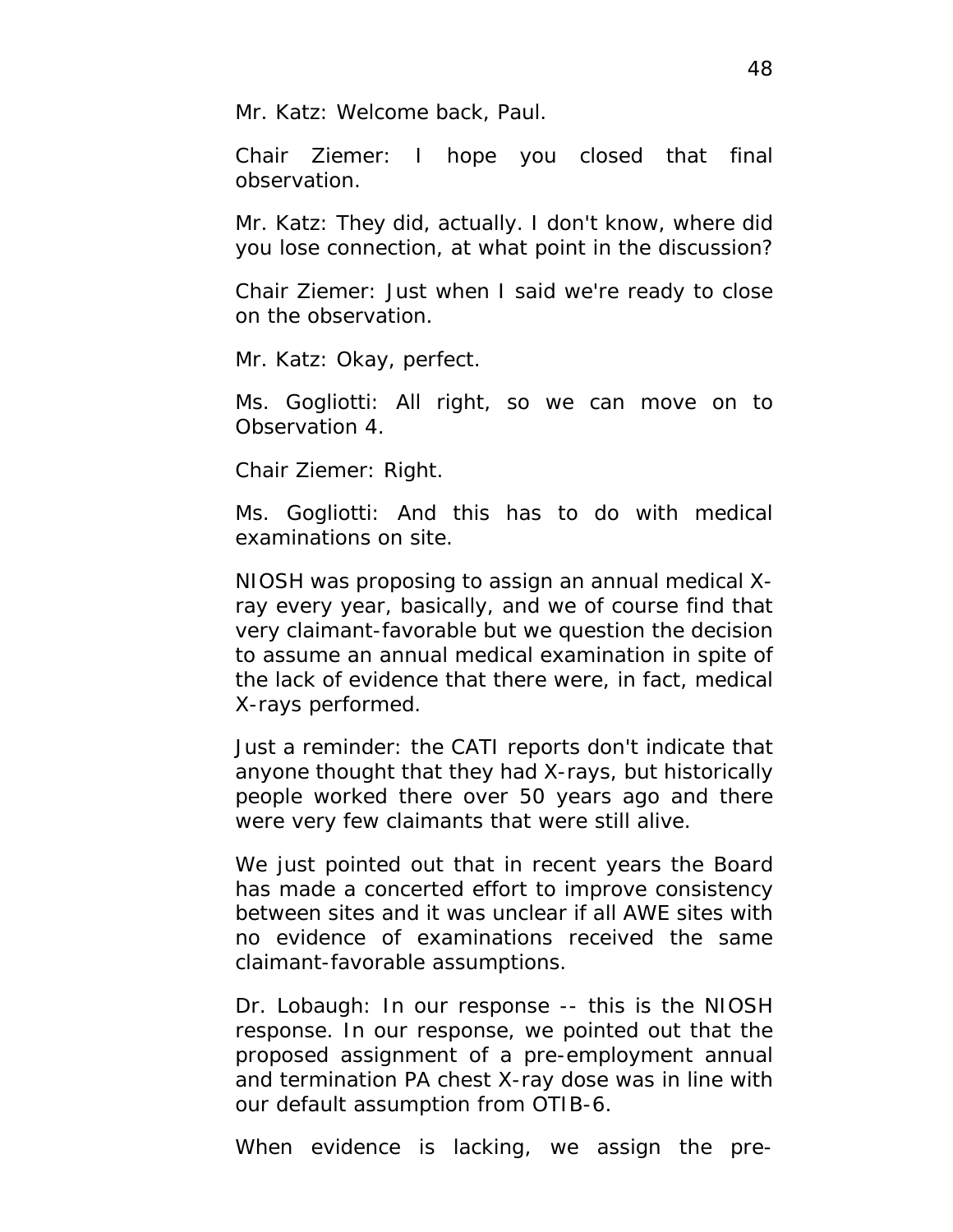employment, annual, and termination PA chest Xrays. And it also falls from our default assumption from ORAU, OTIB-79 when evidence is lacking.

So, 79 tells us what to do, whether X-rays were taken on site or off site and so when the evidence is lacking we assume the X-rays were given on site and, therefore, the dose is included.

So, the TBD currently follows this and the ER continues that approach, basically.

Chair Ziemer: And this is basically consistent with existing policy?

Dr. Lobaugh: Yes.

Chair Ziemer: So, the assignment was made. And I think on that basis, we don't need any action. You've justified why you've done it and I think let's close the observation.

And SC&A, you're okay with that too, I assume?

Ms. Gogliotti: Yes, we did do some cursory reviews just to double-check that.

We were aware of the guidance of OTIB-6 and OTIB-79 but we were more concerned with was that being consistently applied over 200 AWE facilities.

So, to investigate, just a really cursory look, I sampled ten AWE reviews that we already completed for the Subcommittee of Dose Reconstruction Reviews and found that all of those reviews were consistent.

However, many of them were overestimating claims, which would typically assume an annual scan for efficiency anyway.

But we didn't want to do a bigger scan or a bigger review of that because I think that would really require additional tasking.

Based on that, we feel satisfied, unless the Board was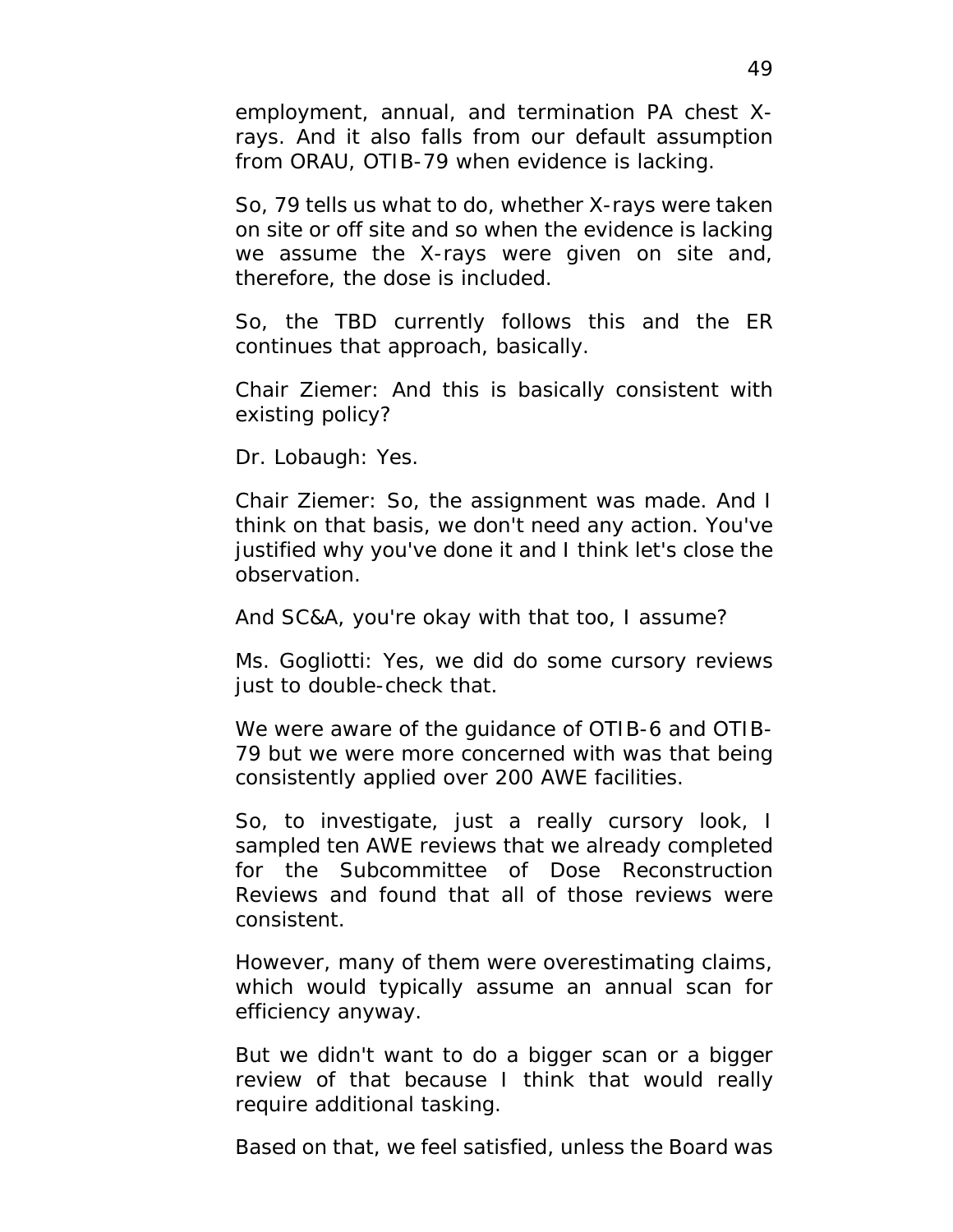interested in a more detailed review.

Chair Ziemer: I think at this point for this Work Group, we just deal with this. Any questions or comments, Board Members?

Member Anderson: No.

Member Beach: No questions.

Chair Ziemer: Okay, I think we're good on that, we agree that closes Observation 4. I think that's it. Is that it?

<span id="page-49-0"></span>Dr. Lobaugh: Correct.

Petitioner Comments/Questions

Chair Ziemer: So, we've closed everything but we have an open question on Finding 1 and NIOSH is going to follow up on that and give us some additional information for future consideration.

So, Ted, I think we're ready to hear from the petitioners at this point.

Mr. Katz: Right, so petitioners or a petitioner's representative, whoever their pick might be, if you would like to comment in any way or have questions, now is the time.

Mr. Stephens: This is Hugh Stephens, I represent the Palastros, who are the petitioners in this case, and we helped them file the petition.

We believe that there is significant uncertainty and we know that based on a review of Table 7-1. I think there are 49 rows on that spreadsheet and of those, 10 of them have no indication of the number of slabs or the number of pounds.

So, that was a significant amount of uncertainty. I think we talked about the idea that there's no real indication relative to how much these slabs weigh. We know some of them were heavy and some of them were light.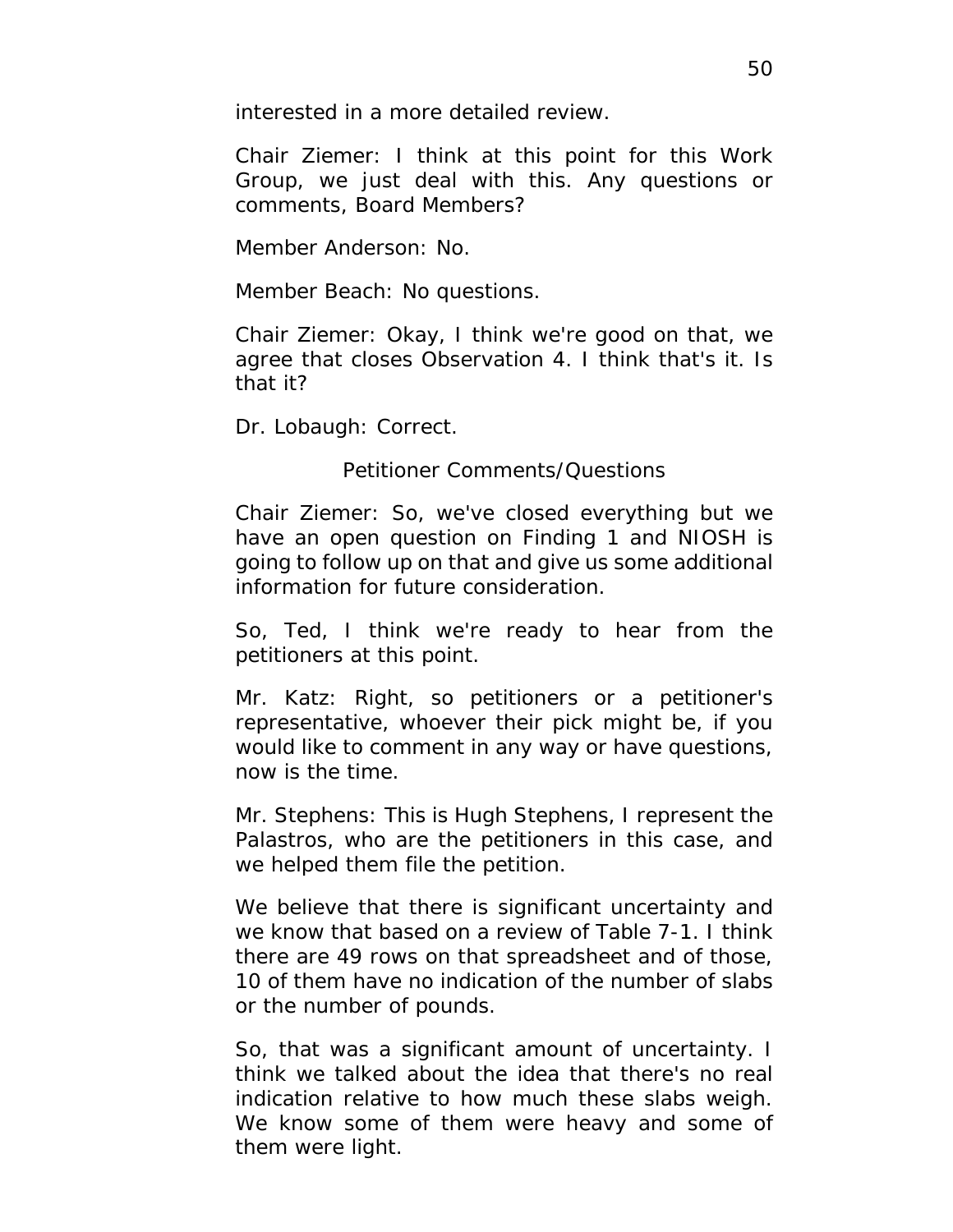So, the usefulness of a number of slabs is certainly not without uncertainty. And in fact, the uncertainties, as someone mentioned earlier, are multiplied against each other and it creates enormous amount of uncertainty.

And we know that because NIOSH and SC&A both agreed early on in this process that \$54,000, somewhere between \$40,000 and \$54,000 was the average of all of the years.

And then later on we found some site-specific data and we learned that was an underestimate, and that the real estimate for 1956 was approximately three times that estimate. It turned out to be \$138,000 instead of somewhere between 40 and 55. So, we had a level of uncertainty where the idea was that the upper bound was somewhere in the \$40,000 to \$55,000 range and it turned out to be \$138,000.

So, I think when we were talking earlier about how these uncertainties can lead to an uncertainty level of two times, I don't think anyone should have any difficulty finding that in this record.

Now, obviously, I represent a claimant whose claims have been denied. We'd like to see a Special Exposure Cohort. We think that the level of uncertainty here would warrant a Special Exposure Cohort.

We seem to be the minority in that regard and we're sensitive to that. But I did just want to quote a little bit from Page 30 of 55 of the Petition Evaluation Report: however, the payments for the other three years were all consistently in the range of \$40,000 to \$55,000 based on the rolling data presented in Table 7-1. NIOSH has no indication that the production rate for fiscal year 1956 was significantly different than the other years under evaluation.

And then in the Superior Steel Special Exposure Cohort Issues Matrix dated January 14, 2020 on Page 7, it turned out that the highest billing year, 1956, there was \$138,246 which represented \$217,246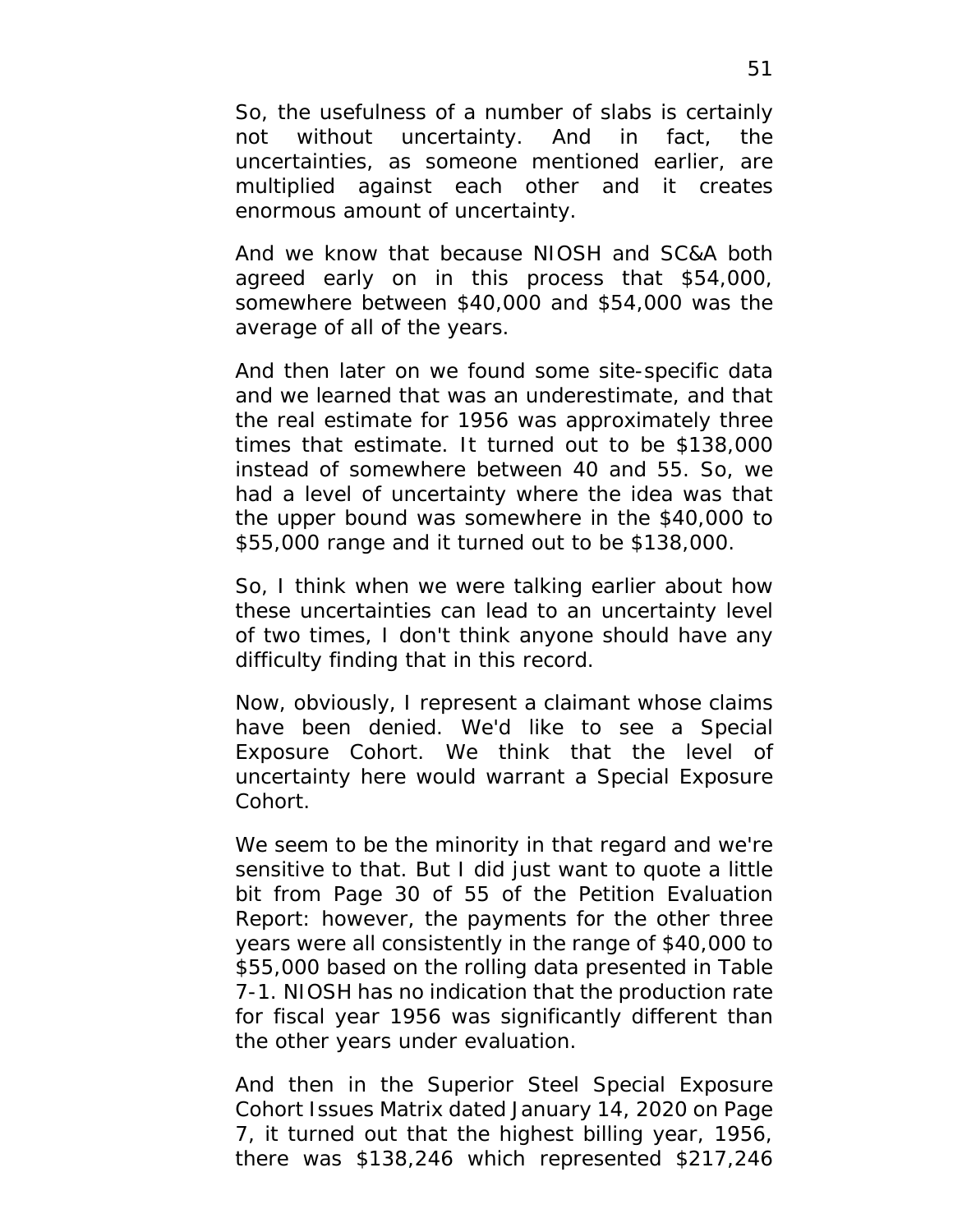less \$79,000 estimated Schedule A reimbursement expenses with no credit taken for the slab furnace.

So, I think one of the issues, this is kind of a moving target because we kind of get this information a little bit digested and we do our best to understand what we have here but it does appear that lots of information has been developed over the course of this process.

And we'd love to have access to that, I'm not sure if we can have access to it but we would like to have access if that's possible. So, that's just one issue that we identified as showing that there's a significant level of uncertainty here that we believe meets the SEC criteria, which is insufficiently accurate.

We think this is a reasonable method of performing dose reconstructions but it also can be described as sufficiently accurate in a claimant-favorable program like this one.

And the other issue that we have is with respect to this sampling. There's another facility I believe in western York where certain measures were implemented to reduce the amount of airborne contamination.

And we have that here, it appears, but then it sounds like there were other issues that caused, the brushing I believe caused, the exposure to go up.

So, while the exposures decreased, they also increased. I think this also shows a level of uncertainty. And the sampling is done in years where the level of processing is much lower.

1956 is the year when they're doing the most processing and yet there's no sampling during that year.

In any event, these issues, the novel use of surrogate data, we are troubled by all of these issues and believe that a Special Exposure Cohort should be established.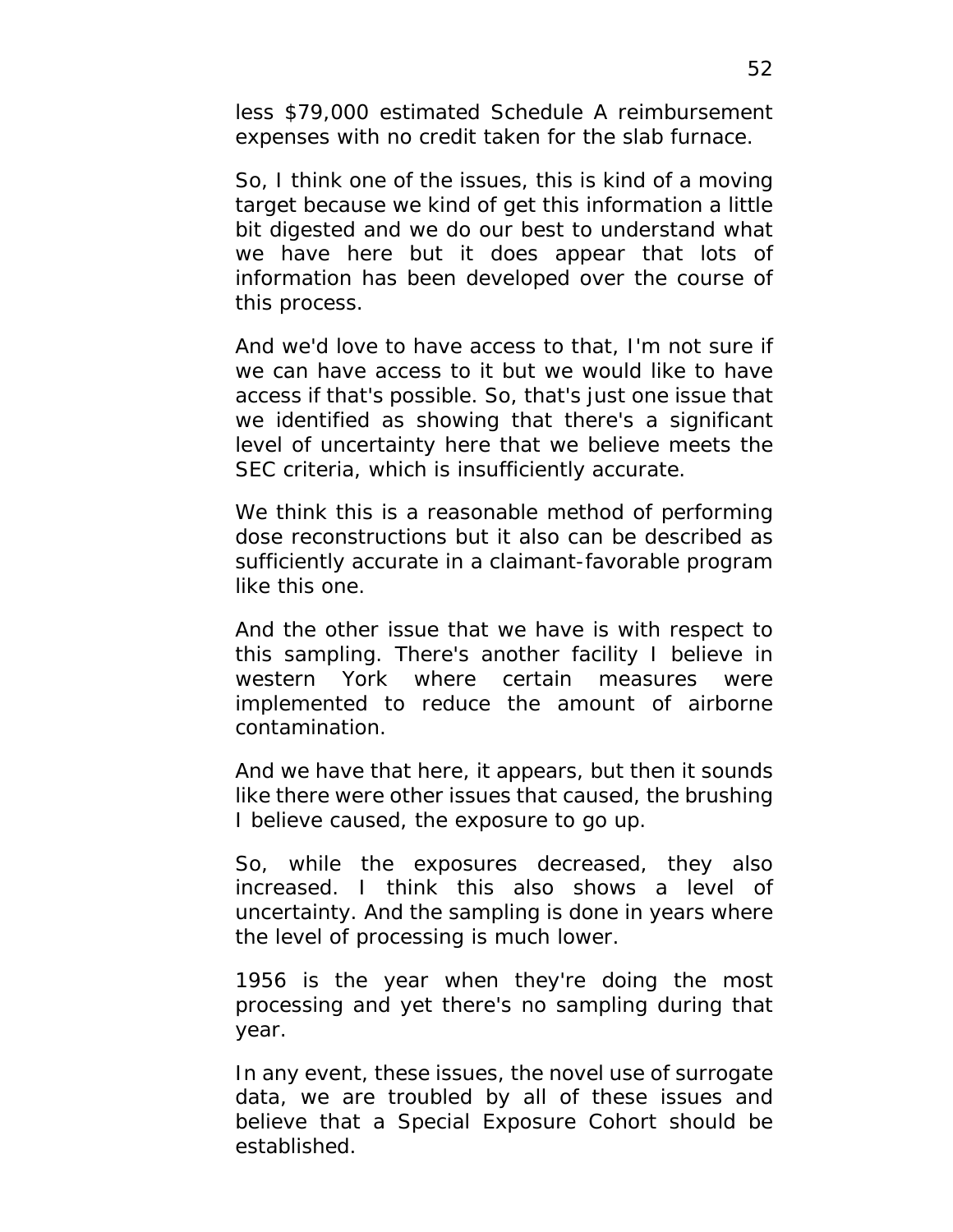But in light of NIOSH and SC&A, who all appear to be in agreement, there's no need for Special Exposure Cohort here. We just have to agree to disagree on that.

But with respect to the level of uncertainty, we think it rises to the level of a Special Exposure Cohort.

But one way or another, this idea that we have enough information to reduce the number of hours to 250 seems a gross underestimate of the level of uncertainty that we're dealing with, at least to us.

And with that, I'll ask if Mr. Palastro -- John Palastro is on the line and I'll ask if he has any comments to add.

Mr. Palastro: Yes, I do in a couple areas. One is the storage of scrap. They would have a train car in there and it couldn't leave until it was full.

So, they probably put all types of scrap in there. The other one is that uranium is run on a conveyor and there's a certain amount of shale that falls off of it and it falls through the conveyor, and that stays there until it's time to clean out under the conveyor.

And I can't tell you how often they clean down there but I know it wasn't every day. It was probably once a month. And there's residual radiation that would have been in the mill all the time.

I also want to tell you one other thing. When it goes to the shears, there wasn't some automated machine that puts the crop in there if it's uneven when it's rolled.

It was a roller that pulled it off with a big pair of shears and stacked it up, and that stack was sitting there pretty close to them all along while they were rolling out the steel and once it got full they came over and took it and put it in the cart, which stayed right there. So, you've got a lot of radiation there that I think you forgot about.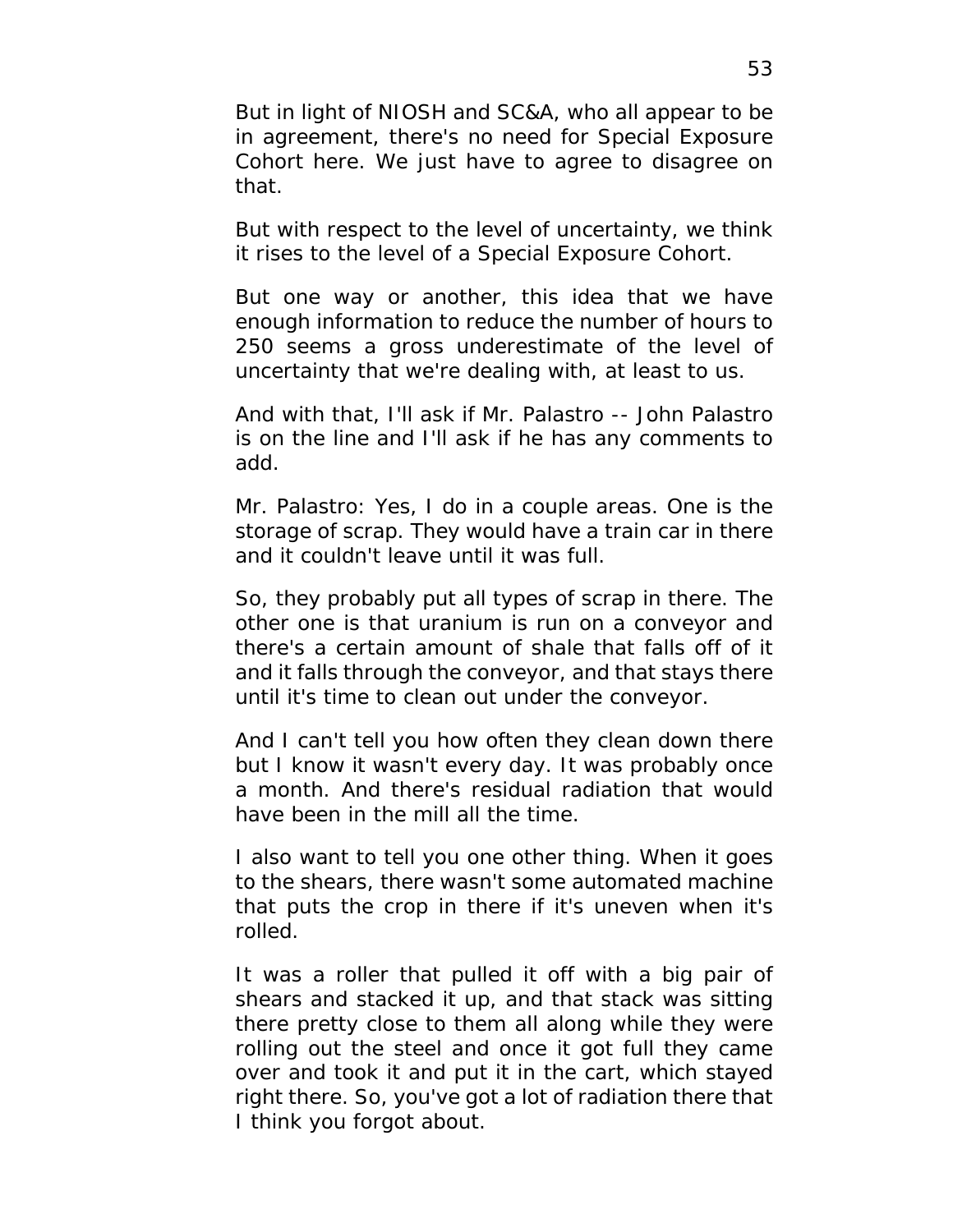<span id="page-53-0"></span>That's all I have to say.

### Path Forward

Chair Ziemer: Okay, thank you, Hugh and John, for those additional comments, particularly the concern about uncertainty. We'll be visiting that issue on the number of hours from our discussion.

So, that will be on down the line when we get that additional information back from NIOSH. I want to look here at the path forward. Ted, I understand we need to go to the Board on the petition action?

Mr. Katz: We do. There's not a whole lot of work left for the Work Group really.

The remaining issue on hours is a TBD issue and it sounds like it can get reported out to you in pretty good time, and I think they could really probably report out to you in a White Paper or memo to you and then we'll discuss that at the Board Meeting.

I think it's probably reasonable to expect this would be ready for the April Board Meeting to be on the agenda, unless you have any concerns about that.

Chair Ziemer: We could certainly bring to the Board Action on the petition itself at the Board Meeting.

Mr. Katz: Yes, we haven't made a motion on the petition in its entirety but you've made a motion basically that's feasible so you've made a motion that corresponds to the findings that would have been related to our basis to add a Class.

Chair Ziemer: If we need to formalize that, I'll simply ask the Subcommittee if we could have a motion to recommend to the Board that the SEC be denied.

Mr. Katz: Or just a motion that dose reconstruction is feasible for the period in question.

Chair Ziemer: What's the correct motion for the Board?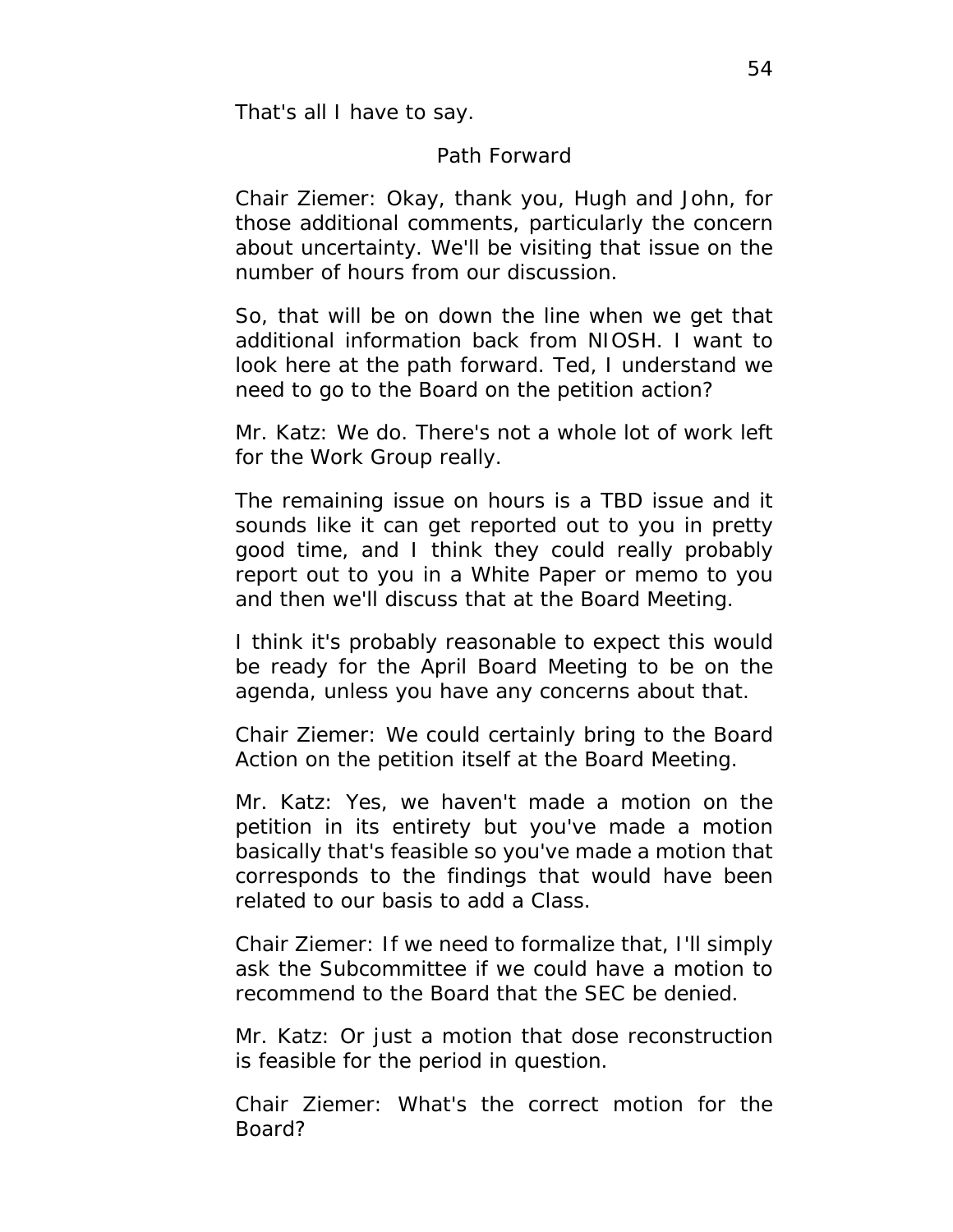Mr. Katz: That you concur with NIOSH's recommendation that dose reconstruction be found to be feasible for the period covered by the petition.

Chair Ziemer: Will somebody so move that?

Member Anderson: So moved. This is Andy.

Member Beach: Second.

Chair Ziemer: Okay, thank you. Any further discussion for the Board Members? Okay, Henry, you moved it, Josie seconded it?

Member Beach: Yes.

Chair Ziemer: Okay, you're both voting aye?

Member Anderson: Yes.

Member Beach: Yes.

Chair Ziemer: It's been moved and seconded and I'll vote aye, so we have a motion for the Board. Thank you.

Mr. Katz: And Paul, I guess the last thing I would ask is what's the lead time for this? I don't know if it would be good for either SC&A or Megan to prepare a presentation. Megan, you prepared the presentation for this. Whatever your preference is in this case.

Often, SC&A prepares the presentation but you've already prepared the presentation for this so whatever your preference between the two of you.

Chair Ziemer: I think it would be probably simple for NIOSH, Megan, you could make the presentation based pretty much on what you covered today, right?

Dr. Lobaugh: So, I should point out, I will be able to prepare the presentation.

I don't know that I will be able to -- well, I know I will not be able to travel to the Board Meeting because I'm expected to have a baby in April. So, I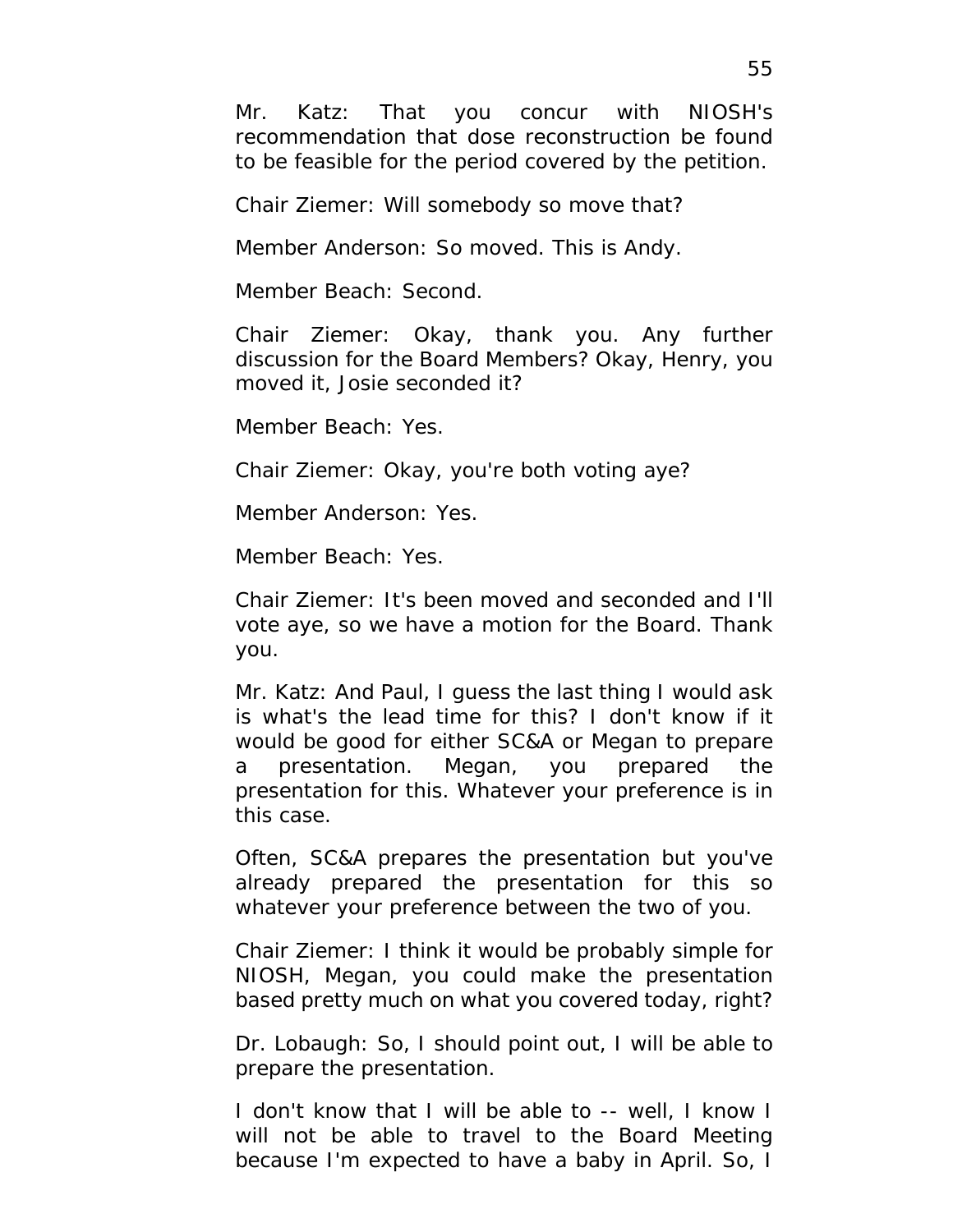won't be at the meeting but I think someone could present on my behalf, if you would like NIOSH to present.

Mr. Katz: Or Paul, you often do your own presenting for these. It's up to you.

Chair Ziemer: If Megan's in agreement, I'll utilize what she has and prepare something from that.

Mr. Katz: I think Megan could prepare it for you and --

(Simultaneous Speaking.)

Chair Ziemer: Are you okay with that, Megan?

Dr. Lobaugh: Yes, that's fine with me.

Chair Ziemer: Okay, let's do that.

Mr. Katz: That sounds great. And then, Megan, please, run that by Rose so that she has a chance to review it.

And copy the Work Group when you do that and the Work Group will have a chance to review that presentation too.

Dr. Lobaugh: Great, will do.

Mr. Katz: And again, there's lots of time for that, there's no rush on that because we'll talk about April 22nd Board Meeting.

Chair Ziemer: It's almost three months.

Mr. Katz: Yes. We're hardly ever this well prepared. Paul, I think we're finished today with today's meeting's business.

Thank you, everybody, and a special thanks to Hugh and John for joining us for this meeting, and I'm sure you'll want to join us in April for the Board Meeting.

Paul and Josie and Andy, could you call back in on this line in about five minutes?